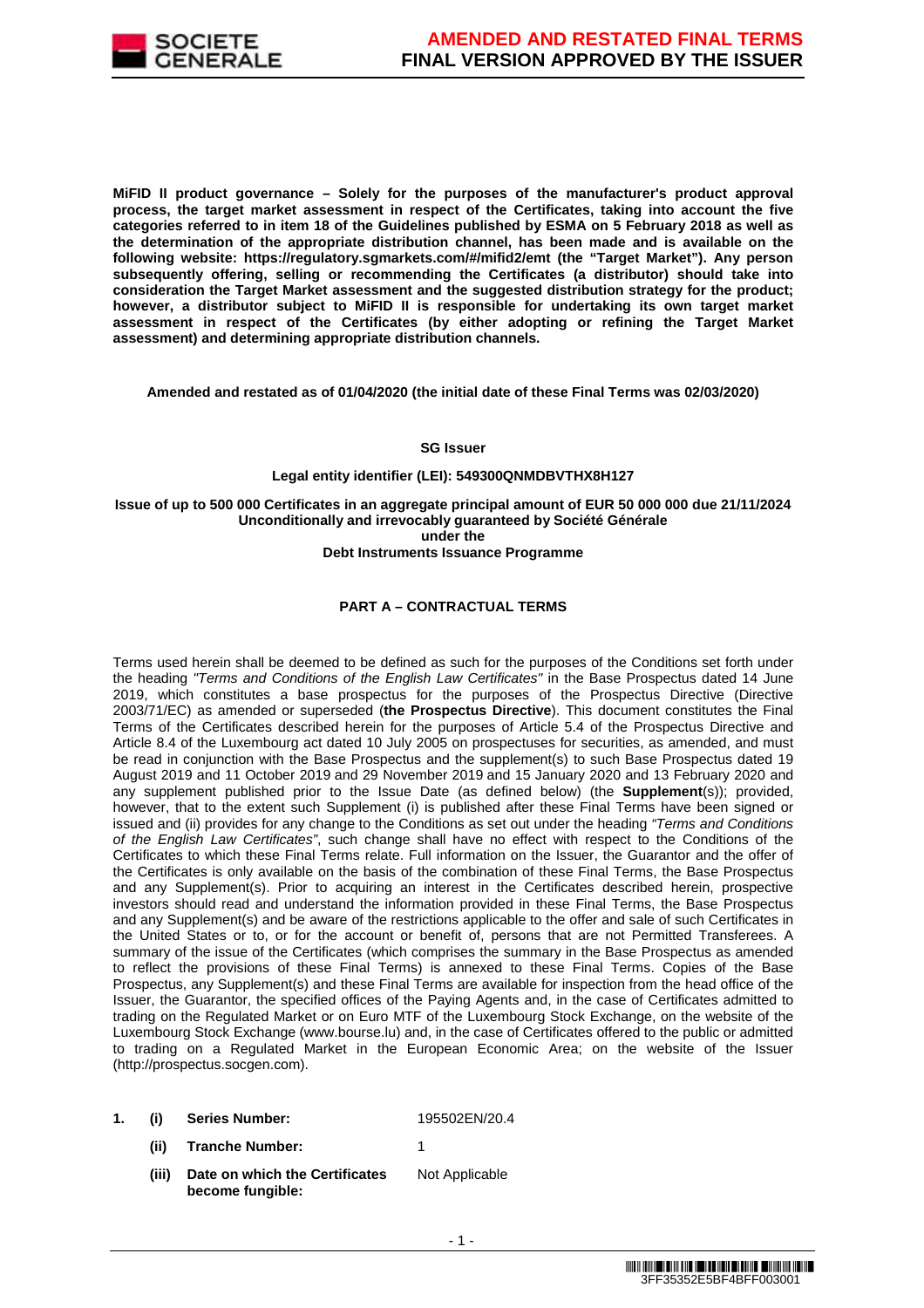

| 2.  |       | <b>Specified Currency:</b>                                                              | <b>EUR</b>                                                                                                                                                                                      |
|-----|-------|-----------------------------------------------------------------------------------------|-------------------------------------------------------------------------------------------------------------------------------------------------------------------------------------------------|
| 3.  |       | <b>Aggregate Nominal Amount:</b>                                                        |                                                                                                                                                                                                 |
|     | (i)   | - Tranche:                                                                              | Up to 500 000 Certificates in an aggregate principal amount<br>of EUR 50 000 000                                                                                                                |
|     | (ii)  | - Series:                                                                               | Up to 500 000 Certificates in an aggregate principal amount<br>of EUR 50 000 000                                                                                                                |
| 4.  |       | <b>Issue Price:</b>                                                                     | EUR 100 per Certificate of EUR 100 Specified Denomination                                                                                                                                       |
| 5.  |       | <b>Specified Denomination(s):</b>                                                       | <b>EUR 100</b>                                                                                                                                                                                  |
| 6.  | (i)   | <b>Issue Date:</b><br>(DD/MM/YYYY)                                                      | 18/05/2020                                                                                                                                                                                      |
|     | (ii)  | <b>Interest Commencement Date:</b>                                                      | <b>Issue Date</b>                                                                                                                                                                               |
| 7.  |       | <b>Final Exercise Date:</b><br>(DD/MM/YYYY)                                             | 21/11/2024                                                                                                                                                                                      |
| 8.  |       | <b>Governing law:</b>                                                                   | English law                                                                                                                                                                                     |
| 9.  | (i)   | <b>Status of the Certificates:</b>                                                      | Unsecured                                                                                                                                                                                       |
|     | (ii)  | Date of corporate authorisation<br>obtained for the issuance of<br><b>Certificates:</b> | Not Applicable                                                                                                                                                                                  |
|     | (iii) | <b>Type of Structured Certificates:</b>                                                 | <b>Share Linked Certificates</b>                                                                                                                                                                |
|     |       |                                                                                         | The provisions of the following Additional Terms and<br>Conditions apply:<br>Additional Terms<br>and Conditions for Share<br>Linked<br>Certificates and Depositary Receipts Linked Certificates |
|     | (iv)  | <b>Reference of the Product</b>                                                         | 3.3.3 with Option 1 applicable as described in the Additional<br>Terms and Conditions relating to Formulae                                                                                      |
| 10. |       | <b>Interest Basis:</b>                                                                  | See section "PROVISIONS RELATING TO INTEREST (IF<br>ANY) PAYABLE" below.                                                                                                                        |
| 11. |       | <b>Redemption/Payment Basis:</b>                                                        | See section "PROVISIONS RELATING TO REDEMPTION"<br>below.                                                                                                                                       |
| 12. |       | Issuer's/Certificateholders'<br>redemption option:                                      | See section "PROVISIONS RELATING TO REDEMPTION"<br>below.                                                                                                                                       |
|     |       |                                                                                         |                                                                                                                                                                                                 |

#### **PROVISIONS RELATING TO INTEREST (IF ANY) PAYABLE**

| 13. |     | <b>Fixed Rate Certificate</b><br><b>Provisions:</b>          | Not Applicable                                                                                                                                                                                                             |
|-----|-----|--------------------------------------------------------------|----------------------------------------------------------------------------------------------------------------------------------------------------------------------------------------------------------------------------|
| 14. |     | <b>Floating Rate Certificate</b><br><b>Provisions:</b>       | Not Applicable                                                                                                                                                                                                             |
| 15. |     | <b>Structured Interest Certificate</b><br><b>Provisions:</b> | Applicable as per Condition 3.3 of the General Terms and<br>Conditions                                                                                                                                                     |
|     | (i) | <b>Structured Interest Amount(s)</b>                         | Unless previously redeemed, on each Interest Payment<br>Date(i) (i from 1 to 18), the Issuer shall pay to the<br>Certificateholders. for each Certificate. an<br>amount<br>determined by the Calculation Agent as follows: |
|     |     |                                                              | Scenario 1:                                                                                                                                                                                                                |
|     |     |                                                              | If on Valuation Date(i), Performance(i) is higher than or                                                                                                                                                                  |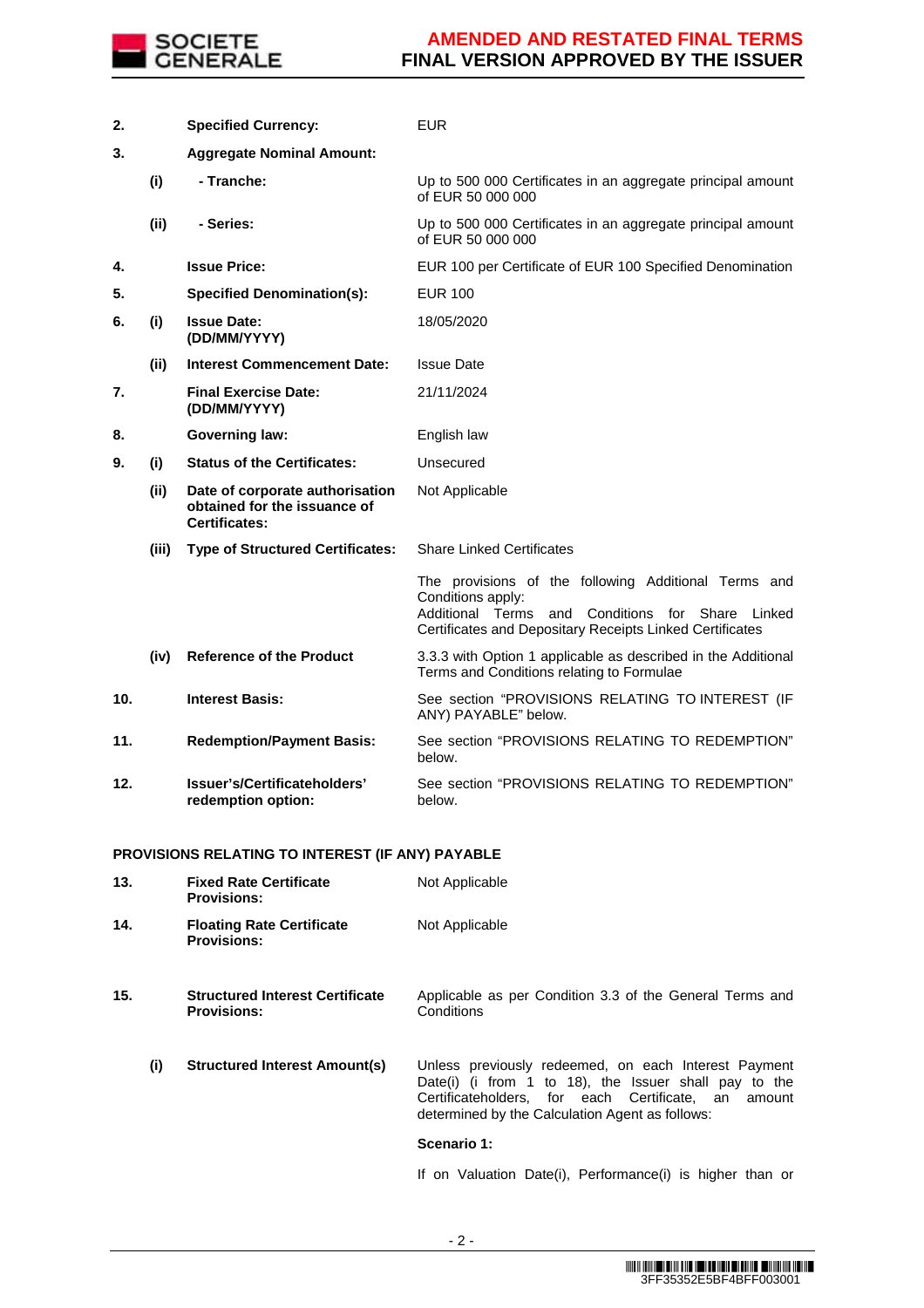

equal to -35% , then:

Structured Interest Amount(i) = Max(0; Specified Denomination x (i x 1.40%) - SumCouponsPaid(i-1))

**Scenario 2:**

If on Valuation Date(i), Performance(i) is lower than -35%, then:

Structured Interest Amount(i) = 0 (zero)

 Definitions relating to the Structured Interest Amount are set out in paragraph 27(ii) "Definitions relating to the Product"

- **(ii) Specified Period(s)/Interest Payment Date(s): (DD/MM/YYYY)** Interest Payment Date(i) (i from 1 to 18): 21/08/2020; 23/11/2020; 22/02/2021; 21/05/2021; 23/08/2021; 22/11/2021; 21/02/2022; 23/05/2022; 23/08/2022; 21/11/2022; 21/02/2023; 22/05/2023; 21/08/2023; 21/11/2023; 21/02/2024; 21/05/2024; 21/08/2024;
- **(iii) Business Day Convention:** Following Business Day Convention (unadjusted)

21/11/2024

- **(iv) Day Count Fraction:** Not Applicable
- **(v) Business Centre(s):** Not Applicable
- **16. Zero Coupon Certificate Provisions:** Not Applicable

#### **PROVISIONS RELATING TO REDEMPTION**

| 17. |       | Redemption at the option of the<br><b>Issuer:</b>             | Not Applicable                                                                                                                                                                                                                                                                         |
|-----|-------|---------------------------------------------------------------|----------------------------------------------------------------------------------------------------------------------------------------------------------------------------------------------------------------------------------------------------------------------------------------|
| 18. |       | Redemption at the option of the<br>Certificateholders:        | Not Applicable                                                                                                                                                                                                                                                                         |
| 19. |       | <b>Automatic Early Redemption:</b>                            | Applicable as per Condition 5.10 of the General Terms and<br>Conditions                                                                                                                                                                                                                |
|     | (i)   | <b>Automatic Early Redemption</b><br>Amount(s):               | Unless previously redeemed, if an Automatic Early<br>Redemption Event has occurred, then the Issuer shall<br>redeem early the Certificates on Automatic<br>Early<br>Redemption Date(i) (i from 4 to 17) in accordance with the<br>following provisions in respect of each Certificate: |
|     |       |                                                               | Automatic Early Redemption Amount(i)<br>$=$ Specified<br>Denomination x (100%)                                                                                                                                                                                                         |
|     |       |                                                               | Definitions relating to the Automatic Early Redemption<br>Amount are set out in paragraph 27(ii) "Definitions relating to<br>the Product".                                                                                                                                             |
|     | (ii)  | <b>Automatic Early Redemption</b><br>Date(s):<br>(DD/MM/YYYY) | Automatic Early Redemption Date(i)<br>from 4 to<br>(i<br>17): 21/05/2021;<br>23/08/2021;<br>22/11/2021;<br>21/02/2022;<br>23/05/2022;<br>23/08/2022;<br>21/11/2022;<br>21/02/2023;<br>22/05/2023:<br>21/08/2023:<br>21/11/2023;<br>21/02/2024,<br>21/05/2024; 21/08/2024               |
|     | (iii) | <b>Automatic Early Redemption</b><br>Event:                   | is deemed to have occurred, as determined by the<br>Calculation Agent, if on a Valuation Date(i) (i from 4 to 17),<br>Performance(i) is higher than or equal to BarrierAutocall(i)                                                                                                     |
| 20. |       | <b>Final Exercise Amount:</b>                                 | Unless previously redeemed, the Issuer shall redeem the<br>Certificates on the Final Exercise Date, in accordance with                                                                                                                                                                 |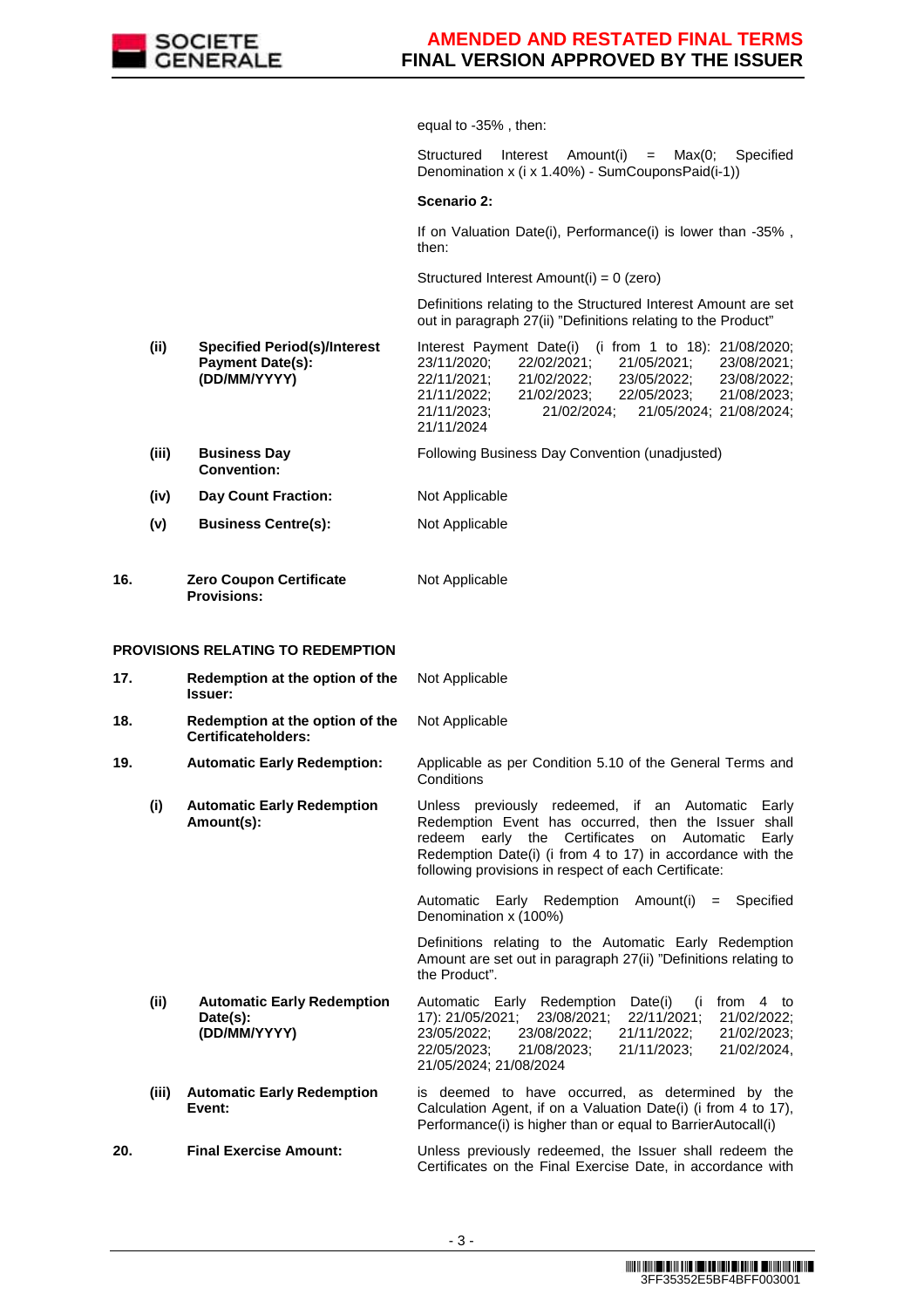

the following provisions in respect of each Certificate:

#### **Scenario 1:**

If on Valuation Date(18), Performance(18) is higher than or equal to -35% , then:

Final Exercise Amount = Specified Denomination x [100%]

#### **Scenario 2:**

Not Applicable

Not Applicable

If on Valuation Date(18), Performance(18) is lower than - 35% , then:

Final Exercise Amount = Specified Denomination x [100% + Performance(18)]

 Definitions relating to the Final Exercise Amount are set out in paragraph 27(ii) "Definitions relating to the Product".

- **21. Physical Delivery Certificates Provisions:**
- **22. Credit Linked Certificates Provisions:**
- **23. Bond Linked Certificates Provisions:** Not Applicable
- **24. Trigger redemption at the option of the Issuer:** Not Applicable
- **25. Early Redemption for tax reasons, special tax reasons, regulatory reasons, Force Majeure Event, Event of Default, or at the option of the Calculation Agent pursuant to the Additional Terms and Conditions:** Early Redemption Amount: Market Value

#### **PROVISIONS APPLICABLE TO THE UNDERLYING(S) IF ANY**

**26. (i) Underlying(s):** The following Share as defined below: **Company Bloomberg Ticker Exchange Website** Intesa Sanpaolo SpA | ISP IM | BORSA ITALIANA S.P.A. www.intesasanpaolo.com (ii) **Information relating to the past** The information relating to the past and future performances **and future performances of the Underlying(s) and volatility:** of the Underlying(s) and volatility are available on the source specified in the table above. **(iii) Provisions relating, amongst others, to the Market Disruption Event(s) and/or Extraordinary Event(s) and/or any additional disruption event(s) as described in the relevant Additional Terms and Conditions:** The provisions of the following Additional Terms and Conditions apply: Additional Terms and Conditions for Share Linked Certificates and Depositary Receipts Linked Certificates **(iv) Other information relating to the Underlying(s):** Information or summaries of information included herein with respect to the Underlying(s), has been extracted from general databases released publicly or by any other available information. Each of the Issuer and the Guarantor confirms that such information has been accurately reproduced and that, so far as it is aware and is able to ascertain from information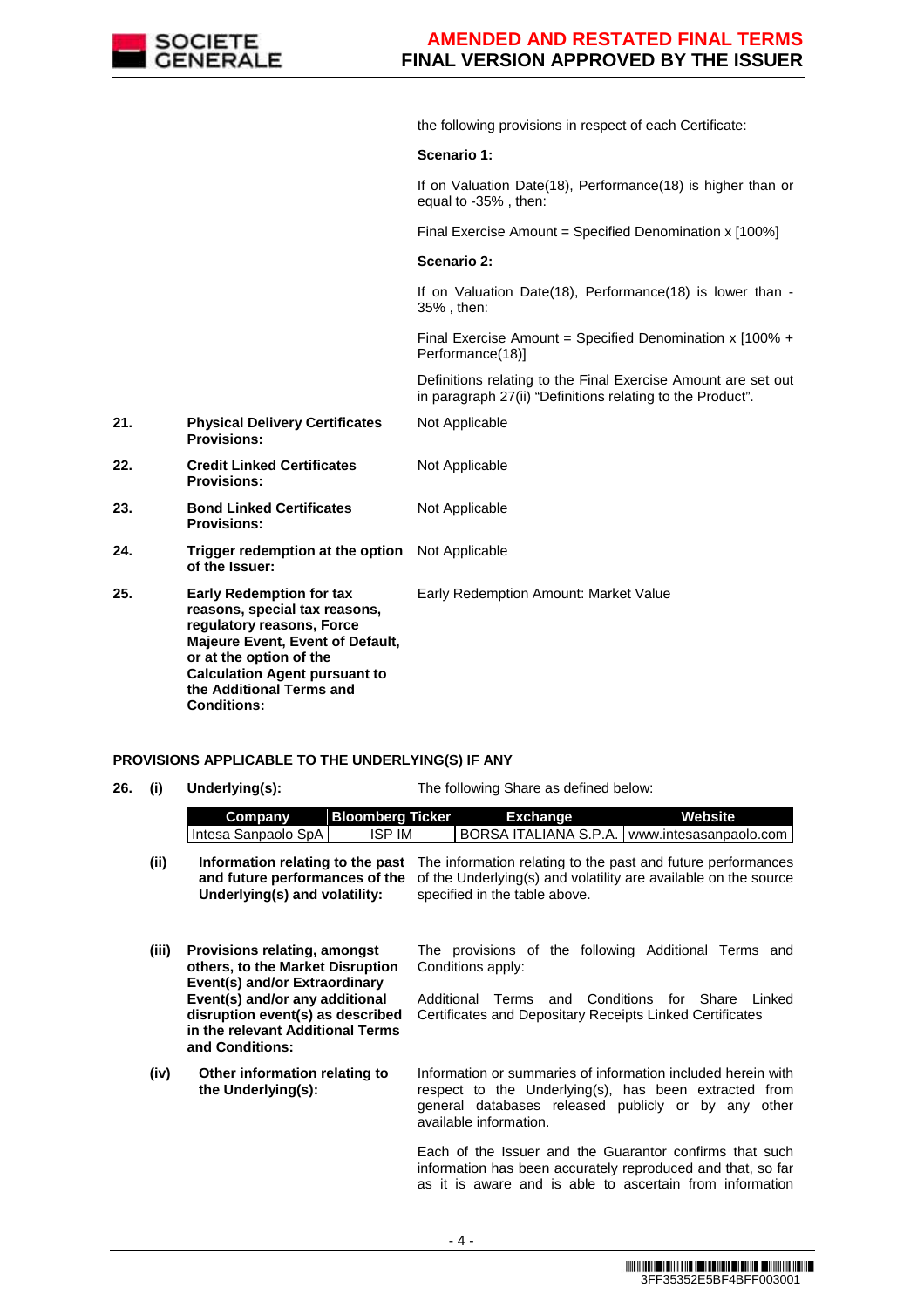

published, no facts have been omitted which would render the reproduced information inaccurate or misleading.

#### **DEFINITIONS APPLICABLE TO INTEREST (IF ANY), REDEMPTION AND THE UNDERLYING(S) IF ANY**

| 27. | (i)  | Definitions relating to date(s):                   | Applicable                                                                                                                                                                                                                                                                                                                           |  |  |  |  |
|-----|------|----------------------------------------------------|--------------------------------------------------------------------------------------------------------------------------------------------------------------------------------------------------------------------------------------------------------------------------------------------------------------------------------------|--|--|--|--|
|     |      | <b>Valuation Date(0):</b><br>(DD/MM/YYYY)          | 14/05/2020                                                                                                                                                                                                                                                                                                                           |  |  |  |  |
|     |      | Valuation Date(i) (i from 1 to 18)<br>(DD/MM/YYYY) | 14/08/2020;<br>16/11/2020;<br>15/02/2021;<br>14/05/2021;<br>15/11/2021:<br>16/08/2021;<br>14/02/2022;<br>16/05/2022;<br>16/08/2022;<br>14/11/2022;<br>14/02/2023;<br>15/05/2023;<br>14/11/2023;<br>14/02/2024;<br>14/08/2023;<br>14/05/2024; 14/08/2024; 14/11/2024                                                                  |  |  |  |  |
|     | (ii) | Definitions relating to the<br>Product:            | Applicable, subject to the provisions of Condition 4 of the<br>Additional Terms and Conditions relating to Formulae                                                                                                                                                                                                                  |  |  |  |  |
|     |      | SumCouponsPaid(i-1)                                | SumCouponsPaid(i-2)<br>Structured<br>Interest<br>means<br>$+$<br>Amount(i-1)                                                                                                                                                                                                                                                         |  |  |  |  |
|     |      | (i from 2 to 18)                                   | With:                                                                                                                                                                                                                                                                                                                                |  |  |  |  |
|     |      |                                                    | SumCouponsPaid $(0) = 0$ (zero)                                                                                                                                                                                                                                                                                                      |  |  |  |  |
|     |      | Performance(i)<br>(i from 1 to 18)                 | means (S(i) / S(0)) - 100%                                                                                                                                                                                                                                                                                                           |  |  |  |  |
|     |      | S(i)<br>(i from 0 to 18)                           | means in respect of any Valuation Date(i) the Closing Price<br>of the Underlying                                                                                                                                                                                                                                                     |  |  |  |  |
|     |      | <b>BarrierAutocall(i)</b>                          | BarrierAutocall(i)(i from 4 to 5) = $0\%$<br>BarrierAutocall(i)(i from 6 to 7) = $-5\%$<br>BarrierAutocall(i)(i from 8 to 9) = -10%<br>BarrierAutocall(i)(i from 10 to 11) = -15%<br>BarrierAutocall(i)(i from 12 to 13) = $-20\%$<br>BarrierAutocall(i)(i from 14 to 15) = $-25\%$<br>BarrierAutocall(i)(i from 16 to 17) = $-30\%$ |  |  |  |  |

#### **PROVISIONS RELATING TO SECURED CERTIFICATES**

**28. Secured Certificates Provisions:** Not Applicable

#### **GENERAL PROVISIONS APPLICABLE TO THE CERTIFICATES**

| 29. |      | Provisions applicable to<br>payment date(s):                                                               |                                                                                                                               |
|-----|------|------------------------------------------------------------------------------------------------------------|-------------------------------------------------------------------------------------------------------------------------------|
|     |      | - Payment Business Day:                                                                                    | <b>Following Payment Business Day</b>                                                                                         |
|     |      | - Financial Centre(s):                                                                                     | Not Applicable                                                                                                                |
| 30. |      | Form of the Certificates:                                                                                  |                                                                                                                               |
|     | (i)  | Form:                                                                                                      | Non-US Registered Global Note registered in the name of a<br>nominee for a common depositary for Euroclear and<br>Clearstream |
|     | (ii) | New Global Note (NGN -<br>bearer notes) / New<br><b>Safekeeping Structure (NSS -</b><br>registered notes): | No.                                                                                                                           |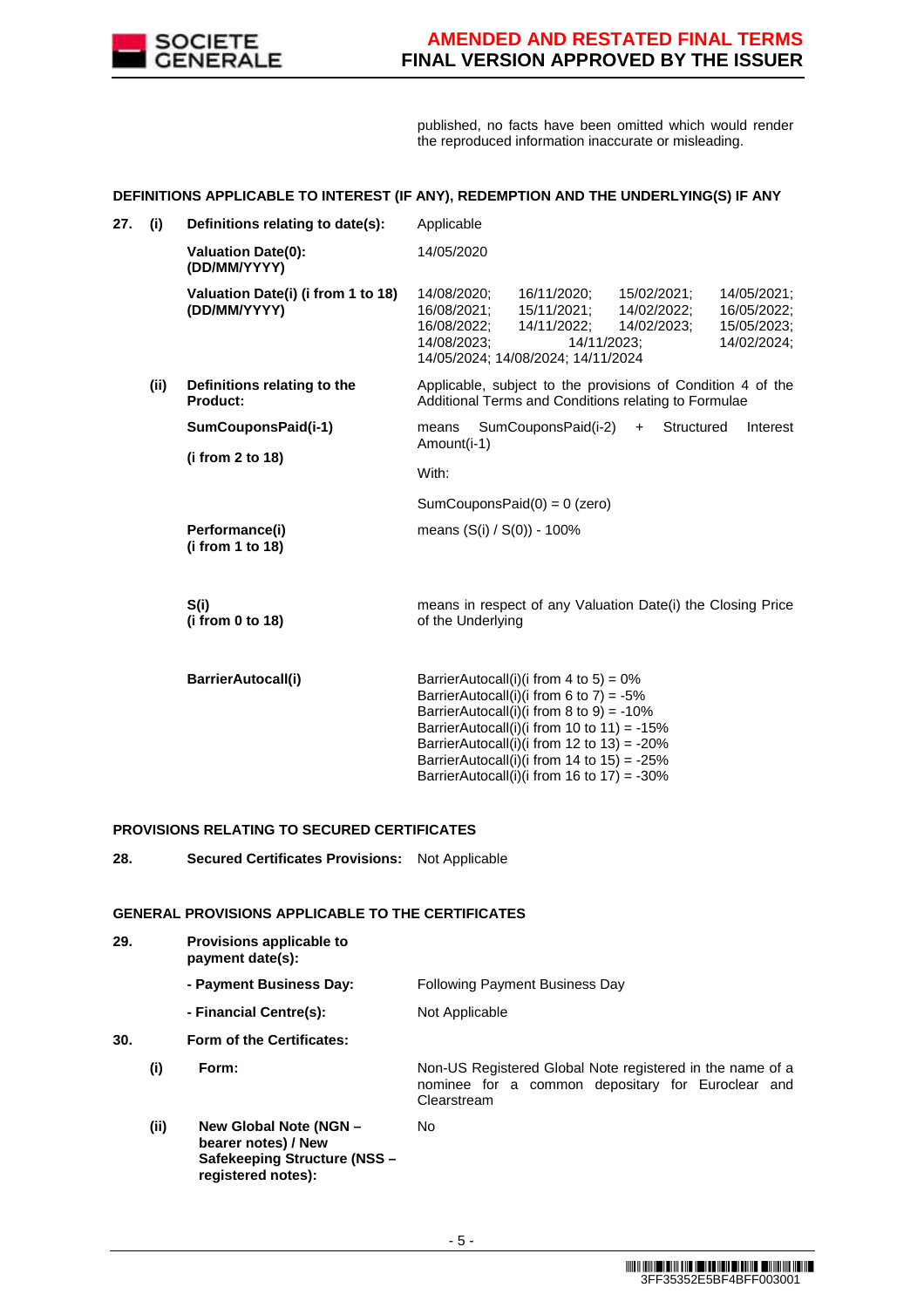

| 31. | <b>Redenomination:</b>                                                                        | Not Applicable                                                          |
|-----|-----------------------------------------------------------------------------------------------|-------------------------------------------------------------------------|
| 32. | <b>Consolidation:</b>                                                                         | Applicable as per Condition 14.2 of the General Terms and<br>Conditions |
| 33. | <b>Partly Paid Certificates</b><br><b>Provisions:</b>                                         | Not Applicable                                                          |
| 34. | <b>Instalment Certificates</b><br><b>Provisions:</b>                                          | Not Applicable                                                          |
| 35. | Masse:                                                                                        | Not Applicable                                                          |
| 36. | <b>Dual Currency Certificate</b><br><b>Provisions:</b>                                        | Not Applicable                                                          |
| 37. | <b>Additional Amount Provisions</b><br>for Italian Certificates:                              | Not Applicable                                                          |
| 38. | Interest Amount and/or the<br><b>Redemption Amount switch at</b><br>the option of the Issuer: | Not Applicable                                                          |
| 39. | <b>Portfolio Linked Certificates</b><br><b>Provisions:</b>                                    | Not Applicable                                                          |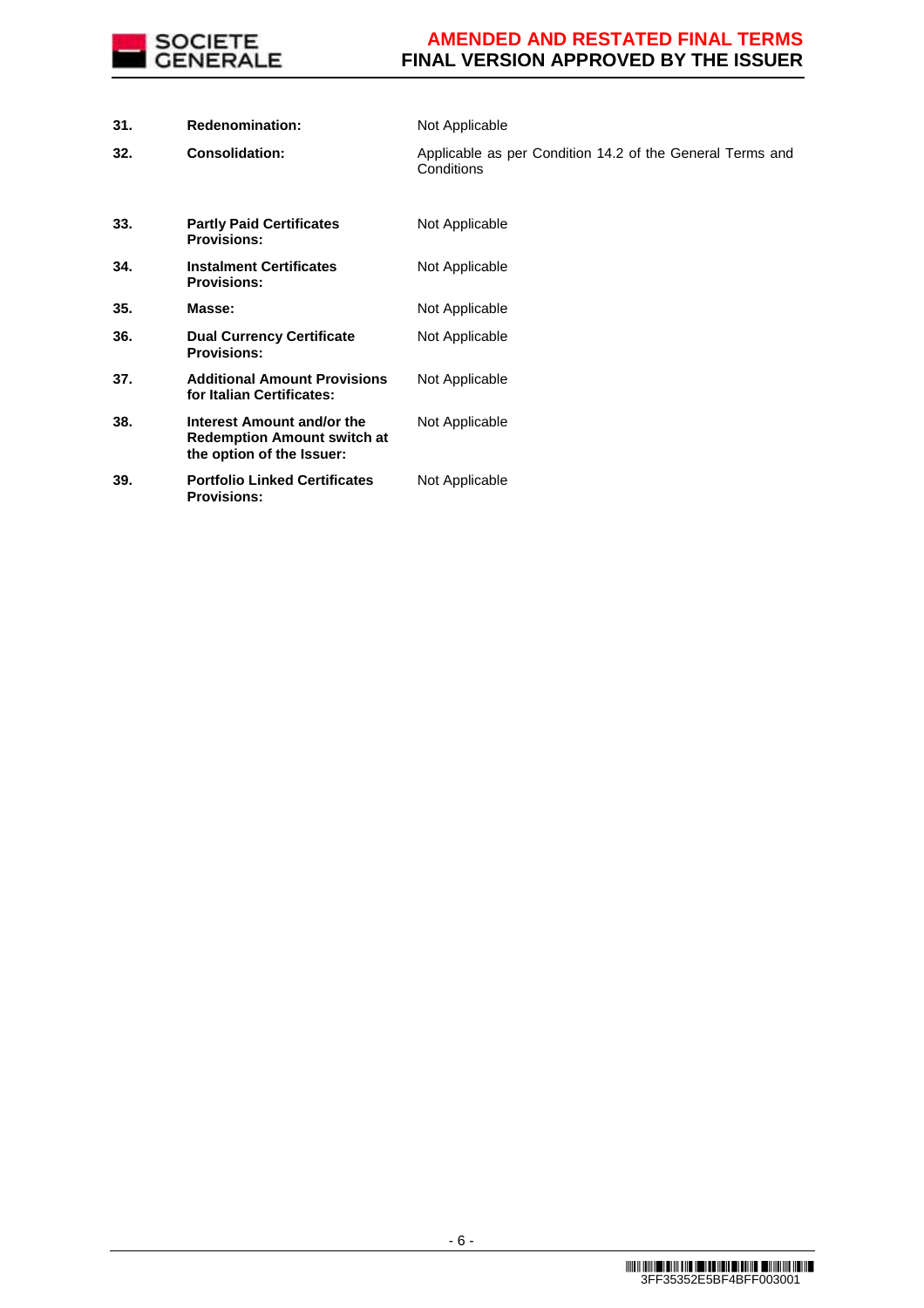

#### **PART B – OTHER INFORMATION**

#### **1. LISTING AND ADMISSION TO TRADING**

- **(i) Listing:** None
- **(ii) Admission to trading:** Application shall be made for the Certificates to be admitted to trading on the Multilateral Trading Facility ("MTF") named EuroTLX organized and managed by Borsa Italiana S.p.A. with effect from or as soon as practicable after the Issue Date. Société Générale, directly or through a third party appointed by it, will act as specialist for the Certificates, in accordance with the rules and regulations of EuroTLX.

 **There can be no assurance that the listing and trading of the Certificates will be approved with effect on the Issue Date or at all, provided that if Borsa Italiana S.p.A. does not release its decision of admission to trading within the day immediately preceding the Issue Date, Section 10 – paragraph "Conditions to which the offer is subject" of these Final Terms shall apply.**

**(iii) Estimate of total expenses related to admission to trading:** Not Applicable **(iv) Information required for Certificates to be listed on SIX Swiss Exchange:** Not Applicable

#### **2. RATINGS**

The Certificates to be issued have not been rated.

#### **3. INTERESTS OF NATURAL AND LEGAL PERSONS INVOLVED IN THE ISSUE/OFFER**

 Save for fees, if any, payable to the Dealer, and so far as the Issuer is aware, no person involved in the issue of the Certificates has an interest material to the offer.

The Dealer and its affiliates have engaged, and may in the future engage, in investment banking and/or commercial banking transactions with, and may perform other services for, the Issuer and its affiliates in the ordinary course of business.

 Société Générale will ensure the roles of provider of hedging instruments to the Issuer of the Certificates and Calculation Agent of the Certificates.

 The possibility of conflicts of interest between the different roles of Société Générale on one hand, and between those of Société Générale in these roles and those of the Certificateholders on the other hand cannot be excluded.

 Furthermore, given the banking activities of Société Générale, conflicts may arise between the interests of Société Générale acting in these capacities (including business relationship with the issuers of the financial instruments being underlyings of the Certificates or possession of non public information in relation with them) and those of the Certificateholders. Finally, the activities of Société Générale on the underlying financial instrument(s), on its proprietary account or on behalf of its customers, or the establishment of hedging transactions, may also have an impact on the price of these instruments and their liquidity, and thus may be in conflict with the interests of the Certificateholders.

#### **4. REASONS FOR THE OFFER AND USE OF PROCEEDS**

**(i) Reasons for the offer and use of proceeds:**

The net proceeds from each issue of Certificates will be applied for the general financing purposes of the Société Générale Group, which include making a profit.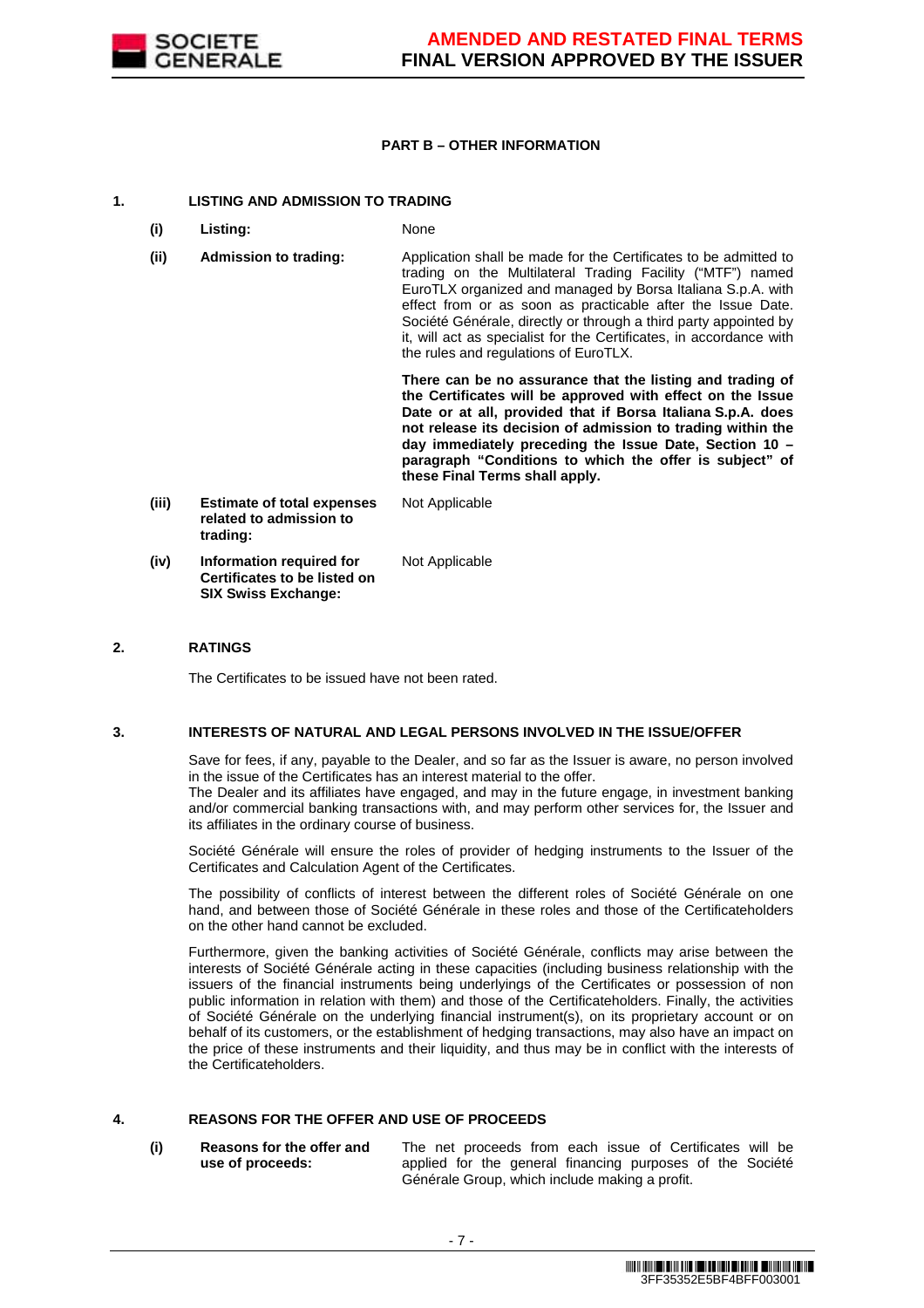

- **(ii) Estimated net proceeds:** Not Applicable
- **(iii) Estimated total expenses:** Not Applicable
- **5. INDICATION OF YIELD** (Fixed Rate Certificates only) Not Applicable
- **6. HISTORIC INTEREST RATES** (Floating Rate Certificates only)

Not Applicable

#### **7. PERFORMANCE AND EFFECT ON VALUE OF INVESTMENT**

#### **(i) PERFORMANCE OF FORMULA, EXPLANATION OF EFFECT ON VALUE OF INVESTMENT**  (Structured Certificates only)

 The value of the Certificates, the payment of a coupon amount on a relevant interest payment date to a Certificateholder, the payment of an automatic early redemption amount on a relevant automatic early redemption date, and the payment of a redemption amount to a Certificateholder on the final exercise date will depend on the performance of the underlying asset(s), on the relevant valuation date(s).

 The value of the Certificates is linked to the positive or negative performance of the underlying instrument. The amount(s) to be paid is/are determined on the basis of the condition which is satisfied (or not) if the performance of the underlying instrument is higher than or equal to a predefined barrier performance.

 The Certificates may provide for an automatic early redemption linked to a specific event. Therefore, this may prevent the Certificateholders from benefitting from the performance of the underlying instrument(s) over the whole period initially envisaged.

 The terms and conditions of the Certificates may include provisions under which upon the occurrence of certain market disruptions delays in the settlement of the Certificates may be incurred or certain modifications be made. Moreover, in case of occurrence of events affecting the underlying instrument(s), the terms and conditions of the Certificates allow the Issuer to substitute the underlying instrument(s) by new underlying instrument(s), cease the exposure to the underlying asset(s) and apply a reference rate to the proceeds so obtained until the final exercise date of the Certificates, postpone the final exercise date of the Certificates, early redeem the Certificates on the basis of the market value of these Certificates, or deduct from any due amount the increased cost of hedging, and in each case without the consent of the Certificateholders.

Payments (whether in respect of principal and/or interest and whether at final exercise or otherwise) on the Certificates are calculated by reference to certain underlying(s), the return of the Certificates is based on changes in the value of the underlying(s), which may fluctuate. Prospective investors should be aware that these Certificates may be volatile and that they may receive no interest and may lose all or a substantial portion of their principal.

 During the lifetime of the Certificates, the market value of these Certificates may be lower than the invested capital. Furthermore, an insolvency of the Issuer and/or the Guarantor may cause a total loss of the invested capital.

**The attention of the investors is drawn to the fact that they could sustain an entire or a partial loss of their investment.**

**(ii) PERFORMANCE OF RATE(S) OF EXCHANGE AND EXPLANATION OF EFFECT ON VALUE OF INVESTMENT** (Dual Currency Certificates only)

Not Applicable

#### **8. OPERATIONAL INFORMATION**

**(i) Security identification**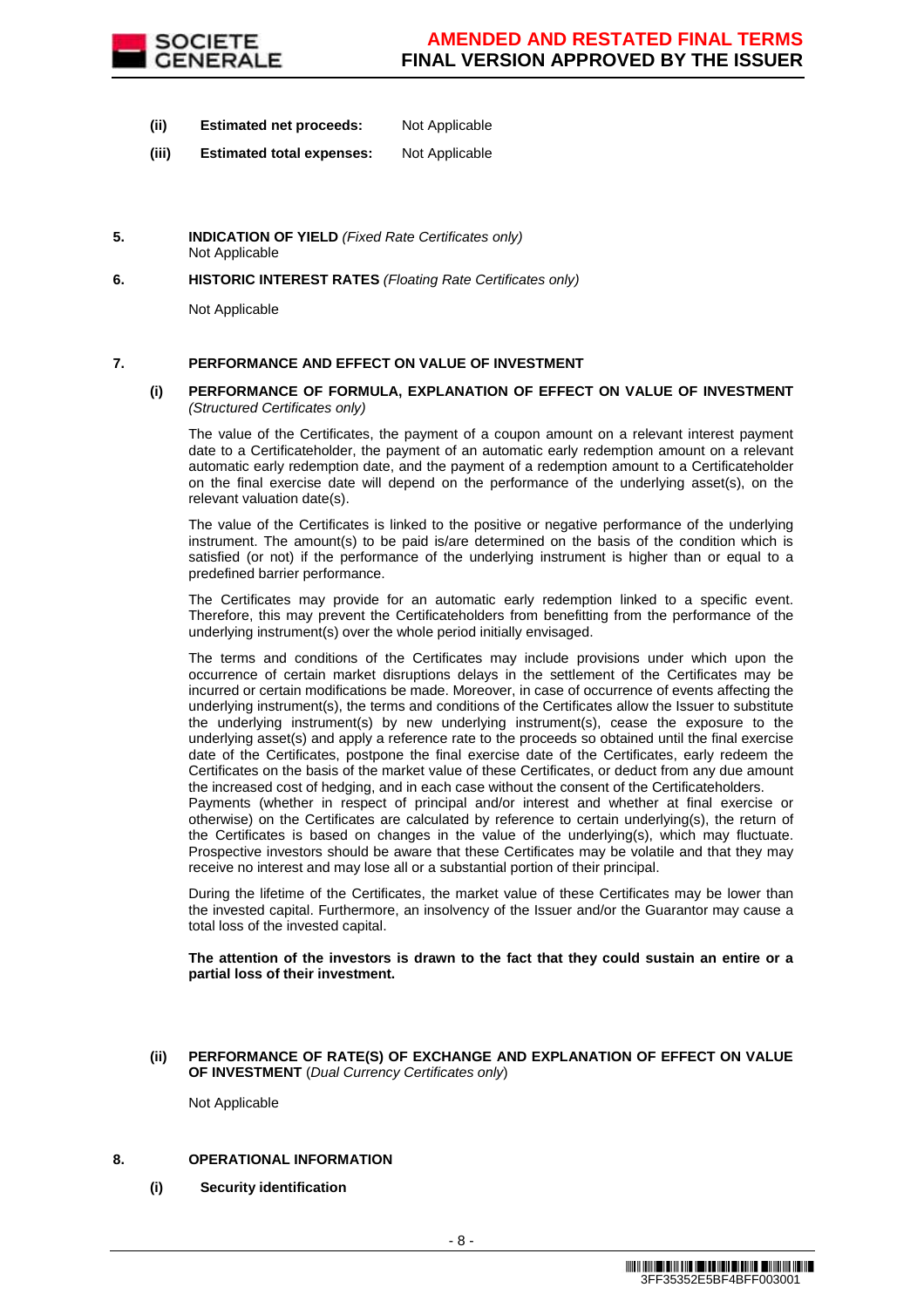

|    |       | $code(s)$ :                                                                                                                           |                                                                                                                                                                                                                                                                                                                                                                                                                                                                                                                                                                                                                                                                                                                                                                     |
|----|-------|---------------------------------------------------------------------------------------------------------------------------------------|---------------------------------------------------------------------------------------------------------------------------------------------------------------------------------------------------------------------------------------------------------------------------------------------------------------------------------------------------------------------------------------------------------------------------------------------------------------------------------------------------------------------------------------------------------------------------------------------------------------------------------------------------------------------------------------------------------------------------------------------------------------------|
|    |       | - ISIN code:                                                                                                                          | XS2108280871                                                                                                                                                                                                                                                                                                                                                                                                                                                                                                                                                                                                                                                                                                                                                        |
|    |       | - Common code:                                                                                                                        | 210828087                                                                                                                                                                                                                                                                                                                                                                                                                                                                                                                                                                                                                                                                                                                                                           |
|    | (ii)  | <b>Clearing System(s):</b>                                                                                                            | Euroclear Bank S.A/N.V. (Euroclear) / Clearstream Banking<br>société anonyme (Clearstream)                                                                                                                                                                                                                                                                                                                                                                                                                                                                                                                                                                                                                                                                          |
|    | (iii) | <b>Delivery of the Certificates:</b>                                                                                                  | Delivery against payment                                                                                                                                                                                                                                                                                                                                                                                                                                                                                                                                                                                                                                                                                                                                            |
|    | (iv)  | <b>Calculation Agent:</b>                                                                                                             | Société Générale<br>Tour Société Générale<br>17 Cours Valmy<br>92987 Paris La Défense Cedex<br>France                                                                                                                                                                                                                                                                                                                                                                                                                                                                                                                                                                                                                                                               |
|    | (v)   | Paying Agent(s):                                                                                                                      | Société Générale Luxembourg SA<br>11, avenue Emile Reuter<br>2420 Luxembourg<br>Luxembourg                                                                                                                                                                                                                                                                                                                                                                                                                                                                                                                                                                                                                                                                          |
|    | (vi)  | Eurosystem eligibility of the<br>Certificates:                                                                                        | No. Whilst the designation is specified as "no" at the date of<br>these Final Terms, should the Eurosystem eligibility criteria be<br>amended in the future such that the Certificates are capable of<br>meeting them the Certificates may then be deposited with one<br>of the ICSDs as common safekeeper and registered in the<br>name of a nominee of one of the ICSDs acting as common<br>safekeeper. Note that this does not necessarily mean that the<br>Certificates will then be recognised as eligible collateral for<br>Eurosystem monetary policy and intraday credit operations by<br>the Eurosystem at any time during their life. Such recognition<br>will depend upon the ECB being satisfied that Eurosystem<br>eligibility criteria have been met. |
|    |       | (vii) Address and contact details<br>of Société Générale for all<br>administrative<br>communications relating to<br>the Certificates: | Société Générale<br>Tour Société Générale<br>17 Cours Valmy<br>92987 Paris La Défense Cedex<br>France<br>Name: Sales Support Services - Derivatives<br>Tel: +33 1 57 29 12 12 (Hotline)<br>Email: clientsupport-deai@sgcib.com                                                                                                                                                                                                                                                                                                                                                                                                                                                                                                                                      |
| 9. |       | <b>DISTRIBUTION</b>                                                                                                                   |                                                                                                                                                                                                                                                                                                                                                                                                                                                                                                                                                                                                                                                                                                                                                                     |
|    | (i)   | <b>Method of distribution:</b>                                                                                                        | Non-syndicated                                                                                                                                                                                                                                                                                                                                                                                                                                                                                                                                                                                                                                                                                                                                                      |
|    |       | - Dealer(s):                                                                                                                          | Société Générale<br>Tour Société Générale<br>17 Cours Valmy<br>92987 Paris La Défense Cedex<br>France                                                                                                                                                                                                                                                                                                                                                                                                                                                                                                                                                                                                                                                               |
|    | (ii)  | <b>Total commission and</b><br>concession:                                                                                            | There is no commission and/or concession paid by the Issuer<br>to the Dealer or the Managers.                                                                                                                                                                                                                                                                                                                                                                                                                                                                                                                                                                                                                                                                       |
|    |       |                                                                                                                                       | Société Générale shall pay to Deutsche Bank SpA an upfront<br>remuneration of up to 4.00% of the nominal amount of<br>Certificates effectively placed by such Distributor as of the<br><b>Issue Date.</b>                                                                                                                                                                                                                                                                                                                                                                                                                                                                                                                                                           |
|    | (iii) | <b>TEFRA rules:</b>                                                                                                                   | Not Applicable                                                                                                                                                                                                                                                                                                                                                                                                                                                                                                                                                                                                                                                                                                                                                      |
|    | (iv)  | Non-exempt Offer:                                                                                                                     | A Non-exempt offer of the Certificates may be made by the<br>Dealer and any Initial Authorised Offeror below mentioned,<br>any Additional Authorised Offeror, the name and address of<br>whom will be published on the website of the Issuer<br>(http://prospectus.socgen.com) in the public offer jurisdiction(s)<br>(Public Offer Jurisdiction(s)) during the offer period (Offer                                                                                                                                                                                                                                                                                                                                                                                 |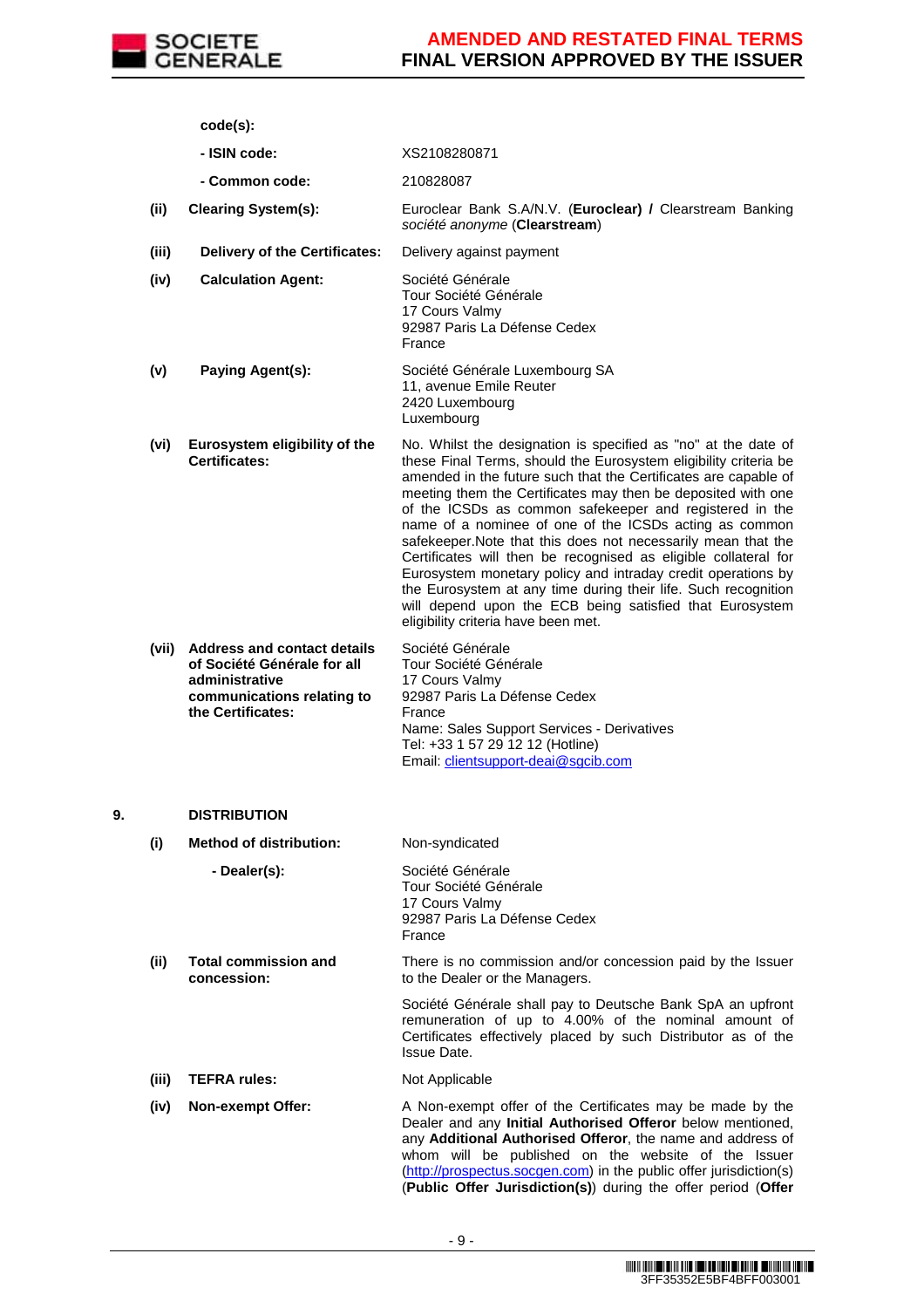

**Period**) as specified in the paragraph "Public Offers in European Economic Area" below.

The Certificates are not Specified Certificates for purposes of

 **- Individual Consent / Name(s) and address(es) of any Initial Authorised Offeror:** Applicable / Deutsche Bank SpA, Piazza del Calendario, 3, 20126 Milano

the Section 871(m) Regulations.

 **- General Consent/ Other conditions to consent:**

- **(v) U.S. federal income tax considerations:**
- **(vi) Prohibition of Sales to EEA Retail Investors:**

Not Applicable

Not Applicable

#### **10. PUBLIC OFFERS IN EUROPEAN ECONOMIC AREA**

**- Public Offer Jurisdiction(s):** Italy

**- Offer Period:**

From and including April 02, 2020 at 9.00 a.m. Central European Time (CET) to and including May 13, 2020 at 4.00 p.m. CET, subject to any early closing of the Offer Period as described below.

The Certificates will be distributed:

(a) within the premises of the Distributors (at their offices and branches);

(b) through door-to-door selling (fuori sede) pursuant to Articles 30 and 31 of the Italian Legislative Decree No. 58 of 24<sup>th</sup> February 1998, as amended from time to time (the **"Italian Financial Services Act"**) from and including April 02, 2020 at 9.00 a.m. Central European Time (CET) to and including May 08, 2020 at 4.00 p.m. CET; and

(c) through long distance selling techniques (tecniche di comunicazione a distanza) pursuant to article 32 of the Italian Financial Services Act from and including April 02, 2020 at 9.00 a.m. Central European Time (CET) to and including April 30, 2020 at 4.00 p.m. CET,

subject to any early closing of the Offer Period as described below.

The Distributor intending to distribute Certificates through doorto-door selling (fuori sede) pursuant to article 30 of the Italian Financial Services Act will collect the acceptance forms - other than directly at their branches and offices - through financial advisors for door-to-door selling (consulenti finanziari abilitati all'offerta fuori sede) pursuant to Article 31 of the Italian Financial Services Act.

Pursuant to Article 30, paragraph 6, of the Italian Financial Services Act, the validity and enforceability of contracts entered into through door-to-door selling (fuori sede) is suspended for a period of 7 (seven) days from the date of subscription of the acceptance form by the relevant investor.

Within such period investors may notify the relevant Distributor of their withdrawal without payment of any charge or commission.

The Certificates will be also offered through long distance selling techniques *(tecniche di comunicazione a distanza)*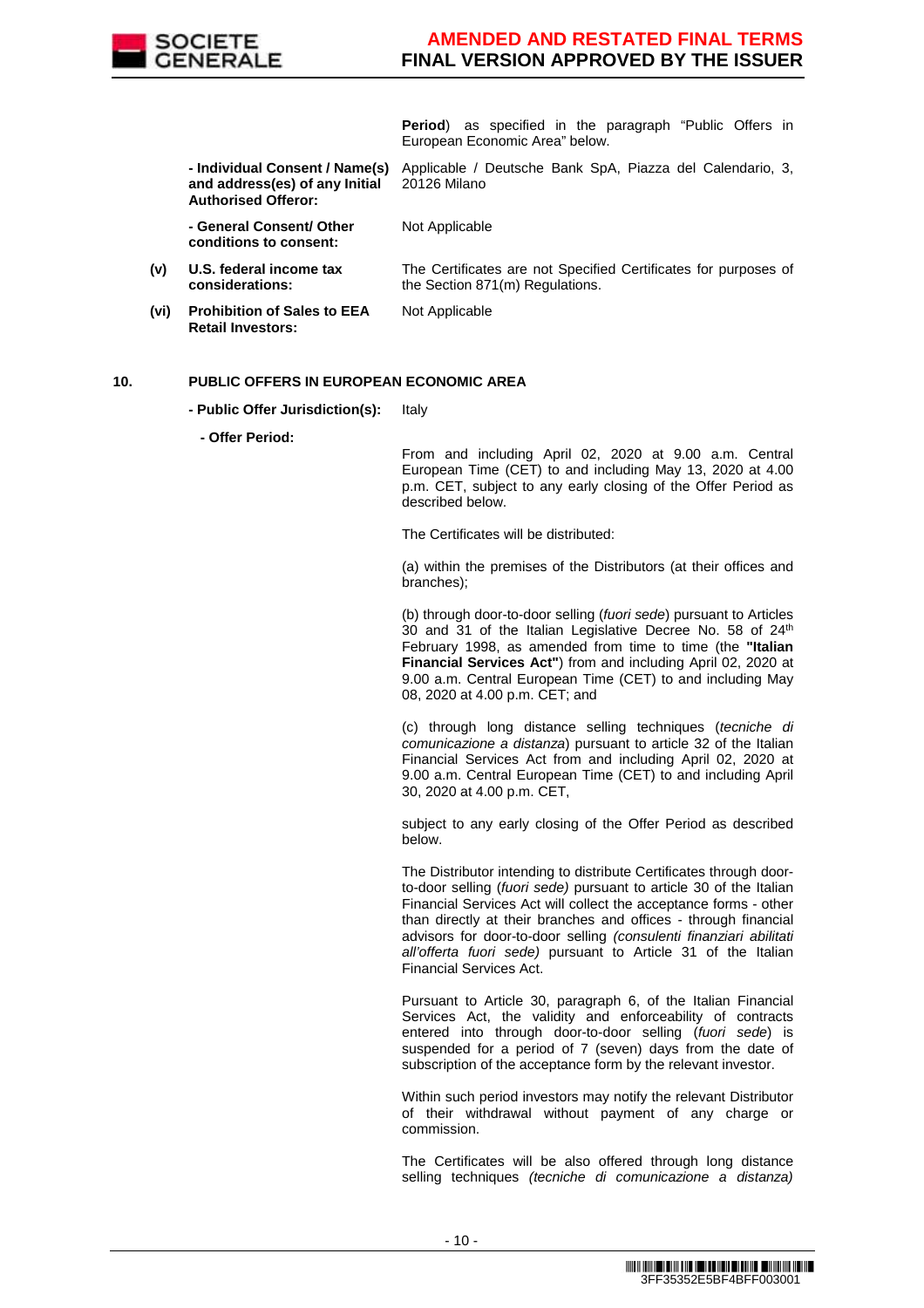

pursuant to article 32 of the Italian Financial Services Act (i.e., through the trading-online platform of the Distributors and/or recorded telephone orders). In this case, investors may purchase the Certificates via the internet and/or via telephone, after being identified by the Distributor, in accordance with the procedures established by the Distributor. Pursuant to article 67-duodecies of the Italian Legislative Decree No. 206/2005 as amended (the so called "Codice del Consumo"), the validity and enforceability of the contracts entered into through long distance selling techniques (tecniche di comunicazione a distanza) is suspended for a period of 14 (fourteen) days from the date of subscription. Within such period investors may notify the Distributor of their withdrawal without any charge or commission.

| - Offer Price: | The Certificates will be offered at the Issue Price of which up to |
|----------------|--------------------------------------------------------------------|
|                | a maximum of 4.00% is represented by distribution fee payable      |
|                | upfront by the Issuer to the Distributor.                          |

 **- Conditions to which the offer is subject:** Offers of the Certificates are conditional on their issue and, on any additional conditions set out in the standard terms of business of the financial intermediaries, notified to investors by such relevant financial intermediaries.

> The Issuer reserves the right to close the Offer Period prior to its stated expiry for any reason.

> The Issuer reserves the right to withdraw the offer and cancel the issuance of the Certificates for any reason at any time on or prior to the Issue Date. For the avoidance of doubt, if any application has been made by a potential investor and the Issuer exercises such right, no potential investor shall be entitled to subscribe or otherwise acquire the Certificates. In each case, a notice to the investors on the early termination or the withdrawal, as applicable, will be published on the website of the Issuer (http://prospectus.socgen.com).

> The validity of the offer is subject to the condition that the decision of admission to trading on EuroTLX is released by Borsa Italiana S.p.A. by not later than on the day immediately preceding the Issue Date; otherwise, the offer will be deemed withdrawn and the issuance cancelled. The Issuer undertakes to file the relevant application with Borsa Italiana S.p.A. in due time to allow Borsa Italiana S.p.A. to release a decision, according to its rules, within the day immediately preceding the Issue Date.

 **- Description of the application process:** The distribution activity will be carried out in accordance with the financial intermediary's usual procedures. Prospective investors will not be required to enter into any contractual arrangements directly with the Issuer in relation to the subscription of the Certificates.

Not Applicable

 **- Description of possibility to reduce subscriptions and manner for refunding excess amount paid by applicants:**

 **- Details of the minimum and/or maximum amount of application:**

 **- Details of the method and time limits for paying up and delivering the Certificates:**

Minimum amount of application : EUR 100 (i.e. 1 Certificate)

The Certificates will be issued on the Issue Date against payment to the Issuer of the net subscription moneys. However, the settlement and delivery of the Certificates will be executed through the Dealer mentioned above. Investors will be notified by the relevant financial intermediary of their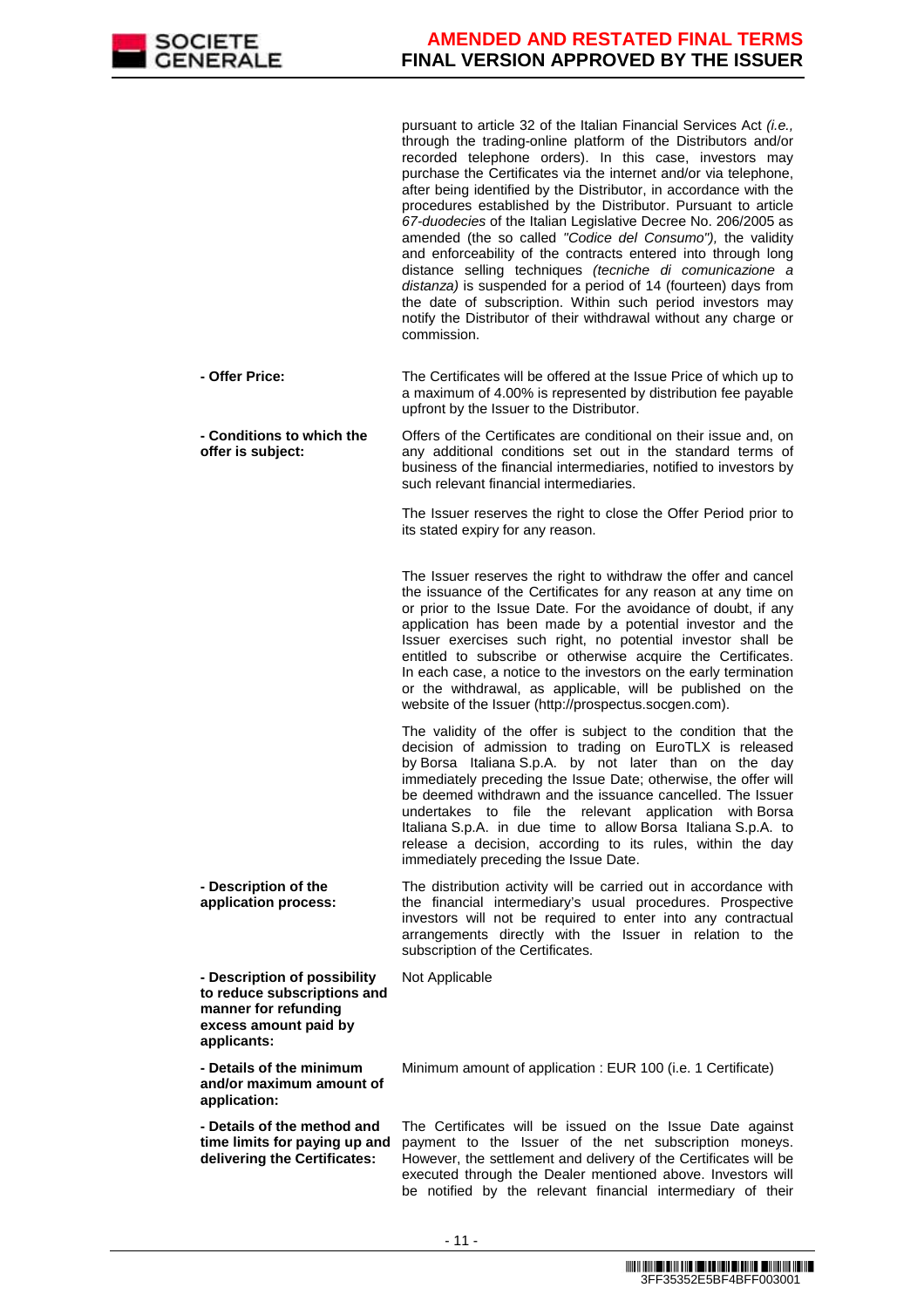

allocations of Certificates and the settlement arrangements in respect thereof.

|     |                                                                                                                                                               | The settlement and the delivery of the securities will be<br>executed through the Dealer mentioned above only for<br>technical reasons. However, the Issuer will be the only offeror<br>and as such will assume all the responsibilities in connection<br>with the information contained in the Final Terms together with<br>the Base Prospectus.                                                                                                                                          |
|-----|---------------------------------------------------------------------------------------------------------------------------------------------------------------|--------------------------------------------------------------------------------------------------------------------------------------------------------------------------------------------------------------------------------------------------------------------------------------------------------------------------------------------------------------------------------------------------------------------------------------------------------------------------------------------|
|     | - Manner and date in which<br>results of the offer are to be<br>made public:                                                                                  | Publication<br>website<br>the<br>οf<br>the<br><b>Issuer</b><br>on<br>(http://prospectus.socgen.com) and in a daily newspaper of<br>general circulation in the relevant place(s) of listing and/or<br>public offer at the end of the subscription period if required by<br>local regulation.                                                                                                                                                                                                |
|     | - Procedure for exercise of<br>any right of pre-emption,<br>negotiability of subscription<br>rights and treatment of<br>subscription rights not<br>exercised: | Not Applicable                                                                                                                                                                                                                                                                                                                                                                                                                                                                             |
|     | - Whether tranche(s)<br>has/have been reserved for<br>certain countries:                                                                                      | Not Applicable                                                                                                                                                                                                                                                                                                                                                                                                                                                                             |
|     | - Process for notification to<br>applicants of the amount<br>allotted and the indication<br>whether dealing may begin<br>before notification is made:         | Not Applicable                                                                                                                                                                                                                                                                                                                                                                                                                                                                             |
|     | - Amount of any expenses<br>and taxes specifically<br>charged to the subscriber or<br>purchaser:                                                              | Taxes charged in connection with the subscription, transfer,<br>purchase or holding of the Certificates must be paid by the<br>Certificateholders and neither the Issuer nor the Guarantor<br>shall have any obligation in relation thereto; in that respect,<br>Certificateholders shall consult professional tax advisers to<br>determine the tax regime applicable to their own situation. The<br>Certificateholders shall also consult the Taxation section in the<br>Base Prospectus. |
|     |                                                                                                                                                               | Subscription fees or purchases fees: None                                                                                                                                                                                                                                                                                                                                                                                                                                                  |
| 11. | <b>ADDITIONAL INFORMATION</b>                                                                                                                                 |                                                                                                                                                                                                                                                                                                                                                                                                                                                                                            |
|     | Minimum investment in the EUR 100 (i.e. 1 Certificate)<br><b>Certificates:</b>                                                                                |                                                                                                                                                                                                                                                                                                                                                                                                                                                                                            |
|     | - Minimum Trading Lot:                                                                                                                                        | EUR 100 (i.e. 1 Certificate)                                                                                                                                                                                                                                                                                                                                                                                                                                                               |
|     | - Location where the<br><b>Prospectus, any Supplements</b><br>thereto and the Final Terms<br>can be collected or inspected<br>free of charge in Italy:        | Société Générale,<br>Via Olona n.2, 20123 Milano<br>Italy                                                                                                                                                                                                                                                                                                                                                                                                                                  |
|     |                                                                                                                                                               |                                                                                                                                                                                                                                                                                                                                                                                                                                                                                            |

# **12. PUBLIC OFFERS IN OR FROM SWITZERLAND**

Not Applicable

#### **13. BENCHMARK REGULATION**

Not Applicable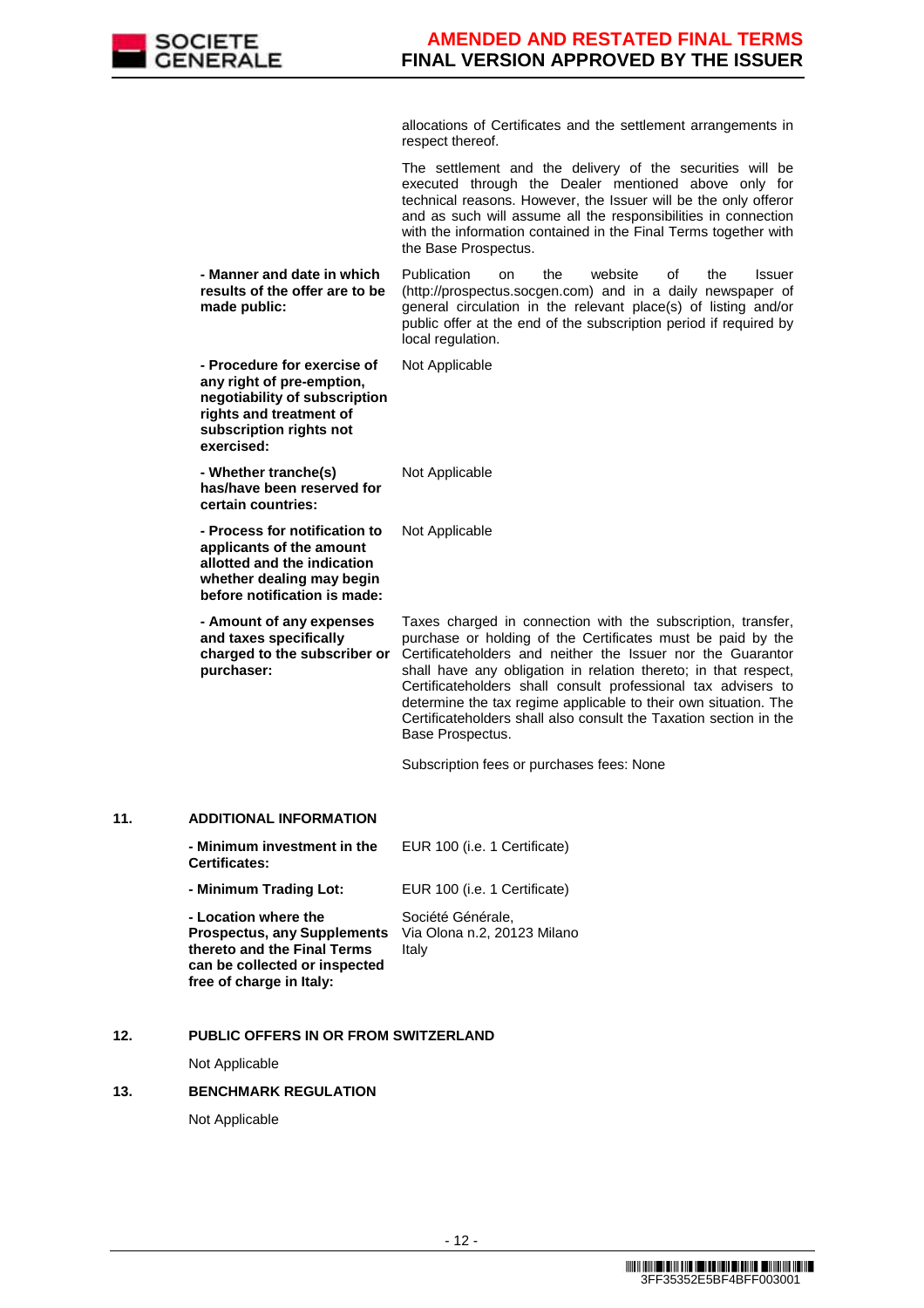

#### **ISSUE SPECIFIC SUMMARY**

Summaries are made up of disclosure requirements known as **Elements** the communication of which is required by Annex XXII of the Commission Regulation (EC) No 809/2004 as amended. These elements are numbered in Sections –  $A - E(A.1 - E.7)$ .

This summary contains all the Elements required to be included in a summary for this type of securities and Issuer. Because some Elements are not required to be addressed, there may be gaps in the numbering sequence of the Elements.

Even though an Element may be required to be inserted in the summary because of the type of securities and Issuer, it is possible that no relevant information can be given regarding the Element. In this case, a short description of the Element is included in the summary with the mention of "Not Applicable".

|            | Section A - Introduction and warnings               |                                                                                                                                                                                                                                                                                                                                                                                                                                                                                                                                                                            |
|------------|-----------------------------------------------------|----------------------------------------------------------------------------------------------------------------------------------------------------------------------------------------------------------------------------------------------------------------------------------------------------------------------------------------------------------------------------------------------------------------------------------------------------------------------------------------------------------------------------------------------------------------------------|
| A.1        | Warning                                             | This summary must be read as an introduction to the Base Prospectus.                                                                                                                                                                                                                                                                                                                                                                                                                                                                                                       |
|            |                                                     | Any decision to invest in the Certificates should be based on a consideration<br>of the Base Prospectus as a whole by the investor.                                                                                                                                                                                                                                                                                                                                                                                                                                        |
|            |                                                     | Where a claim relating to the information contained in the Base Prospectus<br>and the applicable Final Terms is brought before a court, the plaintiff<br>investor might, under the national legislation of the Member States, have to<br>bear the costs of translating the Base Prospectus before the legal<br>proceedings are initiated.                                                                                                                                                                                                                                  |
|            |                                                     | Civil liability attaches only to those persons who have tabled this summary,<br>including any translation thereof, but only if the summary is misleading,<br>inaccurate or inconsistent when read together with the other parts of the<br>Base Prospectus or it does not provide, when read together with the other<br>parts of this Base Prospectus, key information in order to aid investors when<br>considering whether to invest in the Certificates.                                                                                                                 |
| A.2        | Consent to the use of the<br><b>Base Prospectus</b> | The Issuer consents to the use of this Base Prospectus in connection with a<br>resale or placement of Certificates in circumstances where a prospectus is<br>required to be published under the Prospectus Directive (a Non-exempt<br>Offer) subject to the following conditions:                                                                                                                                                                                                                                                                                          |
|            |                                                     | - the consent is only valid during the offer period from 02/04/2020 to<br>13/05/2020 (and, in respect of Certificates placed in Italy through "door-to-<br>door selling", from and including 02/04/2020 to and including 08/05/2020<br>and in respect of Certificates placed through long distance selling<br>techniques (tecniche di comunicazione a distanza) from and including<br>02/04/2020 to and including 30/04/2020, the Offer Period);                                                                                                                           |
|            |                                                     | - the consent given by the Issuer for the use of the Base Prospectus to<br>make the Non-exempt Offer is an individual consent (an Individual<br>Consent) in respect of Deutsche Bank SpA, Piazza del Calendario, 3,<br>20126 Milano (the Initial Authorised Offeror and Distributor) and if the<br>Issuer appoints any additional financial intermediaries after 01/04/2020 and<br>publishes details of them on its website http://prospectus.socgen.com, each<br>financial intermediary whose details are so published (each an Additional<br><b>Authorised Offeror);</b> |
|            |                                                     | - the consent only extends to the use of this Base Prospectus to make Non-<br>exempt Offers of the Certificates in Italy.                                                                                                                                                                                                                                                                                                                                                                                                                                                  |
|            |                                                     | The information relating to the conditions of the Non-exempt Offer<br>shall be provided to the investors by any Initial Authorised Offeror and<br>any Additional Authorised Offeror at the time the offer is made.                                                                                                                                                                                                                                                                                                                                                         |
|            | Section B - Issuer and Guarantor                    |                                                                                                                                                                                                                                                                                                                                                                                                                                                                                                                                                                            |
| <b>B.1</b> | <b>Legal and commercial</b><br>name of the issuer   | SG Issuer (or the Issuer)                                                                                                                                                                                                                                                                                                                                                                                                                                                                                                                                                  |
| B.2        | Domicile, legal form,<br>legislation and country    | Domicile: 16 Boulevard Royal, L-2449 Luxembourg.                                                                                                                                                                                                                                                                                                                                                                                                                                                                                                                           |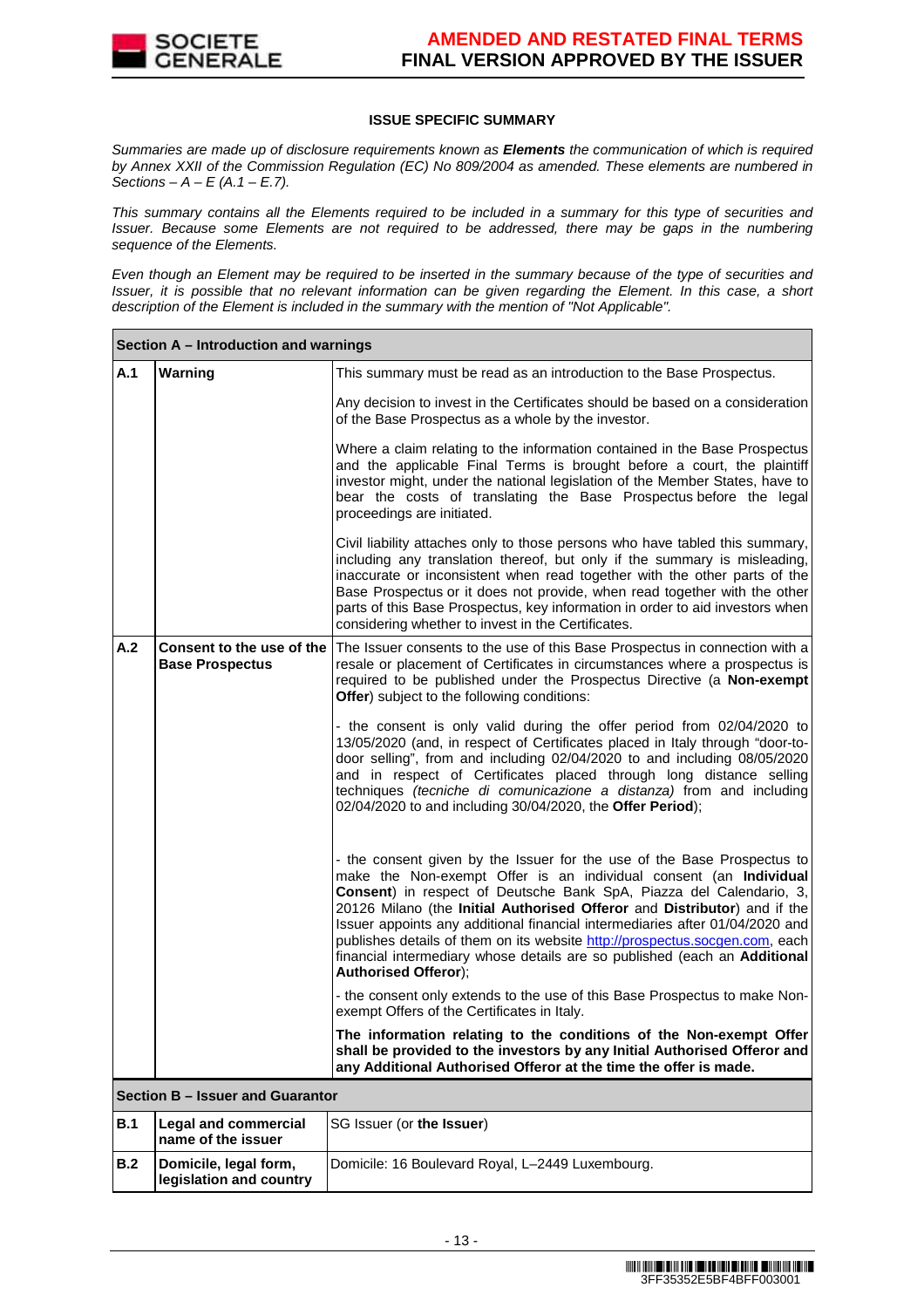

|             | of incorporation                                                                                                                                                                     | Legal form: Public limited liability company (société anonyme).                                                                                                                                                                                          |                                                                                                                  |                       |            |               |
|-------------|--------------------------------------------------------------------------------------------------------------------------------------------------------------------------------------|----------------------------------------------------------------------------------------------------------------------------------------------------------------------------------------------------------------------------------------------------------|------------------------------------------------------------------------------------------------------------------|-----------------------|------------|---------------|
|             |                                                                                                                                                                                      | Legislation under which the Issuer operates: Luxembourg law.                                                                                                                                                                                             |                                                                                                                  |                       |            |               |
|             |                                                                                                                                                                                      | Country of incorporation: Luxembourg.                                                                                                                                                                                                                    |                                                                                                                  |                       |            |               |
| B.4b        | Known trends affecting<br>the issuer and the<br>industries in which it<br>operates                                                                                                   |                                                                                                                                                                                                                                                          | The Issuer expects to continue its activity in accordance with its corporate<br>objects over the course of 2020. |                       |            |               |
| <b>B.5</b>  | Description of the<br>issuer's group and the<br>issuer's position within<br>the group                                                                                                | The Société Générale group (the Group) offers a wide range of advisory<br>services and tailored financial solutions to individual customers, large<br>corporate and institutional investors. The Group relies on three<br>complementary core businesses: |                                                                                                                  |                       |            |               |
|             |                                                                                                                                                                                      | • French Retail Banking;<br>. International Retail Banking, Financial Services and Insurance and<br>• Corporate and Investment Banking, Private Banking, Asset and Wealth<br>Management and Securities Services.                                         |                                                                                                                  |                       |            |               |
|             |                                                                                                                                                                                      | The Issuer is a subsidiary of the Group and has no subsidiaries.                                                                                                                                                                                         |                                                                                                                  |                       |            |               |
| B.9         | <b>Figure of profit forecast</b><br>or estimate of the issuer                                                                                                                        | Not applicable. The Issuer does not provide any figure of profit forecast or<br>estimate.                                                                                                                                                                |                                                                                                                  |                       |            |               |
| <b>B.10</b> | Nature of any<br>qualifications in the<br>audit report on the<br>historical financial<br>information                                                                                 | Not Applicable. The audit report does not include any qualification.                                                                                                                                                                                     |                                                                                                                  |                       |            |               |
| <b>B.12</b> | Selected historical key<br>financial information                                                                                                                                     |                                                                                                                                                                                                                                                          | Half year                                                                                                        | Year<br>lended        | Half year  | Year<br>ended |
|             | regarding the issuer                                                                                                                                                                 | (in K€)                                                                                                                                                                                                                                                  | 30.06.2019                                                                                                       | 31.12.2018            | 30.06.2018 | 31.12.2017    |
|             |                                                                                                                                                                                      |                                                                                                                                                                                                                                                          | (non                                                                                                             |                       | (non       |               |
|             |                                                                                                                                                                                      |                                                                                                                                                                                                                                                          |                                                                                                                  |                       |            |               |
|             |                                                                                                                                                                                      |                                                                                                                                                                                                                                                          | audited)                                                                                                         | (audited)             | audited)   | (audited)     |
|             |                                                                                                                                                                                      | <b>Total Revenue</b>                                                                                                                                                                                                                                     | 33,557                                                                                                           | 68,302                | 29,760     | 92,353        |
|             |                                                                                                                                                                                      | Profit before tax<br>Profit for the                                                                                                                                                                                                                      | 350                                                                                                              | 105<br>187            | 148<br>126 | 105<br>78     |
|             |                                                                                                                                                                                      | $\overline{\text{final}}$ 263<br>period/year<br><b>Total Assets</b>                                                                                                                                                                                      |                                                                                                                  |                       |            |               |
|             | Statement as no<br>material adverse change   since 31 December 2018.<br>in the prospects of the<br>issuer since the date of<br>its last published<br>audited financial<br>statements | There has been no material adverse change in the prospects of the Issuer                                                                                                                                                                                 | 55,465,073                                                                                                       | 49,362,650 49,149,860 |            | 48,026,909    |
|             | Significant changes in<br>the issuer's financial or<br>trading position<br>subsequent to the<br>period covered by the<br>historical financial<br>information                         | Not Applicable. There has been no significant change in the financial or<br>trading position of the Issuer since 30 June 2019.                                                                                                                           |                                                                                                                  |                       |            |               |
| <b>B.13</b> | Recent events particular<br>to the issuer which are<br>to a material extent<br>relevant to the<br>evaluation of the<br><b>Issuer's solvency</b>                                      | Not Applicable. There have been no recent events particular to the Issuer<br>which are to a material extent relevant to the evaluation of the Issuer's<br>solvency.                                                                                      |                                                                                                                  |                       |            |               |
| <b>B.14</b> | Statement as to whether<br>the issuer is dependent                                                                                                                                   | See Element B.5 above for the Issuers' position within the Group.                                                                                                                                                                                        |                                                                                                                  |                       |            |               |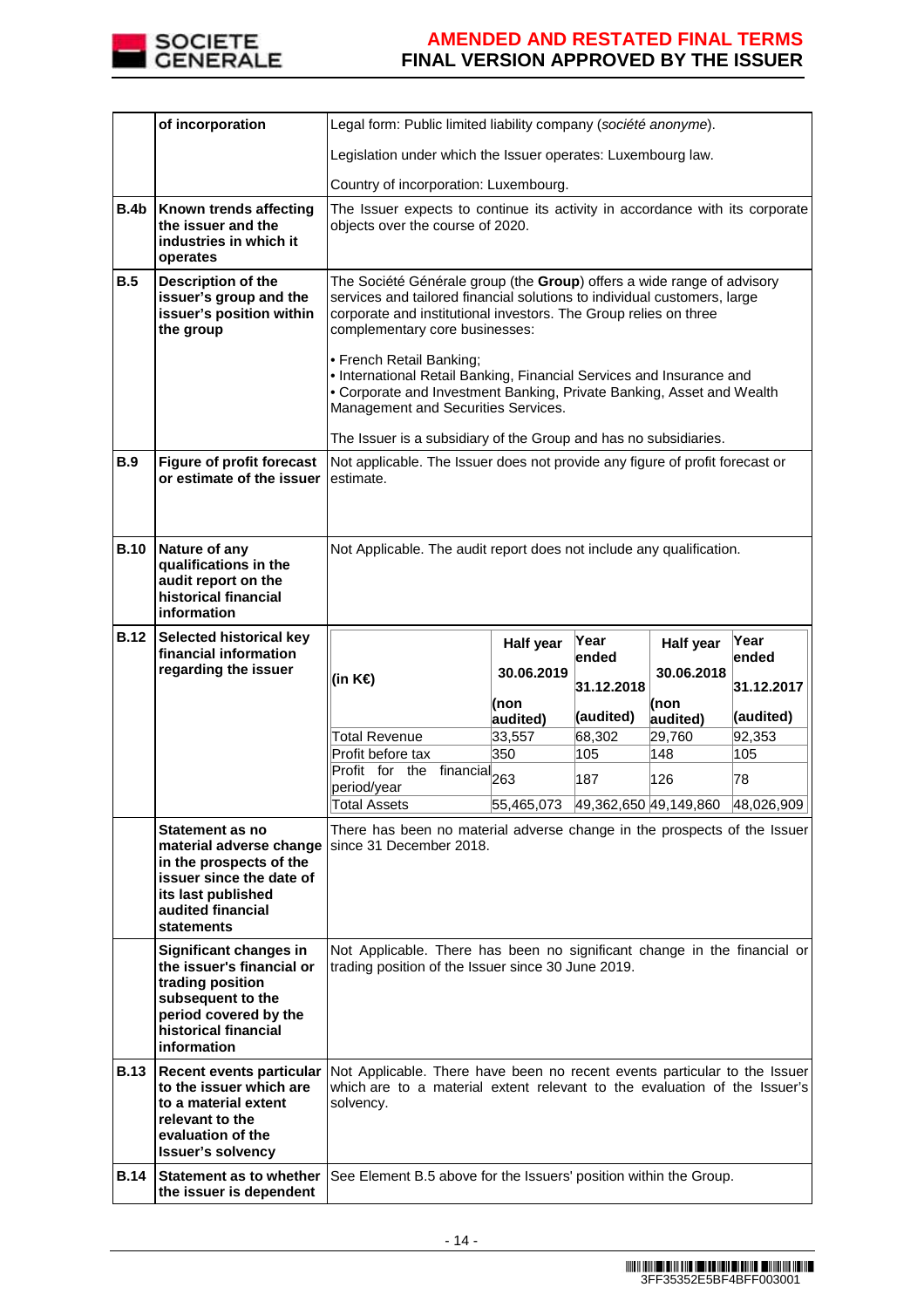

|             | upon other entities<br>within the group                                                                                                                                          | SG Issuer is dependent upon Société Générale Luxembourg SA within the<br>Group.                                                                                                                                                                                                                                                                                                                                                                                                                                        |
|-------------|----------------------------------------------------------------------------------------------------------------------------------------------------------------------------------|------------------------------------------------------------------------------------------------------------------------------------------------------------------------------------------------------------------------------------------------------------------------------------------------------------------------------------------------------------------------------------------------------------------------------------------------------------------------------------------------------------------------|
| <b>B.15</b> | <b>Description of the</b><br>issuer's principal<br>activities                                                                                                                    | The principal activity of SG Issuer is raising finance by the issuance of<br>warrants as well as debt securities designed to be placed to institutional<br>customers or retail customers through the distributors associated with<br>Société Générale. The financing obtained through the issuance of such debt<br>securities is then lent to Société Générale and to other members of the<br>Group.                                                                                                                   |
| <b>B.16</b> | To the extent known to<br>the issuer, whether the<br>issuer is directly or<br>indirectly owned or<br>controlled and by whom,<br>and description of the<br>nature of such control | SG Issuer is a 100 per cent. owned subsidiary of Société Générale<br>Luxembourg SA which is itself a 100 per cent. owned subsidiary of Société<br>Générale and is a fully consolidated company.                                                                                                                                                                                                                                                                                                                        |
| <b>B.18</b> | Nature and scope of the<br>guarantee                                                                                                                                             | The Certificates are unconditionally and irrevocably guaranteed by Société<br>Générale (the Guarantor) pursuant to the guarantee governed by French<br>law made as of 14 June 2019 (the Guarantee).                                                                                                                                                                                                                                                                                                                    |
|             |                                                                                                                                                                                  | The Guarantee obligations constitutes a direct, unconditional, unsecured and<br>unsubordinated obligations of the Guarantor ranking as senior preferred<br>obligations, as provided for in Article L. 613-30-3-I-3° of the Code and will<br>rank at least pari passu with all other existing and future direct, unconditional,<br>unsecured senior preferred obligations of the Guarantor, including those in<br>respect of deposits.                                                                                  |
|             |                                                                                                                                                                                  | Any references to sums or amounts payable by the Issuer which are<br>guaranteed by the Guarantor under the Guarantee shall be to such sums<br>and/or amounts as directly reduced, and/or in the case of conversion into<br>equity, as reduced by the amount of such conversion, and/or otherwise<br>modified from time to time resulting from the application of a bail-in power by<br>any relevant authority pursuant to directive 2014/59/EU of the European<br>Parliament and of the Council of the European Union. |
| <b>B.19</b> | Information about the<br>guarantor as if it were<br>the issuer of the same<br>type of security that is<br>subject of the guarantee                                               | The information about Société Générale as if it were the Issuer of the same<br>type of Certificates that is subject of the Guarantee is set out in accordance<br>with Elements B.19 / B.1, B.19 / B.2, B.19 / B.4b, B.19 / B.5, B.19 / B.9, B.19<br>/ B.10, B.19 / B.12, B.19 / B.13, B.19 / B.14, B.19 / B.15, B.19 / B.16 below,<br>respectively:                                                                                                                                                                    |
|             |                                                                                                                                                                                  | B.19/B.1: Legal and commercial name of the guarantor                                                                                                                                                                                                                                                                                                                                                                                                                                                                   |
|             |                                                                                                                                                                                  | Société Générale                                                                                                                                                                                                                                                                                                                                                                                                                                                                                                       |
|             |                                                                                                                                                                                  | B.19/B.2: Domicile, legal form, legislation and country of incorporation                                                                                                                                                                                                                                                                                                                                                                                                                                               |
|             |                                                                                                                                                                                  | Domicile: 29, boulevard Haussmann, 75009 Paris, France. Legal form: Public<br>limited liability company (société anonyme).                                                                                                                                                                                                                                                                                                                                                                                             |
|             |                                                                                                                                                                                  | Legislation under which the Issuer operates: French law. Country of<br>incorporation: France.                                                                                                                                                                                                                                                                                                                                                                                                                          |
|             |                                                                                                                                                                                  | B.19/B.4b: Known trends affecting the guarantor and the industries in<br>which it operates                                                                                                                                                                                                                                                                                                                                                                                                                             |
|             |                                                                                                                                                                                  | Société Générale continues to be subject to the usual risks and the risks<br>inherent to its business.                                                                                                                                                                                                                                                                                                                                                                                                                 |
|             |                                                                                                                                                                                  | Despite a welcome bounce back on the GDP figures of the first quarter of<br>2019 in many of the advanced economies, most signals still point to a<br>slowdown of the global economy ahead, amidst heightened tariff tensions<br>between the United States and China, on-going Brexit uncertainty and<br>various country-specific headwinds.                                                                                                                                                                            |
|             |                                                                                                                                                                                  | Financial markets have become more focused on the political risks amidst<br>concerns that these are now biting into the growth outlook. Tensions on the<br>markets related to the uncertainties mentioned cannot be excluded as well as<br>a more pronounced slowdown in investment, which could in turn precipitate a                                                                                                                                                                                                 |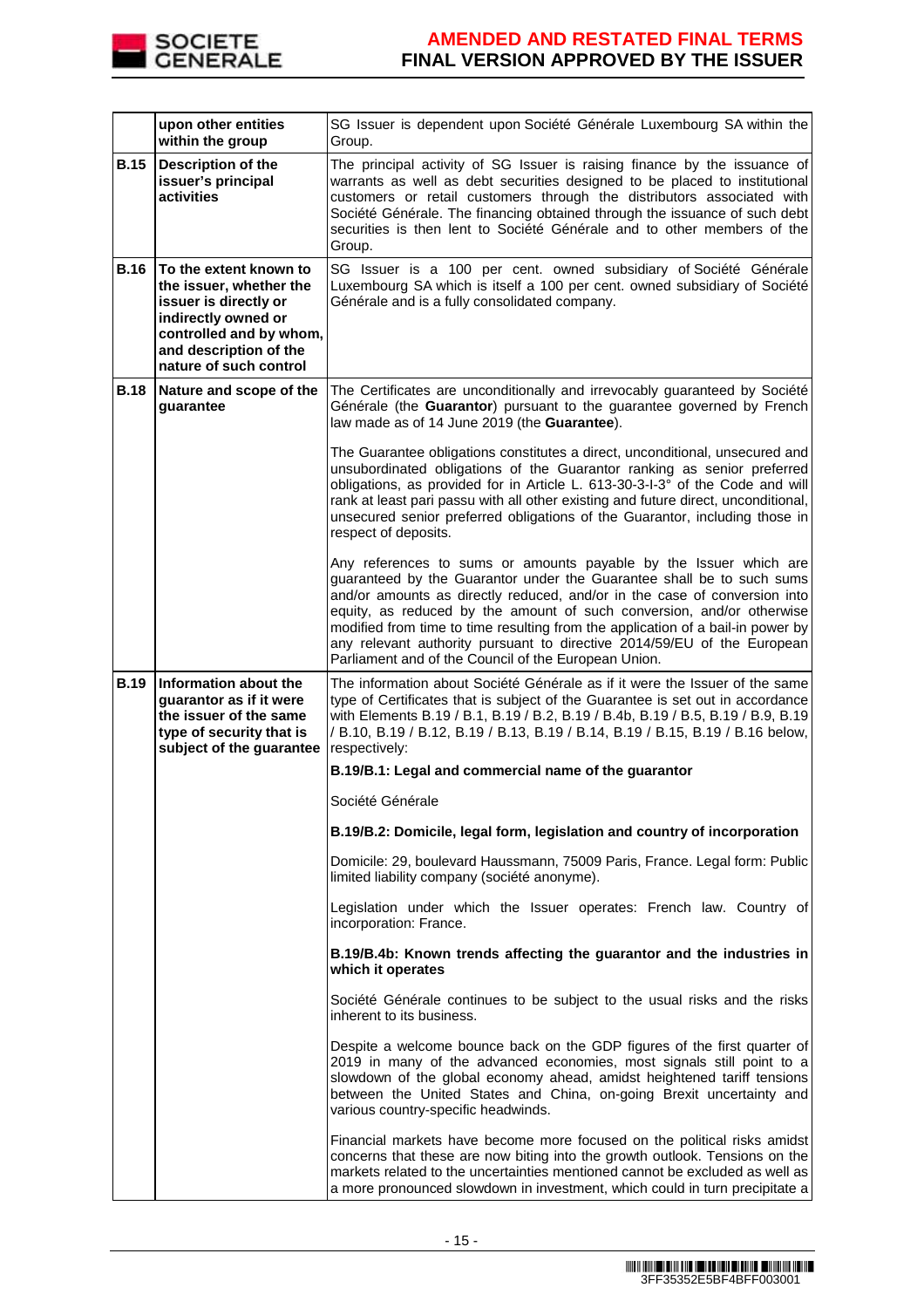| more pronounced slowdown. In addition the oil market remains highly<br>volatile.                                                                                                                                                                                                                                                                                                                                                                                                                                                                                                                                                  |
|-----------------------------------------------------------------------------------------------------------------------------------------------------------------------------------------------------------------------------------------------------------------------------------------------------------------------------------------------------------------------------------------------------------------------------------------------------------------------------------------------------------------------------------------------------------------------------------------------------------------------------------|
| Against a backdrop of low inflation and signs of slowing growth, central<br>banks have shifted to a more accommodative tone in their forward guidance.                                                                                                                                                                                                                                                                                                                                                                                                                                                                            |
| The fiscal stance is set to turn less favourable in the US heading into 2020<br>but should remain supportive in China. Within the euro area, the fiscal policy<br>varies by member state.                                                                                                                                                                                                                                                                                                                                                                                                                                         |
| Regarding the evolution of the financial markets, the six-month extension<br>announced in early April for the Brexit had provided an initial reprieve after a<br>difficult start to 2019, but the escalation of trade tensions in May, fears of<br>technological supply chain disruption and geopolitical tensions (for example,<br>US sanctions against Iran) again undermined market confidence in the<br>second quarter of the year.                                                                                                                                                                                           |
| Concerning the specific trajectories of the world's major economies:                                                                                                                                                                                                                                                                                                                                                                                                                                                                                                                                                              |
| US growth remains dynamic driven by private and public<br>consumption, but we have doubts about the durability of such<br>performance. The fading of fiscal stimulus as of mid-2019 and lower<br>corporate earnings -as margins deteriorate with higher import<br>tariffs and rising labour costs- will weaken the economy going<br>forward.<br>Economic activity in the euro area is underpinned by firm domestic<br>$\bullet$                                                                                                                                                                                                   |
| consumption and strong labour markets, but growth is set to<br>decelerate in 2019 and 2020 amidst weakening exports and lower<br>investment.<br>The UK economy has lost significant momentum on the back of<br>$\bullet$                                                                                                                                                                                                                                                                                                                                                                                                          |
| Brexit uncertainty.<br>Japan's economic growth accelerated in the first quarter of 2019 but<br>$\bullet$                                                                                                                                                                                                                                                                                                                                                                                                                                                                                                                          |
| private consumption and capital expenditure are now contracting.<br>Faced with the risk of a sharp slowdown, China has engaged policy<br>$\bullet$<br>easing using a mix of fiscal and monetary measures.                                                                                                                                                                                                                                                                                                                                                                                                                         |
| Growth prospects are uneven among emerging markets. While<br>$\bullet$<br>financial conditions remain benign, especially following the pullback<br>in US hike rates expectations, emerging markets face large<br>corporate debt repayments in 2019-2021 and are still vulnerable to<br>changing market sentiment.                                                                                                                                                                                                                                                                                                                 |
| From a regulatory perspective, H1 2019 was marked by the adoption of the<br>CRR2/CRD5 banking package. This group of texts entered into force on 27<br>June 2019. Most provisions apply in 2 years, from June 2021, but some of<br>them such as the TLAC (Total Loss Absorbing Capacity) apply as of the end<br>of June 2019. The CRD5 directive will apply once it will be transposed into<br>French law, expected by the end of 2020 at the latest. However, the<br>transposition into European law of the agreement finalizing the Basel III<br>reforms is not yet on the agenda as regards European legislative institutions. |
| B.19/B.5: Description of the guarantor's group and the guarantor's<br>position within the group                                                                                                                                                                                                                                                                                                                                                                                                                                                                                                                                   |
| The Group offers a wide range of advisory services and tailored financial<br>solutions to individual customers, large corporate and institutional investors.<br>The Group relies on three complementary core businesses:                                                                                                                                                                                                                                                                                                                                                                                                          |
| French Retail Banking;<br>International Retail Banking, Financial Services and Insurance and<br>Corporate and Investment Banking, Private Banking, Asset and<br>Wealth Management and Securities Services.                                                                                                                                                                                                                                                                                                                                                                                                                        |
| Société Générale is the parent company of the Société Générale Group.                                                                                                                                                                                                                                                                                                                                                                                                                                                                                                                                                             |
| B.19/B.9: Figure of profit forecast or estimate of the guarantor                                                                                                                                                                                                                                                                                                                                                                                                                                                                                                                                                                  |
| Not Applicable. The guarantor does not provide any figure of profit forecast<br>or estimate.                                                                                                                                                                                                                                                                                                                                                                                                                                                                                                                                      |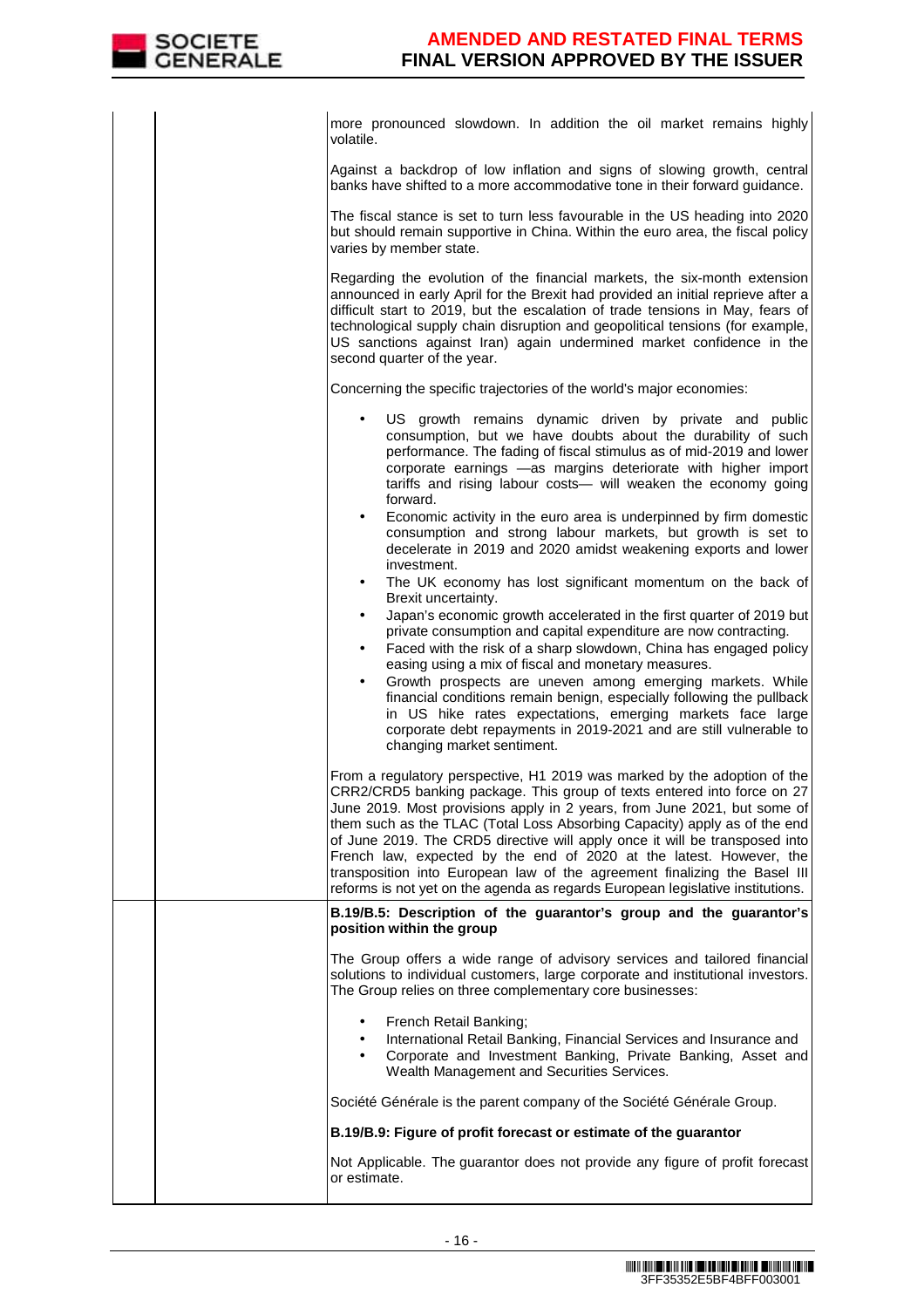

|  | B.19/B.10: Nature of any qualifications in the audit report on the<br>historical financial information                                             |                                                |                     |                                           |                                       |
|--|----------------------------------------------------------------------------------------------------------------------------------------------------|------------------------------------------------|---------------------|-------------------------------------------|---------------------------------------|
|  | Not Applicable. The audit report does not include any qualification.                                                                               |                                                |                     |                                           |                                       |
|  | B.19/B.12: Selected historical key financial information regarding the<br>quarantor                                                                |                                                |                     |                                           |                                       |
|  |                                                                                                                                                    | Nine Months Nine Months<br>2019<br>(unaudited) | 2018<br>(unaudited) | Year ended<br>31.12.2018(2)<br>(audited)  | Year ended<br>31.12.2017<br>(audited) |
|  | Results (in<br>millions of euros)                                                                                                                  |                                                |                     |                                           |                                       |
|  | Net Banking<br>Income                                                                                                                              | 18,458                                         | 19,278              | 25,205                                    | 23,954                                |
|  | Operating<br>income                                                                                                                                | 4,327                                          | 5,163               | 6,269                                     | 4,767                                 |
|  | Underlying<br><b>Group Net</b><br>income <sup>(1)</sup>                                                                                            | 4,753                                          | 5,668               | 4,468                                     | 4,491                                 |
|  | Reported Group<br>Net income                                                                                                                       | 2,594                                          | 3,436               | 3,864                                     | 2,806                                 |
|  | French<br>retail<br>Banking                                                                                                                        | 901                                            | 955                 | 1,237                                     | 1,059                                 |
|  | International<br>Retail Banking &<br>Financial<br>Services                                                                                         | 1,492                                          | 1,502               | 2,065                                     | 1,939                                 |
|  | Global<br>Banking<br>and<br>Investor<br><b>Solutions</b>                                                                                           | 667                                            | 1,018               | 1,197                                     | 1,593                                 |
|  | Corporate<br>Centre                                                                                                                                | (466)                                          | (39)                | (635)                                     | (1,785)                               |
|  | Net cost of risk                                                                                                                                   | (907)                                          | (642)               | (1,005)                                   | (1, 349)                              |
|  | Underlying<br>ROTE ** $(1)$                                                                                                                        | 8.1%                                           | 11.0%               | 9.7%                                      | 9.6%                                  |
|  | Tier 1 Ratio **<br>Cash<br>flow                                                                                                                    | 15.2%                                          | 13.7%               | 13.7%                                     | 13.8%                                 |
|  | statements<br>(in<br>millions of euros)<br>Net<br>inflow                                                                                           |                                                |                     |                                           |                                       |
|  | (outflow) in cash<br>and<br>cash<br>equivalent                                                                                                     |                                                |                     | (17, 617)                                 | 18,023                                |
|  |                                                                                                                                                    | Nine Months Nine Months<br>2019<br>(unaudited) | 2018<br>(unaudited) | Year ended<br>31.12.2018 (2)<br>(audited) | 1/01/2018*<br>(audited)               |
|  | <b>Activity</b><br>(in<br>billions of euros)                                                                                                       |                                                |                     |                                           |                                       |
|  | Total assets and<br>liabilities                                                                                                                    | 1,411.1                                        | 1,303.9             | 1,309.4                                   | 1,274.2                               |
|  | Customer<br>loans<br>amortised<br>lat<br>costs                                                                                                     | 445.0                                          | 433.9               | 447.2                                     | 417.4                                 |
|  | Customer<br>deposits                                                                                                                               | 415.1                                          | 411.4               | 416.8                                     | 410.6                                 |
|  | <b>Equity</b><br>(in<br>billions of euros)                                                                                                         |                                                |                     |                                           |                                       |
|  | Shareholders'<br>equity,<br>Group<br>Share                                                                                                         | 63.7                                           | 61.4                | 61.0                                      | 58.4                                  |
|  | Non-controlling<br>interests                                                                                                                       | 4.9                                            | 4.6                 | 4.8                                       | 4.5                                   |
|  | * The consolidated balance sheet totaled EUR 1,309 billion at December<br>31st, 2018 (EUR 1,274 billion at January 1st, 2018, EUR 1,275 billion at |                                                |                     |                                           |                                       |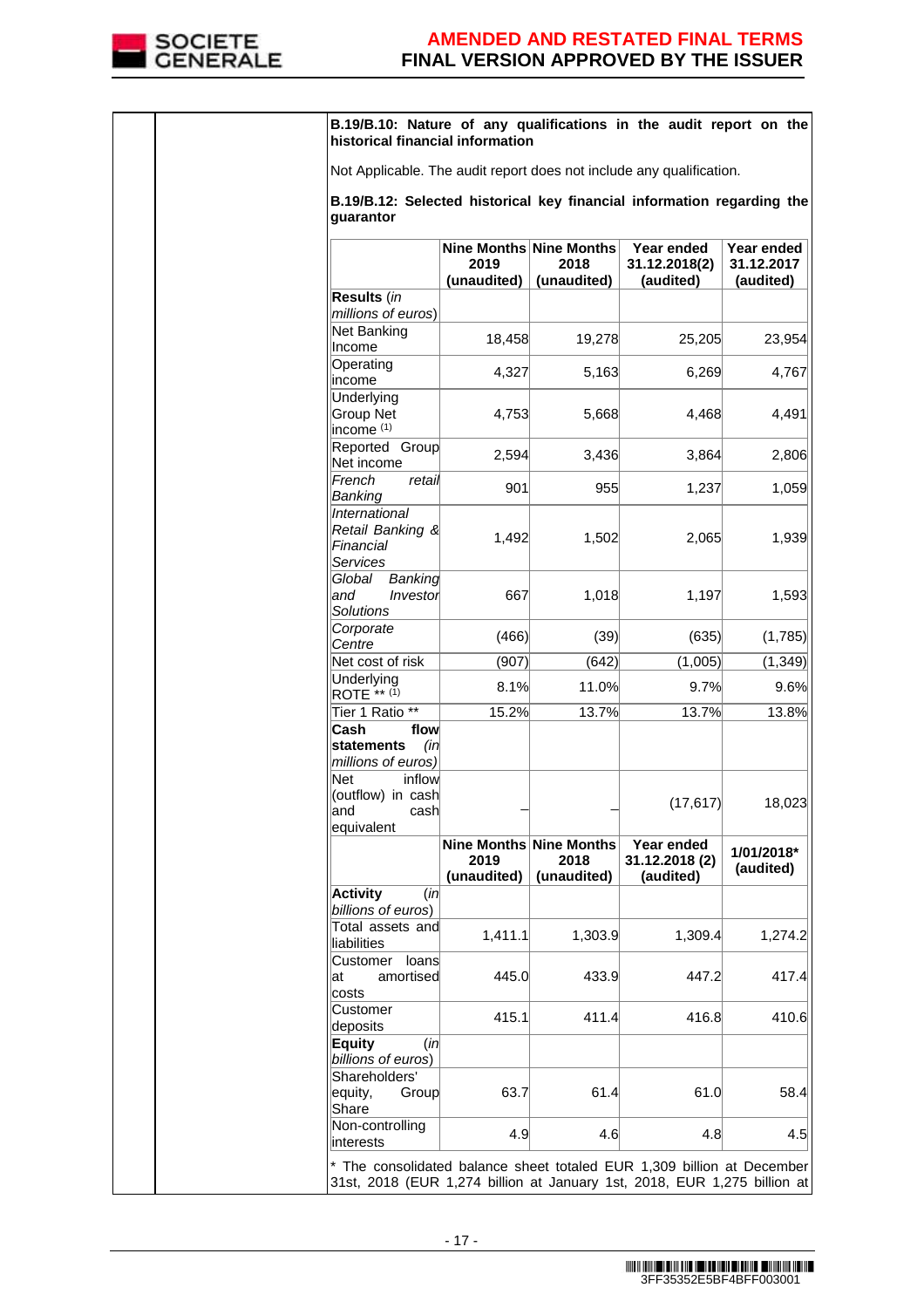

| C.1 | Type and class of the         | The certificates are derivative instruments (the Certificates)                                                                                                                                                                                                                                                                              |  |  |  |
|-----|-------------------------------|---------------------------------------------------------------------------------------------------------------------------------------------------------------------------------------------------------------------------------------------------------------------------------------------------------------------------------------------|--|--|--|
|     | <b>Section C - Securities</b> |                                                                                                                                                                                                                                                                                                                                             |  |  |  |
|     |                               | Not Applicable. To its knowledge, Société Générale is not owned or<br>controlled, directly or indirectly (under French law) by another entity.                                                                                                                                                                                              |  |  |  |
|     |                               | B.19/B.16: To the extent known to the guarantor, whether the guarantor<br>is directly or indirectly owned or controlled and by whom, and<br>description of the nature of such control                                                                                                                                                       |  |  |  |
|     |                               | See Element B.19/B.5 above                                                                                                                                                                                                                                                                                                                  |  |  |  |
|     |                               | B.19/B.15: Description of the guarantor's principal activities                                                                                                                                                                                                                                                                              |  |  |  |
|     |                               | Société Générale is the ultimate holding company of the Group. However,<br>Société Générale operates its own business; it does not act as a simple<br>holding company vis-à-vis its subsidiaries.                                                                                                                                           |  |  |  |
|     |                               | See Element B.5 above for the Société Générale's position within the Group.                                                                                                                                                                                                                                                                 |  |  |  |
|     |                               | B.19/B.14: Statement as to whether the guarantor is dependent upon<br>other entities within the group                                                                                                                                                                                                                                       |  |  |  |
|     |                               | Not Applicable. There have been no recent events particular to Société<br>Générale which are to a material extent relevant to the evaluation of its<br>solvency.                                                                                                                                                                            |  |  |  |
|     |                               | B.19/B.13: Recent events particular to the guarantor which are to a<br>material extent relevant to the evaluation of the guarantor's solvency                                                                                                                                                                                               |  |  |  |
|     |                               | Not Applicable. There has been no significant change in the financial or<br>trading position of Société Générale since 30 September 2019.                                                                                                                                                                                                   |  |  |  |
|     |                               | Significant changes in the guarantor's financial or trading position<br>subsequent to the period covered by the historical financial<br>information:                                                                                                                                                                                        |  |  |  |
|     |                               | There has been no material adverse change in the prospects of Société<br>Générale since 31 December 2018.                                                                                                                                                                                                                                   |  |  |  |
|     |                               | Statement as no material adverse change in the prospects of the<br>guarantor since the date of its last published audited financial<br>statements:                                                                                                                                                                                          |  |  |  |
|     |                               | (2) The presentation of the Group's consolidated income statement is<br>modified as from 2018 following the transition to IFRS 9: - income and<br>expenses from insurance activities are grouped on a specific line item within<br>the "Net banking income"; - the line item "Cost of risk" is now exclusively<br>dedicated to credit risk. |  |  |  |
|     |                               | (1) Adjusted for exceptional items and linearisation of IFRIC 21.                                                                                                                                                                                                                                                                           |  |  |  |
|     |                               | ** These financial ratios are neither audited nor subjected to a limited review.                                                                                                                                                                                                                                                            |  |  |  |
|     |                               | December 31st, 2017). Balances at January 1st, 2018 after first time<br>application of IFRS 9 except for subsidiaries in the insurance sector<br>(unaudited).                                                                                                                                                                               |  |  |  |

| $\overline{c.1}$ | Type and class of the<br>securities being offered<br>and/or admitted to<br>trading, including any<br>security identification<br>number | The certificates are derivative instruments (the <b>Certificates</b> )<br>The ISIN Code is: XS2108280871<br>The Common Code is: 210828087                                                                                                                                                                                       |
|------------------|----------------------------------------------------------------------------------------------------------------------------------------|---------------------------------------------------------------------------------------------------------------------------------------------------------------------------------------------------------------------------------------------------------------------------------------------------------------------------------|
| C.2              | <b>Currency of the</b><br>securities issue                                                                                             | <b>EUR</b>                                                                                                                                                                                                                                                                                                                      |
| C.5              | Description of any<br>restrictions on the free<br>transferability of the<br>securities                                                 | Not Applicable. There is no restriction on the free transferability of the<br>Certificates, subject to selling and transfer restrictions which may apply in<br>certain jurisdictions including restrictions applicable to the offer and sale to,<br>or for the account or benefit of, persons other than Permitted Transferees. |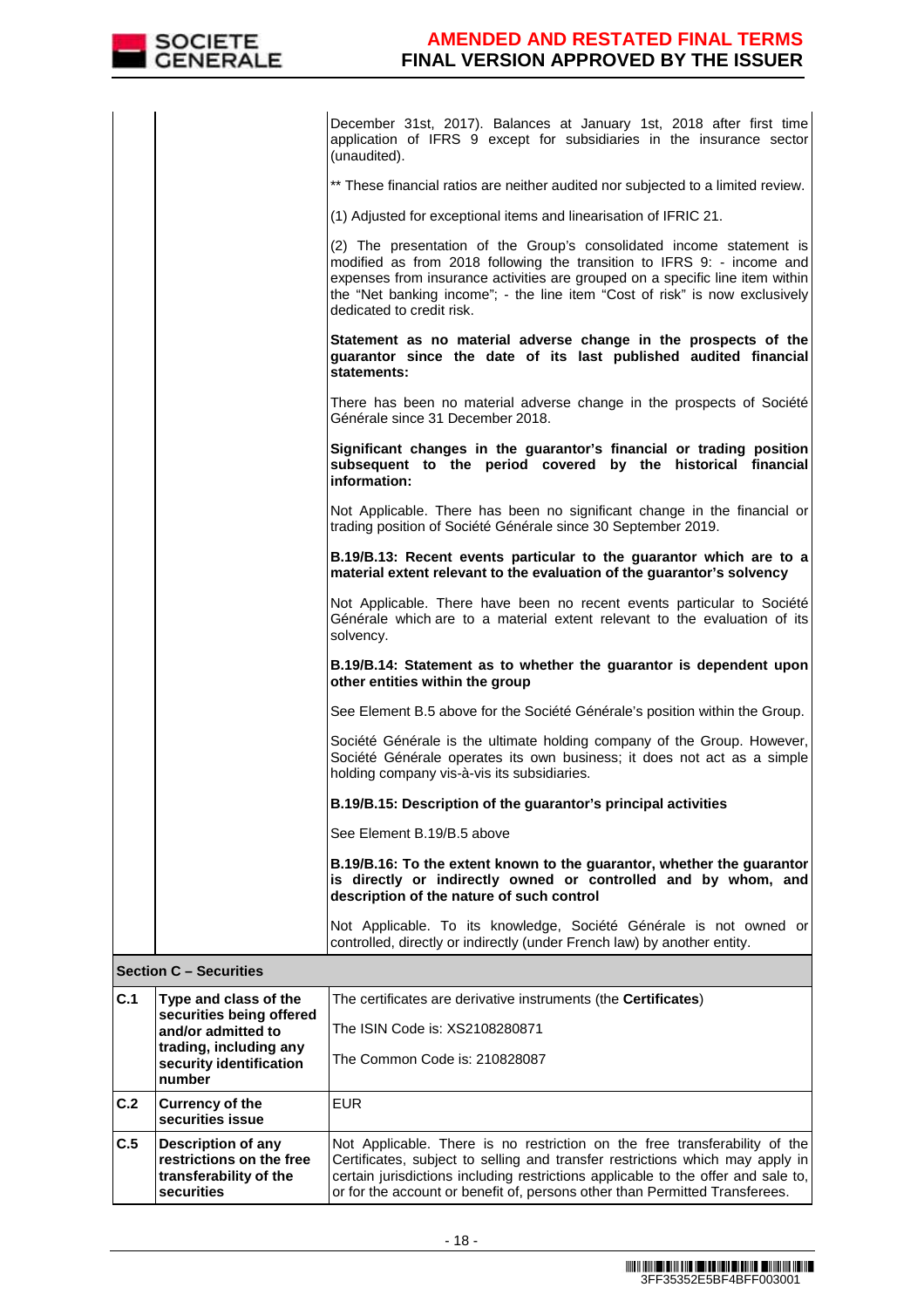

|     |                                                                                                      | A Permitted Transferee means any person who (i) is not a U.S. person as<br>defined pursuant to Regulation S (ii) is not a person who comes within any<br>definition of U.S. person for the purposes of the CEA or any CFTC Rule,<br>guidance or order proposed or issued under the CEA (for the avoidance of<br>doubt, any person who is not a "Non-United States person" defined under<br>CFTC Rule 4.7(a)(1)(iv), but excluding, for purposes of subsection (D)<br>thereof, the exception for any qualified eligible person who is not a "Non-<br>United States person," shall be considered a U.S. person); and (iii) is not a<br>"U.S. Person" for purposes of the final rules implementing the credit risk<br>retention requirements of Section 15G of the U.S. Securities Exchange Act<br>of 1934, as amended (the U.S. Risk Retention Rules) (a Risk Retention<br>U.S. Person). |
|-----|------------------------------------------------------------------------------------------------------|----------------------------------------------------------------------------------------------------------------------------------------------------------------------------------------------------------------------------------------------------------------------------------------------------------------------------------------------------------------------------------------------------------------------------------------------------------------------------------------------------------------------------------------------------------------------------------------------------------------------------------------------------------------------------------------------------------------------------------------------------------------------------------------------------------------------------------------------------------------------------------------|
| C.8 | <b>Rights attached to the</b><br>securities, including<br>ranking and limitations<br>to those rights | <b>Rights attached to the securities:</b>                                                                                                                                                                                                                                                                                                                                                                                                                                                                                                                                                                                                                                                                                                                                                                                                                                              |
|     |                                                                                                      | Unless the Certificates are previously redeemed, the Certificates will entitle<br>each holder of the Certificates (a Certificateholder) to receive a redemption<br>amount which may be lower than, equal to or higher than the amount initially<br>invested (see Element C.18).                                                                                                                                                                                                                                                                                                                                                                                                                                                                                                                                                                                                        |
|     |                                                                                                      | A Certificateholder will be entitled to claim the immediate and due payment<br>of any sum in case:                                                                                                                                                                                                                                                                                                                                                                                                                                                                                                                                                                                                                                                                                                                                                                                     |
|     |                                                                                                      | - the Issuer fails to pay or to perform its other obligations under the<br>Certificates                                                                                                                                                                                                                                                                                                                                                                                                                                                                                                                                                                                                                                                                                                                                                                                                |
|     |                                                                                                      | - the Guarantor fails to perform its obligations under the Guarantee or in the<br>event that the guarantee of the Guarantor stops being valid; or                                                                                                                                                                                                                                                                                                                                                                                                                                                                                                                                                                                                                                                                                                                                      |
|     |                                                                                                      | - of insolvency or bankruptcy proceeding(s) affecting the Issuer.                                                                                                                                                                                                                                                                                                                                                                                                                                                                                                                                                                                                                                                                                                                                                                                                                      |
|     |                                                                                                      | The Certificateholders' consent shall have to be obtained to amend the<br>contractual terms of the Certificates pursuant to the provisions of an agency<br>agreement, made available to a Certificateholder upon request to the Issuer.                                                                                                                                                                                                                                                                                                                                                                                                                                                                                                                                                                                                                                                |
|     |                                                                                                      | <b>Waiver of Set-off rights:</b>                                                                                                                                                                                                                                                                                                                                                                                                                                                                                                                                                                                                                                                                                                                                                                                                                                                       |
|     |                                                                                                      | The Certificateholders waive any right of set-off, compensation and retention<br>in relation to the Certificates, to the extent permitted by law.                                                                                                                                                                                                                                                                                                                                                                                                                                                                                                                                                                                                                                                                                                                                      |
|     |                                                                                                      | <b>Governing law:</b>                                                                                                                                                                                                                                                                                                                                                                                                                                                                                                                                                                                                                                                                                                                                                                                                                                                                  |
|     |                                                                                                      | The Certificates and any non-contractual obligations arising out of or in<br>connection with the Certificates will be governed by, and shall be construed<br>in accordance with English law.                                                                                                                                                                                                                                                                                                                                                                                                                                                                                                                                                                                                                                                                                           |
|     |                                                                                                      | The Issuer accepts the competence of the courts of England in relation to<br>any dispute against the Issuer but accepts that such Certificateholders may<br>bring their action before any other competent court.                                                                                                                                                                                                                                                                                                                                                                                                                                                                                                                                                                                                                                                                       |
|     |                                                                                                      | Ranking:<br>The Certificates will be direct, unconditional, unsecured and unsubordinated<br>obligations of the Issuer and will rank at least pari passu with all other<br>outstanding direct, unconditional, unsecured and unsubordinated obligations<br>of the Issuer, present and future.                                                                                                                                                                                                                                                                                                                                                                                                                                                                                                                                                                                            |
|     |                                                                                                      | Limitations<br>rights<br>the<br>securities:<br>to<br>attached<br>to<br>- The Issuer may redeem the Certificates early on the basis of the market<br>value of these Certificates for tax or regulatory reasons, force majeure event<br>or in the case of occurrence of extraordinary events affecting the underlying<br>instrument(s) or in the case of occurrence of additional disruption event(s).                                                                                                                                                                                                                                                                                                                                                                                                                                                                                   |
|     |                                                                                                      | - The Issuer may adjust the financial terms in case of adjustment events<br>affecting the underlying instrument(s), and, in the case of occurrence of<br>extraordinary events affecting the underlying instrument(s) or in the case of<br>occurrence of additional disruption event(s), the Issuer may substitute the<br>underlying instrument(s) by new underlying instrument(s) or deduct from any<br>due amount the increased cost of hedging, and in each case without the<br>consent of the Certificateholders.                                                                                                                                                                                                                                                                                                                                                                   |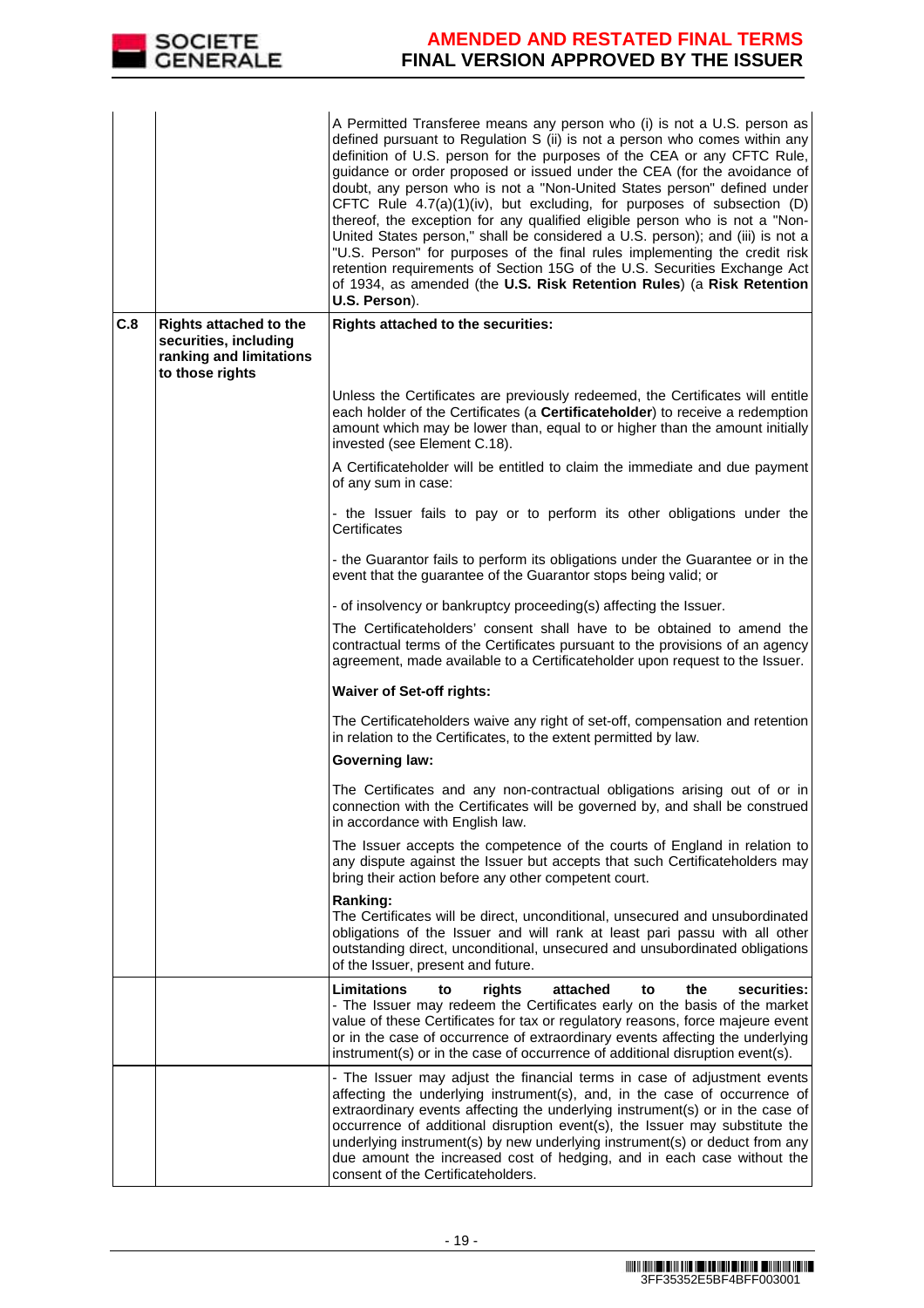

|      |                                                                                                                                                                                                                                                                | - The Issuer may monetise all or part of the due amounts until the final<br>exercise date of the Certificates in the case of occurrence of extraordinary<br>events affecting the underlying or in the case of occurrence of additional<br>disruption event(s).                                                                                                                                                                                                                                                                                                                                                                                                                                                                                           |
|------|----------------------------------------------------------------------------------------------------------------------------------------------------------------------------------------------------------------------------------------------------------------|----------------------------------------------------------------------------------------------------------------------------------------------------------------------------------------------------------------------------------------------------------------------------------------------------------------------------------------------------------------------------------------------------------------------------------------------------------------------------------------------------------------------------------------------------------------------------------------------------------------------------------------------------------------------------------------------------------------------------------------------------------|
|      |                                                                                                                                                                                                                                                                | - the rights to payment of principal and interest will be prescribed within a<br>period of ten years (in the case of principal) and five years (in the case of<br>interest) from the date on which the payment of these amounts has become<br>due for the first time and has remained unpaid.                                                                                                                                                                                                                                                                                                                                                                                                                                                            |
|      |                                                                                                                                                                                                                                                                | - In the case of a payment default by the Issuer, Certificateholders shall not<br>institute any proceedings, judicial or otherwise, or otherwise assert a claim<br>against the Issuer. Nevertheless, Certificateholders will continue to be able<br>to claim against the Guarantor in respect of any unpaid amount.                                                                                                                                                                                                                                                                                                                                                                                                                                      |
|      |                                                                                                                                                                                                                                                                | <b>Taxation:</b>                                                                                                                                                                                                                                                                                                                                                                                                                                                                                                                                                                                                                                                                                                                                         |
|      |                                                                                                                                                                                                                                                                | All payments in respect of Certificates, Receipts and Coupons or under the<br>Guarantee shall be made free and clear of, and without withholding or<br>deduction for or on account of, any present or future taxes, duties,<br>assessments or governmental charges of whatever nature imposed, levied,<br>collected, withheld or assessed by or on behalf of any Tax Jurisdiction<br>unless such withholding or deduction is required by law.                                                                                                                                                                                                                                                                                                            |
|      |                                                                                                                                                                                                                                                                | In the event that any amounts are required to be deducted or withheld for, or<br>on behalf of, any Tax Jurisdiction, the relevant Issuer or, as the case may<br>be, the Guarantor shall (except in certain circumstances), to the fullest extent<br>permitted by law, pay such additional amount as may be necessary, in order<br>that each Certificateholder, Receiptholder or Couponholder, after deduction<br>or such withholding of such taxes, duties, assessments or governmental<br>charges or deduction, will receive the full amount then due and payable.                                                                                                                                                                                      |
|      |                                                                                                                                                                                                                                                                | Notwithstanding the provisions above, in no event will the Issuer or, as the<br>case may be, the Guarantor, be required to pay any additional amounts in<br>respect of the Certificates, Receipts or Coupons for, or on account of, any<br>withholding or deduction (i) required pursuant to an agreement described in<br>Section 1471(b) of the U.S. Internal Revenue Code of 1986 (the "Code") or<br>otherwise imposed pursuant to Sections 1471 through 1474 of the Code, any<br>regulations or agreements thereunder, or any official interpretations thereof,<br>or any law implementing an intergovernmental approach thereto or (ii)<br>imposed pursuant to Section 871(m) of the Code or (iii) imposed by any<br>other law of the United States. |
|      |                                                                                                                                                                                                                                                                | Where                                                                                                                                                                                                                                                                                                                                                                                                                                                                                                                                                                                                                                                                                                                                                    |
|      |                                                                                                                                                                                                                                                                | Tax Jurisdiction means Luxembourg or any political subdivision or any<br>authority thereof or therein having power to tax.                                                                                                                                                                                                                                                                                                                                                                                                                                                                                                                                                                                                                               |
| C.11 | Whether the securities<br>offered are or will be the<br>object of an application<br>for admission to trading,<br>with a view to their<br>distribution in a<br>regulated market or<br>other equivalent markets<br>with indication of the<br>markets in question | Application will be made for the Certificates to be admitted to trading on<br>EuroTLX, a Multilateral Trading Facility organized and managed by Borsa<br>Italiana S.p.A                                                                                                                                                                                                                                                                                                                                                                                                                                                                                                                                                                                  |
| C.15 | How the value of the<br>investment is affected<br>by the value of the<br>underlying instrument(s)                                                                                                                                                              | The value of the Certificates, the payment of a coupon amount on a<br>relevant interest payment date to a Certificateholder, the payment of an<br>automatic early redemption amount on a relevant automatic early<br>redemption date, and the payment of a redemption amount to a<br>Certificateholder on the final exercise date will depend on the performance<br>of the underlying asset(s), on the relevant valuation date(s).                                                                                                                                                                                                                                                                                                                       |
|      |                                                                                                                                                                                                                                                                | The value of the Certificates is linked to the positive or negative<br>performance of the underlying instrument. The amount(s) to be paid is/are<br>determined on the basis of the condition which is satisfied (or not) if the                                                                                                                                                                                                                                                                                                                                                                                                                                                                                                                          |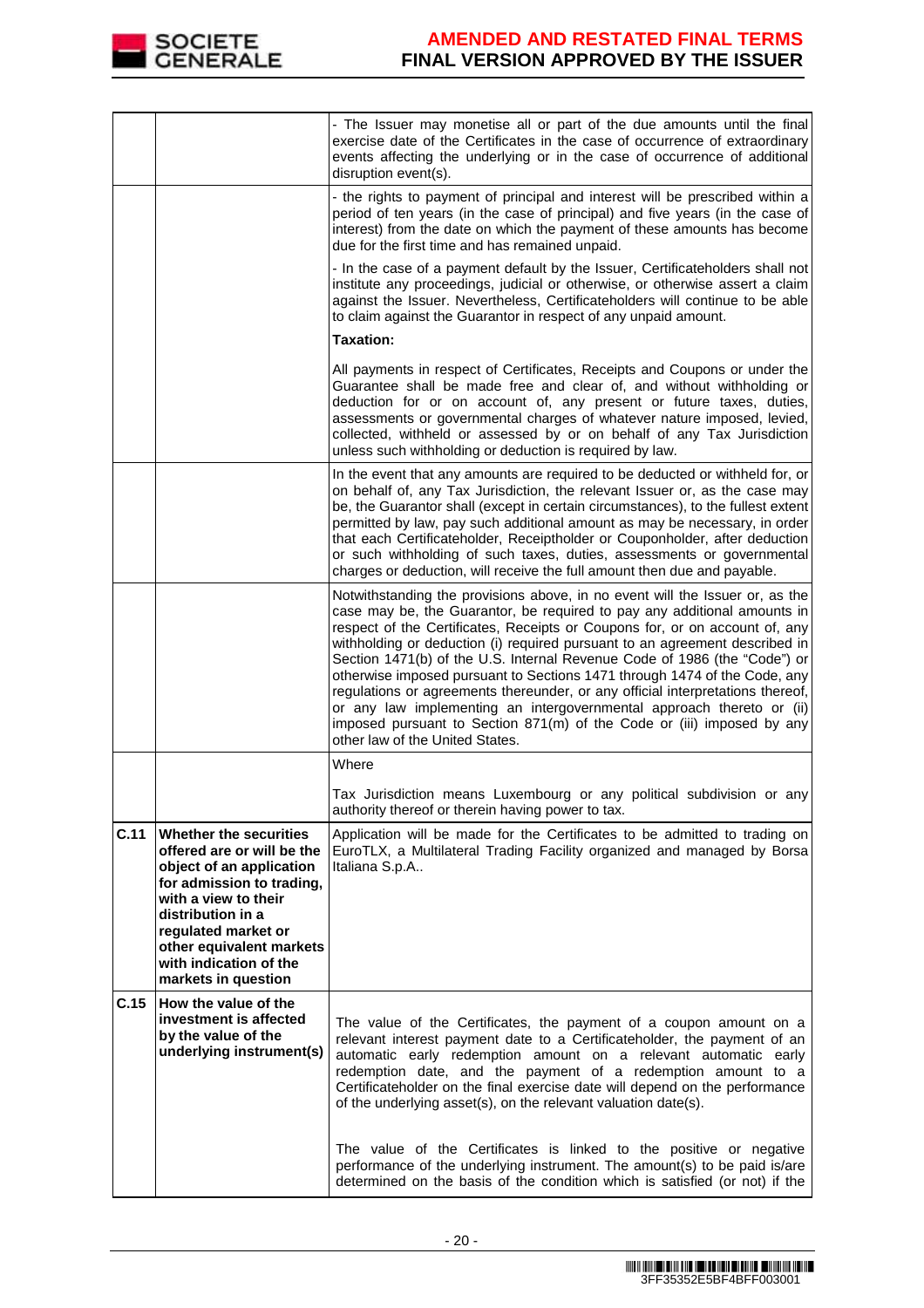

|      |                                                            | predefined barrier performance.                                      | performance of the underlying instrument is higher than or equal to a                                                                                                                                                                                                                                                                       |
|------|------------------------------------------------------------|----------------------------------------------------------------------|---------------------------------------------------------------------------------------------------------------------------------------------------------------------------------------------------------------------------------------------------------------------------------------------------------------------------------------------|
| C.16 | The final exercise date<br>and the final reference<br>date |                                                                      | The final exercise date of the Certificates will be 21/11/2024 (the Final<br>Exercise Date), and the final reference date will be the last valuation date.                                                                                                                                                                                  |
|      |                                                            | Element C.8 above and Element C.18 below.                            | The Final Exercise Date may be modified pursuant to the provisions of                                                                                                                                                                                                                                                                       |
| C.17 | Settlement procedure of<br>the derivative securities       | Cash delivery                                                        |                                                                                                                                                                                                                                                                                                                                             |
| C.18 | How the return on<br>derivative securities<br>takes place  | <b>Specified Denomination).</b>                                      | The issue date of the Certificates is 18/05/2020 (the Issue Date) and<br>each Certificate will have a specified denomination of EUR 100 (the                                                                                                                                                                                                |
|      |                                                            | <b>Structured Interest</b><br>Amount(s)                              | Unless previously redeemed, on each<br>Interest Payment Date(i) (i from 1 to 18), the<br>Issuer shall pay to the Certificateholders, for<br>each Certificate, an amount determined by<br>the Calculation Agent as follows:                                                                                                                  |
|      |                                                            |                                                                      | Scenario 1:                                                                                                                                                                                                                                                                                                                                 |
|      |                                                            |                                                                      | If on Valuation Date(i), Performance(i) is<br>higher than or equal to -35%, then:                                                                                                                                                                                                                                                           |
|      |                                                            |                                                                      | Structured Interest Amount(i) = Max(0;<br>Specified Denomination x (i x 1.40%) -<br>SumCouponsPaid(i-1))                                                                                                                                                                                                                                    |
|      |                                                            |                                                                      | Scenario 2:                                                                                                                                                                                                                                                                                                                                 |
|      |                                                            |                                                                      | If on Valuation Date(i), Performance(i) is<br>lower than -35%, then:                                                                                                                                                                                                                                                                        |
|      |                                                            |                                                                      | Structured Interest Amount(i) = 0 (zero)                                                                                                                                                                                                                                                                                                    |
|      |                                                            | <b>Payment Date(s):</b><br>(DD/MM/YYYY)                              | Specified Period(s)/Interest Interest Payment Date(i) (i from 1 to 18):<br>21/08/2020;<br>23/11/2020;<br>22/02/2021;<br>23/08/2021;<br>21/05/2021;<br>22/11/2021;<br>21/02/2022;<br>23/05/2022;<br>23/08/2022;<br>21/11/2022;<br>21/02/2023;<br>22/05/2023;<br>21/08/2023; 21/11/2023;<br>21/02/2024;<br>21/05/2024; 21/08/2024; 21/11/2024 |
|      |                                                            | <b>Automatic Early</b><br><b>Redemption Amount(s):</b>               | Unless previously redeemed, if an Automatic<br>Early Redemption Event has occurred, then<br>the Issuer shall redeem early the Certificates<br>on Automatic Early Redemption Date(i) (i<br>from 4 to 17) in accordance with the<br>following provisions in respect of each<br>Certificate:<br>Automatic Early Redemption Amount(i) =         |
|      |                                                            |                                                                      | Specified Denomination x (100%)                                                                                                                                                                                                                                                                                                             |
|      |                                                            | <b>Automatic Early</b><br><b>Redemption Date(s):</b><br>(DD/MM/YYYY) | Automatic Early Redemption Date(i) (i from<br>17): 21/05/2021;<br>23/08/2021;<br>4<br>to<br>22/11/2021;<br>21/02/2022;<br>23/05/2022;<br>23/08/2022;<br>21/02/2023;<br>21/11/2022;<br>21/11/2023;<br>22/05/2023;<br>21/08/2023;                                                                                                             |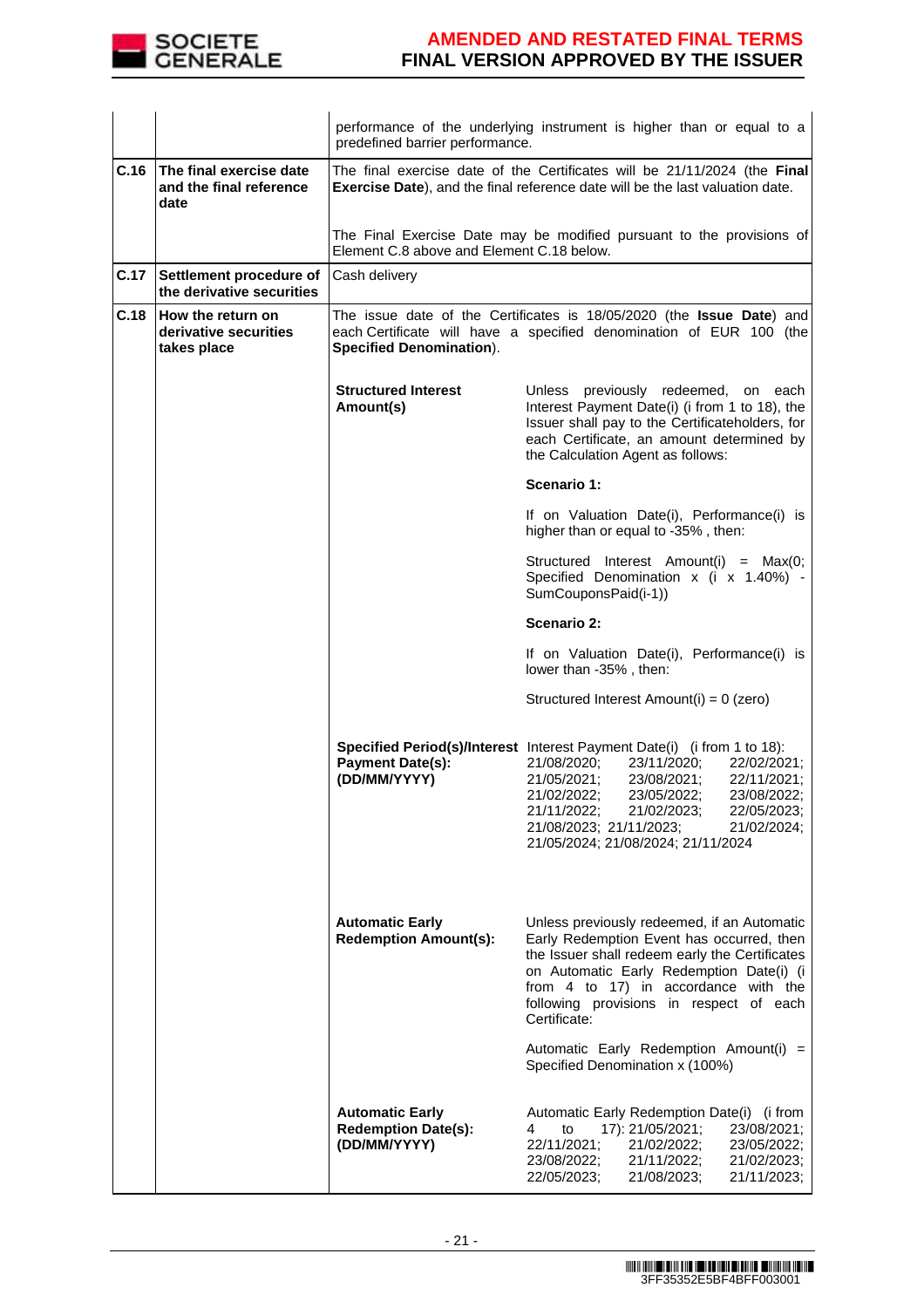

|                                                       | 21/02/2024, 21/05/2024; 21/08/2024                                                                                                                                                                                                                                  |
|-------------------------------------------------------|---------------------------------------------------------------------------------------------------------------------------------------------------------------------------------------------------------------------------------------------------------------------|
| <b>Automatic Early</b><br><b>Redemption Event:</b>    | is deemed to have occurred, as determined<br>by the Calculation Agent, if on a Valuation<br>Date(i) (i from 4 to 17), Performance(i) is<br>higher than or equal to BarrierAutocall(i)                                                                               |
| <b>Final Exercise Amount:</b>                         | Unless previously redeemed, the Issuer shall<br>redeem the Certificates on the Final Exercise<br>Date, in accordance with the following<br>provisions in respect of each Certificate:                                                                               |
|                                                       | Scenario 1:                                                                                                                                                                                                                                                         |
|                                                       | If on Valuation Date(18), Performance(18) is<br>higher than or equal to -35%, then:                                                                                                                                                                                 |
|                                                       | Final<br>Exercise<br>Amount<br>Specified<br>$=$<br>Denomination x [100%]                                                                                                                                                                                            |
|                                                       | Scenario 2:                                                                                                                                                                                                                                                         |
|                                                       | If on Valuation Date(18), Performance(18) is<br>lower than -35%, then:                                                                                                                                                                                              |
|                                                       | Final<br>Exercise<br>Amount<br>Specified<br>$\qquad \qquad =$<br>Denomination x [100% + Performance(18)]                                                                                                                                                            |
| Definitions relating to date(s): Applicable           |                                                                                                                                                                                                                                                                     |
| <b>Valuation Date(0):</b><br>(DD/MM/YYYY)             | 14/05/2020                                                                                                                                                                                                                                                          |
| Valuation Date(i) (i from 1<br>to 18)<br>(DD/MM/YYYY) | 15/02/2021;<br>14/08/2020;<br>16/11/2020;<br>14/05/2021;<br>16/08/2021;<br>15/11/2021;<br>14/02/2022;<br>16/05/2022;<br>16/08/2022;<br>14/11/2022;<br>14/02/2023;<br>15/05/2023;<br>14/08/2023;<br>14/11/2023;<br>14/02/2024;<br>14/05/2024; 14/08/2024; 14/11/2024 |
| Definitions relating to the<br>Product:               | Applicable, subject to the provisions of the<br>Condition 4 of the Additional Terms and<br>Conditions relating to Formulae                                                                                                                                          |
| SumCouponsPaid(i-1)<br>(i from 2 to 18)               | means SumCouponsPaid(i-2) + Structured<br>Interest Amount(i-1)                                                                                                                                                                                                      |
|                                                       | With:                                                                                                                                                                                                                                                               |
|                                                       | SumCouponsPaid $(0) = 0$ (zero)                                                                                                                                                                                                                                     |
| Performance(i)<br>(i from 1 to 18)                    | means $(S(i) / S(0)) - 100\%$                                                                                                                                                                                                                                       |
| S(i)<br>(i from 0 to 18)                              | means in respect of any Valuation Date(i)<br>the Closing Price of the Underlying                                                                                                                                                                                    |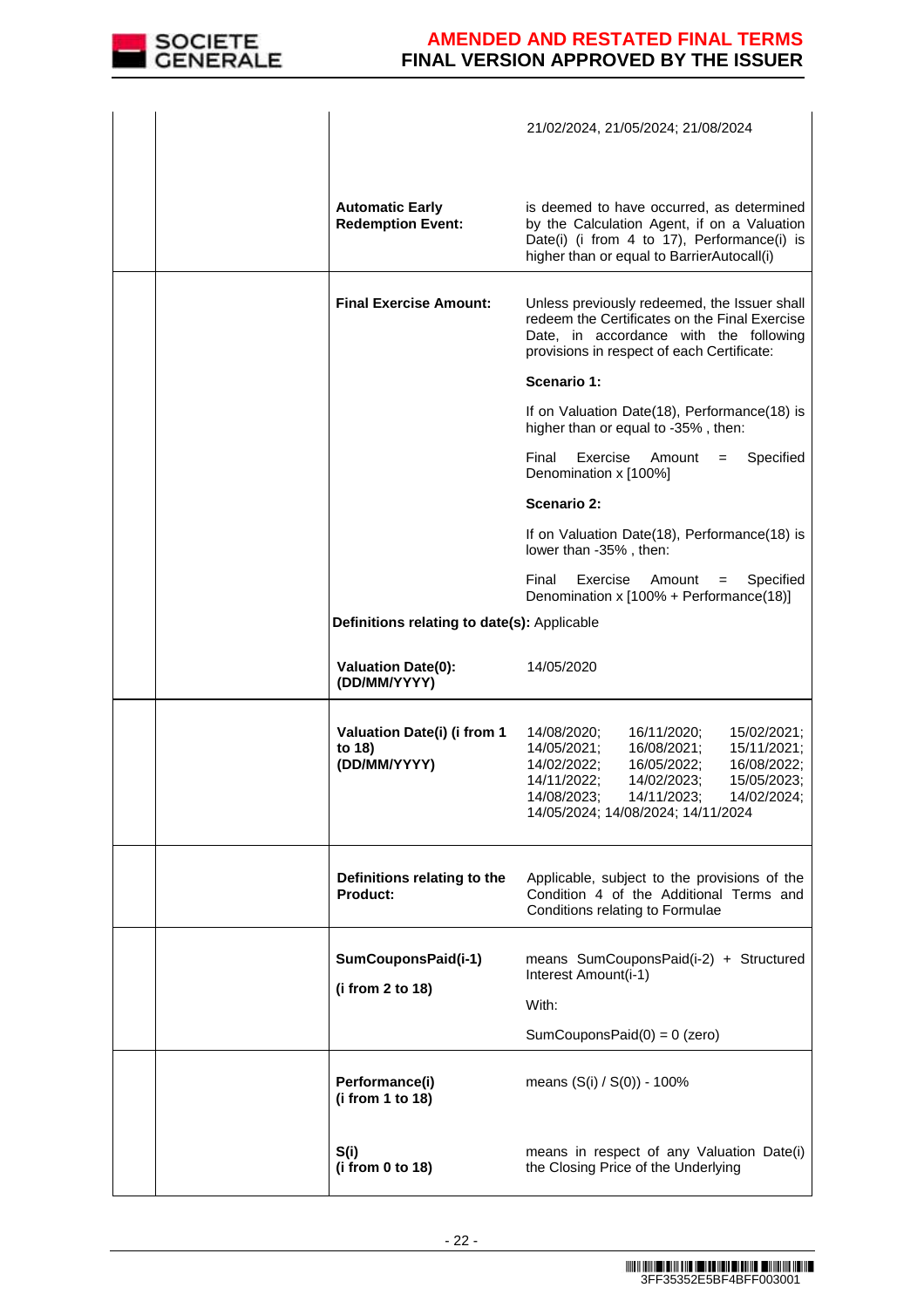

|      |                                                                   | BarrierAutocall(i)                         | BarrierAutocall(i)(i from 4 to 5) = $0\%$<br>BarrierAutocall(i)(i from 6 to 7) = $-5\%$<br>BarrierAutocall(i)(i from 8 to 9) = -10%<br>BarrierAutocall(i)(i from 10 to 11) = -15%<br>BarrierAutocall(i)(i from 12 to 13) = $-20\%$<br>BarrierAutocall(i)(i from 14 to $15$ ) = -25%<br>BarrierAutocall(i)(i from 16 to 17) = $-30\%$                                                                                                                                                                       |
|------|-------------------------------------------------------------------|--------------------------------------------|------------------------------------------------------------------------------------------------------------------------------------------------------------------------------------------------------------------------------------------------------------------------------------------------------------------------------------------------------------------------------------------------------------------------------------------------------------------------------------------------------------|
| C.19 | The final reference price                                         | See Element C.18 above.                    |                                                                                                                                                                                                                                                                                                                                                                                                                                                                                                            |
|      | of the underlying                                                 | instrument(s).                             | Final reference price: the value of the underlying instrument(s) on the<br>relevant valuation date(s) for the redemption, subject to the occurrence of<br>certain extraordinary events and adjustments affecting such underlying                                                                                                                                                                                                                                                                           |
| C.20 | Type of the underlying<br>and where the                           | The type of underlying is: share.          |                                                                                                                                                                                                                                                                                                                                                                                                                                                                                                            |
|      | information on the<br>underlying can be found                     | screen page(s).                            | Information about the underlying is available on the following website(s) or                                                                                                                                                                                                                                                                                                                                                                                                                               |
|      |                                                                   |                                            | <b>Bloomberg</b>                                                                                                                                                                                                                                                                                                                                                                                                                                                                                           |
|      |                                                                   | Company<br>Intesa                          | Website<br><b>Exchange</b><br><b>Ticker</b><br><b>BORSA</b>                                                                                                                                                                                                                                                                                                                                                                                                                                                |
|      |                                                                   | Sanpaolo SpA                               | <b>ISP IM</b><br>www.intesasanpaolo.com<br>ITALIANA S.P.A.                                                                                                                                                                                                                                                                                                                                                                                                                                                 |
|      | <b>Section D - Risks</b>                                          |                                            |                                                                                                                                                                                                                                                                                                                                                                                                                                                                                                            |
| D.2  | key risks that are specific<br>to the issuer and the<br>guarantor | environments<br>and results of operations. | <b>Key information on the</b> The following categories of risk factors are identified:<br>Risks related to the macroeconomic, market and regulatory<br>The global economic and financial context, as well as the context<br>of the markets in which the Group operates, may adversely affect<br>the Group's activities, financial position and results of operations.<br>Brexit and its impact on financial markets and the economic<br>environment could have an adverse effect on the Group's activities |
|      |                                                                   |                                            | The Group is subject to an extensive supervisory and regulatory<br>framework in each of the countries in which it operates and<br>changes in this regulatory framework could have a significant effect<br>on the Group's businesses, financial position, costs, as well as on<br>the financial and economic environment in which it operates. Risks<br>related to the implementation of the Group's strategic plan.<br>Increased competition from banking and non-banking operators                        |
|      |                                                                   |                                            | could have an adverse effect on the Group's business and results,<br>both in its French domestic market and internationally.                                                                                                                                                                                                                                                                                                                                                                               |
|      |                                                                   | $\bullet$                                  | <b>Credit and counterparty risks</b>                                                                                                                                                                                                                                                                                                                                                                                                                                                                       |
|      |                                                                   |                                            | The Group is exposed to counterparty and concentration risks,<br>which may have a material adverse effect on the Group's business,<br>results of operations and financial position.                                                                                                                                                                                                                                                                                                                        |
|      |                                                                   |                                            | The financial soundness and conduct of other financial institutions<br>and market participants could adversely affect the Group.                                                                                                                                                                                                                                                                                                                                                                           |
|      |                                                                   | exposures.                                 | The Group's results of operations and financial position could be<br>adversely affected by a late or insufficient provisioning of credit                                                                                                                                                                                                                                                                                                                                                                   |
|      |                                                                   |                                            | <b>Market and structural risks</b>                                                                                                                                                                                                                                                                                                                                                                                                                                                                         |
|      |                                                                   |                                            | Changes and volatility in the financial markets may have a material                                                                                                                                                                                                                                                                                                                                                                                                                                        |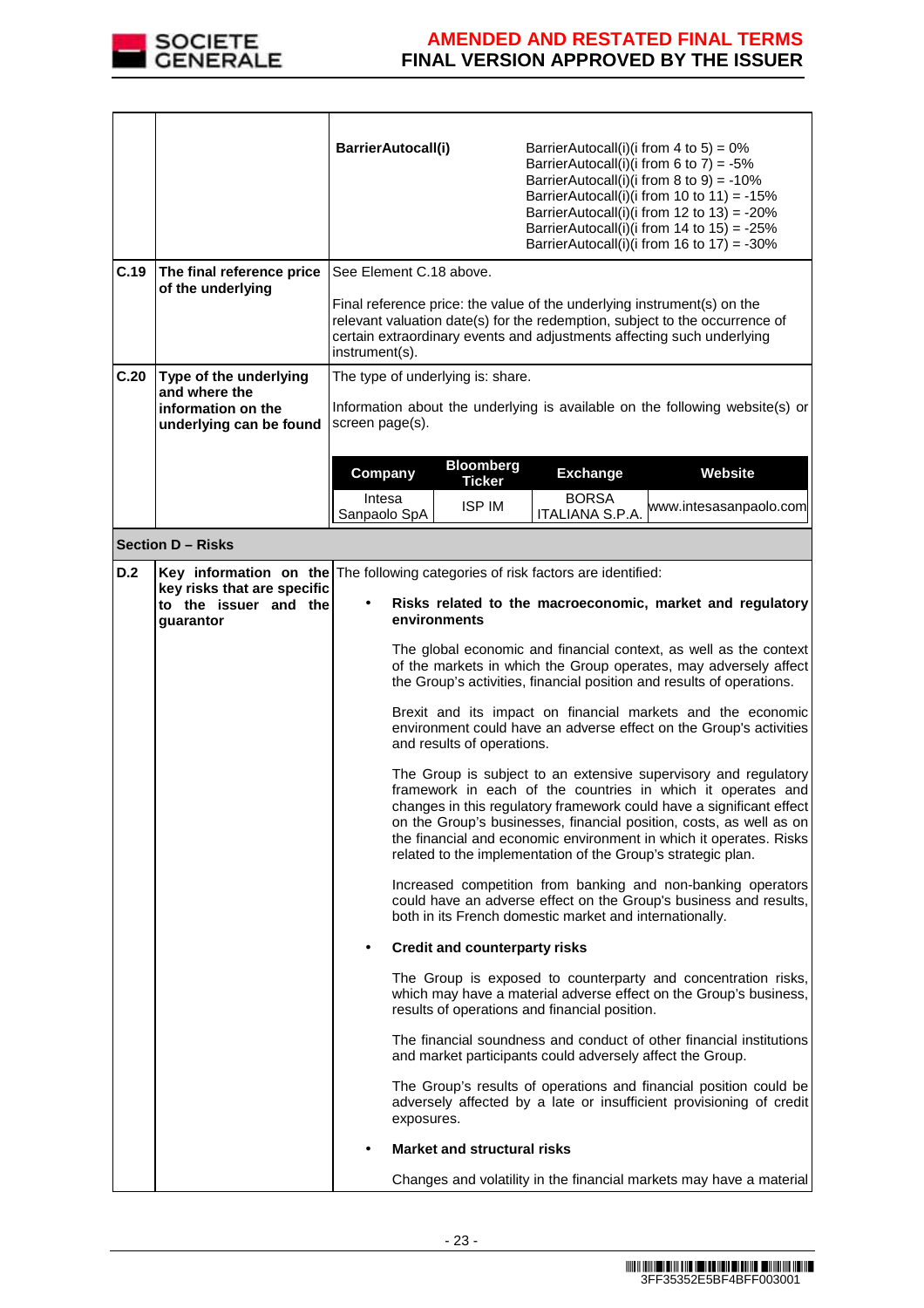

|     |                                                                                                                                                                                                     |   | adverse effect on the Group's business and the results of market<br>activities.                                                                                                                                                                                                                                     |
|-----|-----------------------------------------------------------------------------------------------------------------------------------------------------------------------------------------------------|---|---------------------------------------------------------------------------------------------------------------------------------------------------------------------------------------------------------------------------------------------------------------------------------------------------------------------|
|     |                                                                                                                                                                                                     |   | Changes in interest rates may adversely affect the retail banking<br>activities.                                                                                                                                                                                                                                    |
|     |                                                                                                                                                                                                     |   | Fluctuations in exchange rates could adversely affect the Group's<br>results.                                                                                                                                                                                                                                       |
|     |                                                                                                                                                                                                     | ٠ | Operational risks (including risk of inappropriate conduct) and<br>models risks                                                                                                                                                                                                                                     |
|     |                                                                                                                                                                                                     |   | The Group is exposed to legal risks that could have a material<br>adverse effect on its financial position or results of operations.                                                                                                                                                                                |
|     |                                                                                                                                                                                                     |   | Operational failure, termination or capacity constraints affecting<br>institutions the Group does business with, or failure or breach of<br>the Group's information technology systems, could have an<br>adverse effect on the Group's business and result in losses and<br>damages to the reputation of the Group. |
|     |                                                                                                                                                                                                     |   | Reputational damage could harm the Group's competitive position.                                                                                                                                                                                                                                                    |
|     |                                                                                                                                                                                                     |   | The Group's inability to attract and retain qualified employees may<br>adversely affect its performance.                                                                                                                                                                                                            |
|     |                                                                                                                                                                                                     |   | The models, in particular the Group's internal models, used in<br>strategic decision-making and in risk management systems could<br>fail or prove to be inadequate and result in financial losses for the<br>Group.                                                                                                 |
|     |                                                                                                                                                                                                     |   | The Group may incur losses as a result of unforeseen or<br>catastrophic events, including terrorist attacks or natural disasters.                                                                                                                                                                                   |
|     |                                                                                                                                                                                                     |   | <b>Liquidity and Funding Risks</b>                                                                                                                                                                                                                                                                                  |
|     |                                                                                                                                                                                                     |   | A number of exceptional measures taken by governments, central<br>banks and regulators could have a material adverse effect on the<br>Group's cost of financing and its access to liquididy                                                                                                                         |
|     |                                                                                                                                                                                                     |   | A downgrade in the Group's external rating or in the sovereign<br>rating of the French State could have an adverse effect on the<br>Group's cost of financing and its access to liquidity.                                                                                                                          |
|     |                                                                                                                                                                                                     |   | Risks related to insurance activities                                                                                                                                                                                                                                                                               |
|     |                                                                                                                                                                                                     |   | A deterioration in the market condition, and in particular a<br>significant increase or decrease in interest rates, could have a<br>material adverse effect on the life insurance activities of the<br>Group's Insurance business.                                                                                  |
|     |                                                                                                                                                                                                     |   | Since the Issuer is part of the Group, these risk factors are<br>applicable to the Issuer.                                                                                                                                                                                                                          |
| D.6 | Key information on the<br>key risks that are specific<br>to the securities and risk<br>warning to the effect that<br>investors may lose the<br>value of their<br>entire<br>investment or part of it |   |                                                                                                                                                                                                                                                                                                                     |
|     |                                                                                                                                                                                                     |   | The Certificates may provide for an automatic early redemption linked to a<br>specific event. Therefore, this may prevent the Certificateholders from<br>benefitting from the performance of the underlying instrument(s) over the<br>whole period initially envisaged.                                             |
|     |                                                                                                                                                                                                     |   | The terms and conditions of the Certificates may include provisions under<br>which upon the occurrence of certain market disruptions delays in the<br>settlement of the Certificates may be incurred or certain modifications be                                                                                    |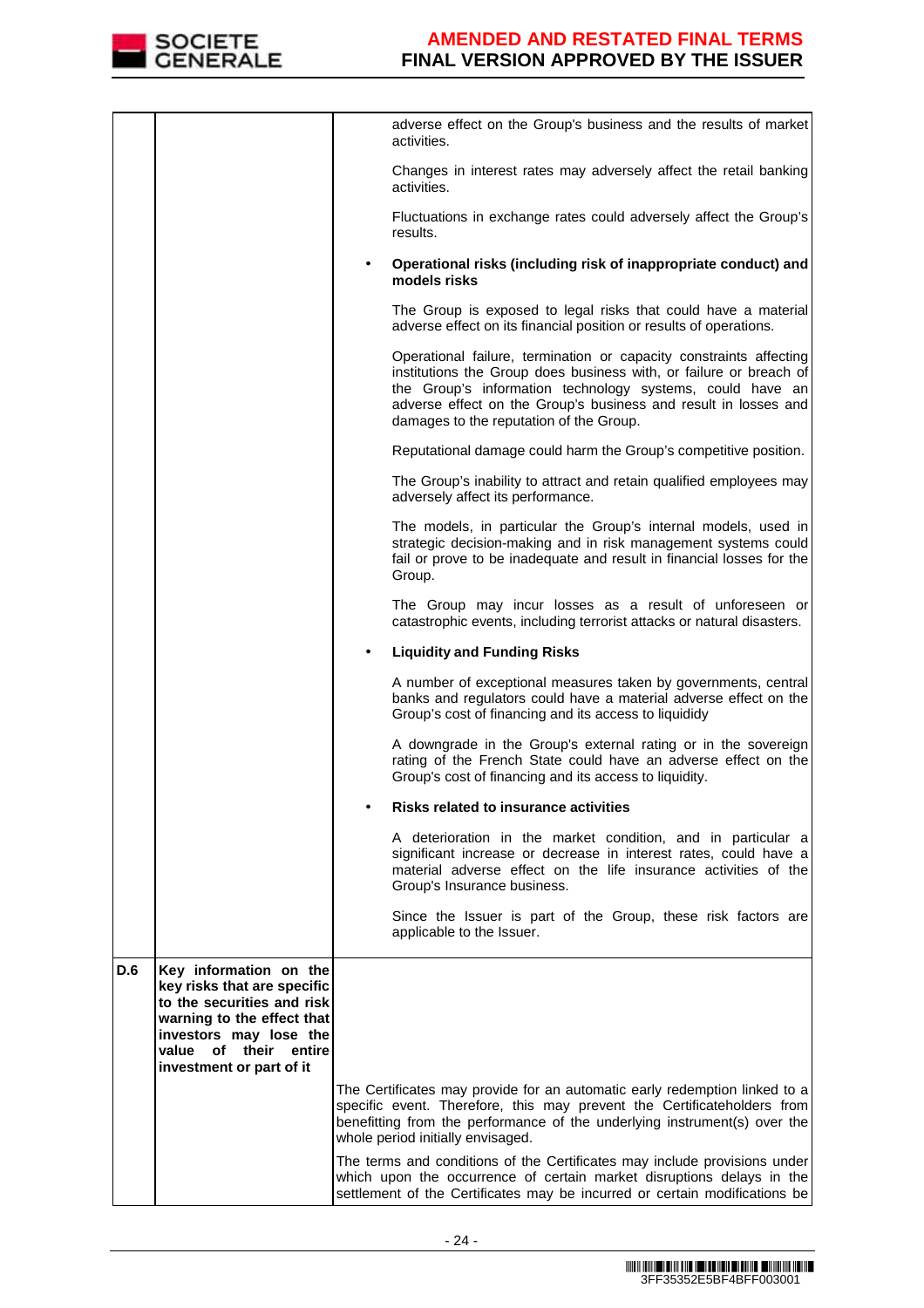made. Moreover, in case of occurrence of events affecting the underlying instrument(s), the terms and conditions of the Certificates allow the Issuer to substitute the underlying instrument(s) by new underlying instrument(s), cease the exposure to the underlying asset(s) and apply a reference rate to the proceeds so obtained until the final exercise date of the Certificates, postpone the final exercise date of the Certificates, early redeem the Certificates on the basis of the market value of these Certificates or deduct from any due amount the increased cost of hedging, and in each case without the prior consent of the Certificateholders.

Payments (whether in respect of principal and/or interest and whether at final exercise or otherwise) on the Certificates are calculated by reference to certain underlying(s), the return of the Certificates is based on changes in the value of the underlying(s), which may fluctuate. Prospective investors should be aware that these Certificates may be volatile and that they may receive no interest and may lose all or a substantial portion of their principal.

 The Guarantee constitutes a general and unsecured contractual obligation of the Guarantor and no other person. Any payments on the Certificates are also dependent on the creditworthiness of the Guarantor.

Prospective investors in Certificates benefiting from the Guarantee should note that in case of payment default of an Issuer the entitlement of the Certificateholder will be limited to the sums obtained by making a claim under the Guarantee, and the relevant provisions of the Guarantee and they shall have no right to institute any proceeding, judicial or otherwise, or otherwise assert a claim against the Issuer.

The Guarantee is a payment guarantee only and not a guarantee of the performance by the relevant Issuer or any of its other obligations under the Certificates benefiting from the Guarantee.

Société Générale will act as issuer under the Programme, as the Guarantor of the Certificates issued by the Issuer and also as provider of hedging instruments to the Issuer. As a result, investors will be exposed not only to the credit risk of the Guarantor but also operational risks arising from the lack of independence of the Guarantor, in assuming its duties and obligations as the Guarantor and provider of the hedging instruments.

The potential conflicts of interests and operational risks arising from such lack of independence are in part intended to be mitigated by the fact that different divisions within the Guarantor will be responsible for implementing the Guarantee and providing the hedging instruments and that each division is run as a separate operational unit, segregated by Chinese walls (information barriers) and run by different management teams.

The Issuer and the Guarantor and any of their subsidiaries and/or their affiliates, in connection with their other business activities, may possess or acquire material information about the underlying assets. Such activities and information may cause consequences adverse to Certificateholders.

The Issuer and the Guarantor and any of their subsidiaries and/or their affiliates may act in other capacities with regard to the Certificates, such as market maker, calculation agent or agent. Therefore, a potential conflict of interests may arise. In connection with the offering of the Certificates, the Issuer and the Guarantor and/or their affiliates may enter into one or more hedging transaction(s) with respect to a reference asset(s) or related derivatives, which may affect the market price, liquidity or value of the Certificates.

 During the lifetime of the Certificates, the market value of these Certificates may be lower than the invested capital. Furthermore, an insolvency of the Issuer and/or the Guarantor may cause a total loss of the invested capital.

**The attention of the investors is drawn to the fact that they could sustain an entire or a partial loss of their investment.**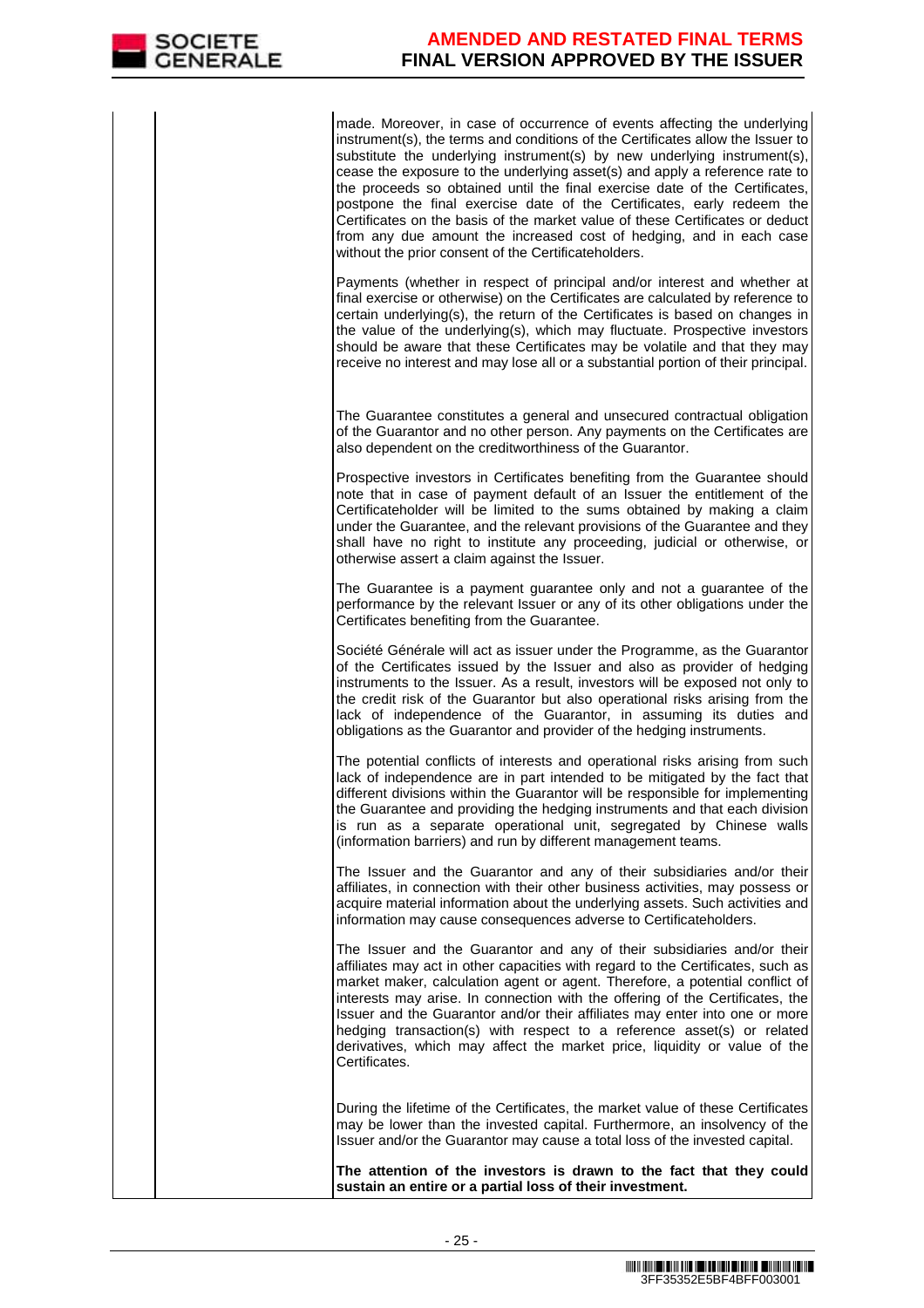

|     | Section E - Offer              |                                                                                                                                                                                                                                                                                                                                                                                                                                                                                                                                                                                                                                                                                                                                                                                                                                                                                                                                                                                                                |  |  |
|-----|--------------------------------|----------------------------------------------------------------------------------------------------------------------------------------------------------------------------------------------------------------------------------------------------------------------------------------------------------------------------------------------------------------------------------------------------------------------------------------------------------------------------------------------------------------------------------------------------------------------------------------------------------------------------------------------------------------------------------------------------------------------------------------------------------------------------------------------------------------------------------------------------------------------------------------------------------------------------------------------------------------------------------------------------------------|--|--|
|     | use of proceeds                | <b>E.2.b Reasons for the offer and The net proceeds from each issue of Certificates will be applied for the</b><br>general financing purposes of the Société Générale Group, which include<br>making a profit.                                                                                                                                                                                                                                                                                                                                                                                                                                                                                                                                                                                                                                                                                                                                                                                                 |  |  |
| E.3 | and conditions of the<br>offer | Description of the terms Public Offer Jurisdiction(s): Italy                                                                                                                                                                                                                                                                                                                                                                                                                                                                                                                                                                                                                                                                                                                                                                                                                                                                                                                                                   |  |  |
|     |                                | Offer Period: From and including April 02, 2020 at 9.00 a.m. Central<br>European Time (CET) to and including May 13, 2020 at 4.00 p.m. CET,<br>subject to any early closing of the Offer Period as described below.                                                                                                                                                                                                                                                                                                                                                                                                                                                                                                                                                                                                                                                                                                                                                                                            |  |  |
|     |                                | The Certificates will be distributed:                                                                                                                                                                                                                                                                                                                                                                                                                                                                                                                                                                                                                                                                                                                                                                                                                                                                                                                                                                          |  |  |
|     |                                | (a) within the premises of the Distributors (at their offices and branches);                                                                                                                                                                                                                                                                                                                                                                                                                                                                                                                                                                                                                                                                                                                                                                                                                                                                                                                                   |  |  |
|     |                                | (b) through door-to-door selling (fuori sede) pursuant to Articles 30 and 31<br>of the Italian Legislative Decree No. 58 of 24 <sup>th</sup> February 1998, as amended<br>from time to time (the "Italian Financial Services Act") from and including<br>April 02, 2020 at 9.00 a.m. Central European Time (CET) to and including<br>May 08, 2020 at 4.00 p.m. CET; and                                                                                                                                                                                                                                                                                                                                                                                                                                                                                                                                                                                                                                        |  |  |
|     |                                | (c) through long distance selling techniques (tecniche di comunicazione a<br>distanza) pursuant to article 32 of the Italian Financial Services Act from and<br>including April 02, 2020 at 9.00 a.m. Central European Time (CET) to and<br>including April 30, 2020 at 4.00 p.m. CET,                                                                                                                                                                                                                                                                                                                                                                                                                                                                                                                                                                                                                                                                                                                         |  |  |
|     |                                | subject to any early closing of the Offer Period as described below.                                                                                                                                                                                                                                                                                                                                                                                                                                                                                                                                                                                                                                                                                                                                                                                                                                                                                                                                           |  |  |
|     |                                | The Distributor intending to distribute Certificates through door-to-door<br>selling (fuori sede) pursuant to article 30 of the Italian Financial Services Act<br>will collect the acceptance forms - other than directly at their branches and<br>offices - through financial advisors for door-to-door selling (consulenti<br>finanziari abilitati all'offerta fuori sede) pursuant to Article 31 of the Italian<br><b>Financial Services Act.</b>                                                                                                                                                                                                                                                                                                                                                                                                                                                                                                                                                           |  |  |
|     |                                | Pursuant to Article 30, paragraph 6, of the Italian Financial Services Act, the<br>validity and enforceability of contracts entered into through door-to-door<br>selling (fuori sede) is suspended for a period of 7 (seven) days from the<br>date of subscription of the acceptance form by the relevant investor.                                                                                                                                                                                                                                                                                                                                                                                                                                                                                                                                                                                                                                                                                            |  |  |
|     |                                | Within such period investors may notify the relevant Distributor of their<br>withdrawal without payment of any charge or commission.                                                                                                                                                                                                                                                                                                                                                                                                                                                                                                                                                                                                                                                                                                                                                                                                                                                                           |  |  |
|     |                                | The Certificates will be also offered through long distance selling techniques<br>(tecniche di comunicazione a distanza) pursuant to article 32 of the Italian<br>Financial Services Act (i.e., through the trading-online platform of the<br>Distributors and/or recorded telephone orders). In this case, investors may<br>purchase the Certificates via the internet and/or via telephone, after being<br>identified by the Distributor, in accordance with the procedures established<br>by the Distributor. Pursuant to article 67-duodecies of the Italian Legislative<br>Decree No. 206/2005 as amended (the so called "Codice del Consumo"),<br>the validity and enforceability of the contracts entered into through long<br>distance selling techniques (tecniche di comunicazione a distanza) is<br>suspended for a period of 14 (fourteen) days from the date of subscription.<br>Within such period investors may notify the Distributor of their withdrawal<br>without any charge or commission. |  |  |
|     |                                | <b>Offer Price:</b> The Certificates will be offered at the Issue Price of which up to<br>a maximum of 4.00% is represented by distribution fee payable upfront by<br>the Issuer to the Distributor.                                                                                                                                                                                                                                                                                                                                                                                                                                                                                                                                                                                                                                                                                                                                                                                                           |  |  |
|     |                                | Conditions to which the offer is subject: Offers of the Certificates are<br>conditional on their issue and, on any additional conditions set out in the<br>standard terms of business of the financial intermediaries, notified to<br>investors by such relevant financial intermediaries.                                                                                                                                                                                                                                                                                                                                                                                                                                                                                                                                                                                                                                                                                                                     |  |  |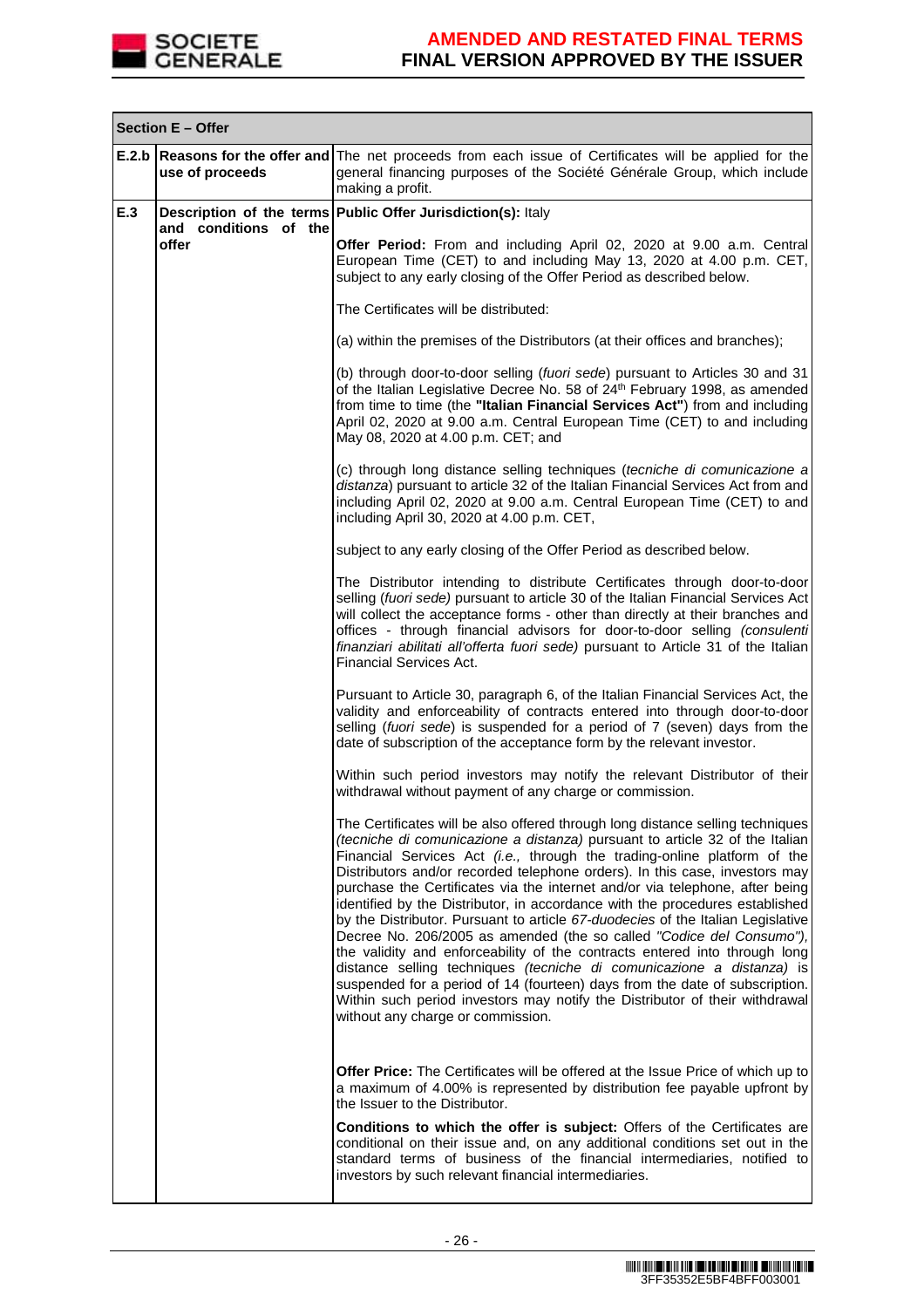

|     |                                                                                                                    | The Issuer reserves the right to close the Offer Period prior to its stated<br>expiry for any reason.<br>The Issuer reserves the right to withdraw the offer and cancel the issuance<br>of the Certificates for any reason at any time on or prior to the Issue Date.<br>For the avoidance of doubt, if any application has been made by a potential<br>investor and the Issuer exercises such right, no potential investor shall be<br>subscribe<br>otherwise<br>acquire<br>entitled<br>or<br>the<br>Certificates.<br>to<br>In each case, a notice to the investors on the early termination or the<br>withdrawal, as applicable, will be published on the website of the Issuer<br>(http://prospectus.socgen.com).<br>The validity of the offer is subject to the condition that the decision of<br>admission to trading on EuroTLX is released by Borsa Italiana S.p.A. by not<br>later than on the day immediately preceding the Issue Date; otherwise, the<br>offer will be deemed withdrawn and the issuance cancelled. The Issuer<br>undertakes to file the relevant application with Borsa Italiana S.p.A. in due |
|-----|--------------------------------------------------------------------------------------------------------------------|---------------------------------------------------------------------------------------------------------------------------------------------------------------------------------------------------------------------------------------------------------------------------------------------------------------------------------------------------------------------------------------------------------------------------------------------------------------------------------------------------------------------------------------------------------------------------------------------------------------------------------------------------------------------------------------------------------------------------------------------------------------------------------------------------------------------------------------------------------------------------------------------------------------------------------------------------------------------------------------------------------------------------------------------------------------------------------------------------------------------------|
|     |                                                                                                                    | time to allow Borsa Italiana S.p.A. to release a decision, according to its<br>rules, within the day immediately preceding the Issue Date.                                                                                                                                                                                                                                                                                                                                                                                                                                                                                                                                                                                                                                                                                                                                                                                                                                                                                                                                                                                |
|     |                                                                                                                    | <b>Issue Price:</b><br>EUR 100 per Certificate of EUR 100<br>Specified Denomination                                                                                                                                                                                                                                                                                                                                                                                                                                                                                                                                                                                                                                                                                                                                                                                                                                                                                                                                                                                                                                       |
| E.4 | <b>Description of any</b><br>interest that is material<br>to the issue/offer<br>including conflicting<br>interests | Save for fees, if any, payable to the Dealer, and so far as the Issuer is<br>aware, no person involved in the issue of the Certificates has an interest<br>material to the offer.                                                                                                                                                                                                                                                                                                                                                                                                                                                                                                                                                                                                                                                                                                                                                                                                                                                                                                                                         |
|     |                                                                                                                    | The Dealer and its affiliates have engaged, and may in the future engage, in<br>investment banking and/or commercial banking transactions with, and may<br>perform other services for, the Issuer and its affiliates in the ordinary course<br>of business.                                                                                                                                                                                                                                                                                                                                                                                                                                                                                                                                                                                                                                                                                                                                                                                                                                                               |
|     |                                                                                                                    | Société Générale will ensure the roles of provider of hedging instruments to<br>the Issuer of the Certificates and Calculation Agent of the Certificates.                                                                                                                                                                                                                                                                                                                                                                                                                                                                                                                                                                                                                                                                                                                                                                                                                                                                                                                                                                 |
|     |                                                                                                                    | The possibility of conflicts of interest between the different roles of Société<br>Générale on one hand, and between those of Société Générale in these<br>roles and those of the Certificateholders on the other hand cannot be<br>excluded.                                                                                                                                                                                                                                                                                                                                                                                                                                                                                                                                                                                                                                                                                                                                                                                                                                                                             |
|     |                                                                                                                    | Furthermore, given the banking activities of Société Générale, conflicts may<br>arise between the interests of Société Générale acting in these capacities<br>(including business relationship with the issuers of the financial instruments<br>being underlyings of the Certificates or possession of non public information<br>in relation with them) and those of the Certificateholders. Finally, the<br>activities of Société Générale on the underlying financial instrument(s), on<br>its proprietary account or on behalf of its customers, or the establishment of<br>hedging transactions, may also have an impact on the price of these<br>instruments and their liquidity, and thus may be in conflict with the interests<br>of the Certificateholders.                                                                                                                                                                                                                                                                                                                                                       |
| E.7 | <b>Estimated expenses</b><br>charged to the investor<br>by the Issuer or the<br>offeror                            | Not Applicable. No expenses are charged to the investor by the Issuer or<br>the offeror.                                                                                                                                                                                                                                                                                                                                                                                                                                                                                                                                                                                                                                                                                                                                                                                                                                                                                                                                                                                                                                  |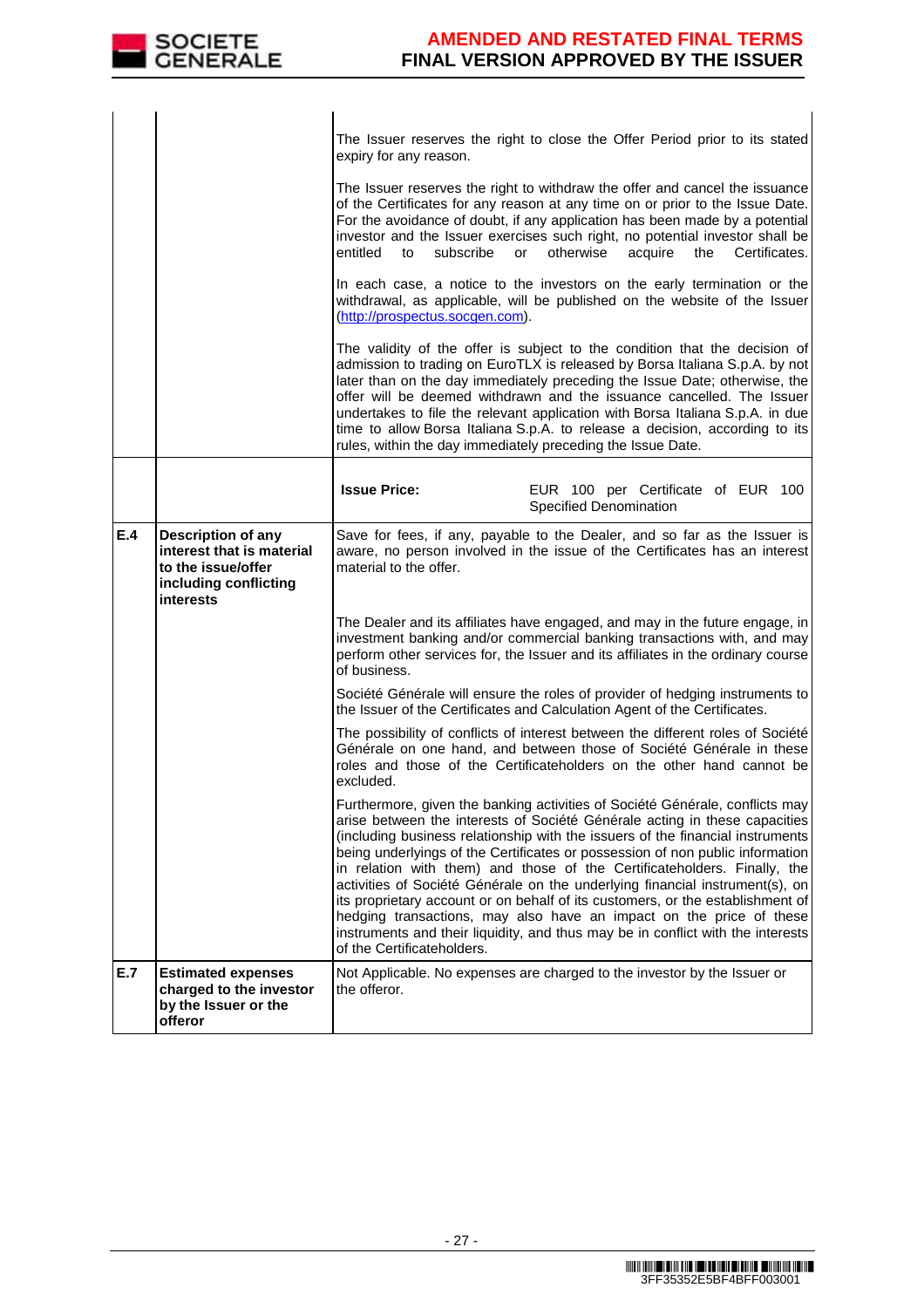

#### **NOTA DI SINTESI SPECIFICA PER L'EMISSIONE**

Le Note di Sintesi sono composte da requisiti informativi noti come **Elementi**, la cui comunicazione è prevista dall'Allegato XXII del Regolamento (CE) della Commissione n. 809/2004, come successivamente modificato. Tali elementi sono riportati in successione numerata nelle Sezioni  $A - E(A.1 - E.7)$ .

La presente nota di sintesi contiene tutti gli Elementi che devono essere riportati in una nota di sintesi relativa a questa tipologia di valori mobiliari e di Emittente. Dato che l'inserimento di alcuni Elementi non è obbligatorio, potrebbero verificarsi dei salti nella sequenza numerica degli Elementi.

Anche nel caso in cui un Elemento debba essere inserito nella nota di sintesi in virtù della tipologia di valore mobiliare e di Emittente, è possibile che nessuna informazione rilevante possa essere fornita in relazione a tale Elemento. In tal caso, la nota di sintesi conterrà una breve descrizione dell'Elemento assieme alla dicitura "Non Applicabile".

|     | Sezione A - Introduzione e avvertenze          |                                                                                                                                                                                                                                                                                                                                                                                                                                                                                                                                                                                                                                                      |
|-----|------------------------------------------------|------------------------------------------------------------------------------------------------------------------------------------------------------------------------------------------------------------------------------------------------------------------------------------------------------------------------------------------------------------------------------------------------------------------------------------------------------------------------------------------------------------------------------------------------------------------------------------------------------------------------------------------------------|
| A.1 | Avvertenza                                     | La presente nota di sintesi deve essere letta come introduzione al Prospetto<br>di Base.                                                                                                                                                                                                                                                                                                                                                                                                                                                                                                                                                             |
|     |                                                | Qualsivoglia decisione da parte dell'investitore in merito all'investimento nei<br>Certificati deve basarsi su una valutazione del Prospetto di Base nel suo<br>complesso.                                                                                                                                                                                                                                                                                                                                                                                                                                                                           |
|     |                                                | Qualora sia proposto un ricorso dinanzi all'autorità giudiziaria in merito alle<br>informazioni contenute nel Prospetto di Base e nelle Condizioni Definitive<br>applicabili, il ricorrente potrebbe essere tenuto a sostenere i costi della<br>traduzione del Prospetto di Base prima dell'avvio del procedimento, ai sensi<br>della legislazione nazionale degli Stati Membri.                                                                                                                                                                                                                                                                     |
|     |                                                | Nessun soggetto che ha provveduto alla predisposizione della presente<br>nota di sintesi, compresa l'eventuale traduzione, potrà essere ritenuto<br>responsabile civilmente, salvo che questa risulti fuorviante, imprecisa o<br>incoerente se letta congiuntamente alle altre parti del Prospetto di Base, o<br>non offra, se letta congiuntamente alle altre parti del presente Prospetto di<br>Base, informazioni essenziali volte ad agevolare la decisione dell'investitore<br>di investire nei Certificati.                                                                                                                                    |
| A.2 | Consenso all'utilizzo del<br>Prospetto di Base | L'Emittente acconsente all'utilizzo del presente Prospetto di Base in<br>relazione alla rivendita o al collocamento dei Certificati nel caso in cui sia<br>richiesta la pubblicazione di un prospetto ai sensi delle Direttiva Prospetti<br>(una Offerta Non Esente) subordinatamente alle seguenti condizioni:                                                                                                                                                                                                                                                                                                                                      |
|     |                                                | - il consenso è valido solamente durante il periodo di offerta dal<br>02/04/2020 al 13/05/2020 e, in relazione ai Certificati collocati in Italia<br>attraverso "offerta fuori sede", dal 02/04/2020 al 08/05/2020, e in relazione<br>ai Certificati collocati mediante tecniche di comunicazione a distanza dal<br>02/04/2020 al 30/04/2020 (il Periodo d'Offerta);                                                                                                                                                                                                                                                                                 |
|     |                                                | - il consenso fornito dall'Emittente all'utilizzo del Prospetto di Base ai fini<br>dell'effettuazione dell'Offerta Non Esente è un consenso individuale (un<br>Consenso Individuale) relativo a Deutsche Bank SpA, Piazza del<br>Calendario, 3, 20126 Milano (l'Offerente Autorizzato Iniziale e il<br>Collocatore) e, qualora l'Emittente nomini uno o più intermediari finanziari<br>aggiuntivi successivamente al 02/03/2020 pubblicando i loro dati sul suo sito<br>web all'indirizzo http://.prospectus.socgen.com, a ciascun intermediario<br>finanziario i cui dati siano stati pubblicati (ciascuno un Offerente<br>Autorizzato Aggiuntivo); |
|     |                                                | - il consenso si applica esclusivamente all'utilizzo del presente Prospetto di<br>Base ai fini delle Offerte Non Esenti di Certificati in Italia.                                                                                                                                                                                                                                                                                                                                                                                                                                                                                                    |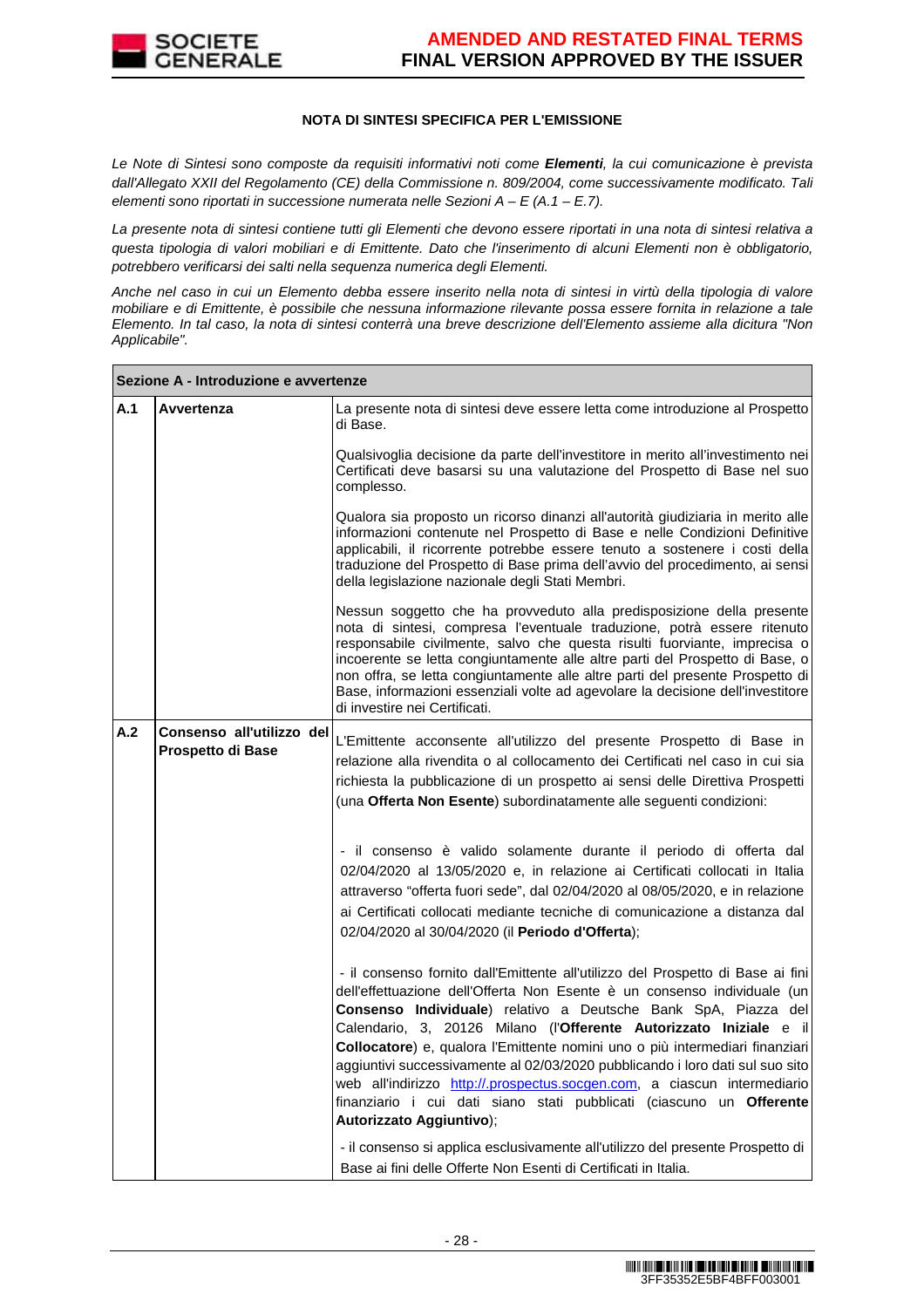

|                  |                                                                                                                                                        |                                                                                                                                                                                                                                                                                                                                                                                                                                                                                                 | Le informazioni relative alle condizioni dell'Offerta Non Esente<br>saranno fornite agli investitori da qualunque Offerente Autorizzato<br>Iniziale nella giurisdizione in cui sarà effettuata l'offerta. |                                 |                                        |                                 |  |
|------------------|--------------------------------------------------------------------------------------------------------------------------------------------------------|-------------------------------------------------------------------------------------------------------------------------------------------------------------------------------------------------------------------------------------------------------------------------------------------------------------------------------------------------------------------------------------------------------------------------------------------------------------------------------------------------|-----------------------------------------------------------------------------------------------------------------------------------------------------------------------------------------------------------|---------------------------------|----------------------------------------|---------------------------------|--|
|                  | Sezione B – Emittente e Garante                                                                                                                        |                                                                                                                                                                                                                                                                                                                                                                                                                                                                                                 |                                                                                                                                                                                                           |                                 |                                        |                                 |  |
| B.1              | Ragione<br>sociale e<br>denominazi<br>one<br>commercial<br>е<br>dell'emitten<br>te                                                                     |                                                                                                                                                                                                                                                                                                                                                                                                                                                                                                 | SG Issuer (o l'Emittente)                                                                                                                                                                                 |                                 |                                        |                                 |  |
| B.2              | forma                                                                                                                                                  |                                                                                                                                                                                                                                                                                                                                                                                                                                                                                                 | Sede legale, Sede legale: 16, Boulevard Royal, L-2449, Lussemburgo.                                                                                                                                       |                                 |                                        |                                 |  |
|                  | giuridica,<br>legislazione                                                                                                                             |                                                                                                                                                                                                                                                                                                                                                                                                                                                                                                 | Forma giuridica: Società a responsabilità limitata pubblica (société anonyme).                                                                                                                            |                                 |                                        |                                 |  |
|                  | e paese di<br>costituzion                                                                                                                              |                                                                                                                                                                                                                                                                                                                                                                                                                                                                                                 | Legislazione di riferimento dell'Emittente: diritto lussemburghese.                                                                                                                                       |                                 |                                        |                                 |  |
|                  | е                                                                                                                                                      |                                                                                                                                                                                                                                                                                                                                                                                                                                                                                                 | Paese di costituzione: Lussemburgo.                                                                                                                                                                       |                                 |                                        |                                 |  |
| B.4 <sub>b</sub> | <b>Tendenze</b><br>note<br>suscettibili<br>di influire<br>sull'emitten<br>te e sui<br>settori in<br>cui opera                                          | Nel corso del 2020, l'Emittente prevede di proseguire la propria attività in conformità al<br>proprio oggetto sociale.                                                                                                                                                                                                                                                                                                                                                                          |                                                                                                                                                                                                           |                                 |                                        |                                 |  |
| B.5              | del gruppo<br>e della<br>posizione<br>dell'emitten<br>te<br>all'interno<br>del gruppo                                                                  | Descrizione   Il Gruppo Société Générale (il Gruppo) offre una vasta gamma di servizi di consulenza e<br>soluzioni finanziarie su misura destinate a clienti privati, grandi aziende e investitori<br>istituzionali. Il Gruppo si basa su tre attività core complementari:<br>• Retail Banking in Francia;<br>. International Retail Banking, Financial Services and Insurance; e<br>• Corporate and Investment Banking, Private Banking, Asset and Wealth Management e<br>Securities Services. |                                                                                                                                                                                                           |                                 |                                        |                                 |  |
| B.9              | Previsioni o<br>stime<br>relative agli<br>utili                                                                                                        | L'Emittente è una controllata del Gruppo e non ha alcuna società controllata.<br>Non Applicabile. L'Emittente non fornisce alcuna previsione o stima in relazione agli utili.                                                                                                                                                                                                                                                                                                                   |                                                                                                                                                                                                           |                                 |                                        |                                 |  |
|                  | dell'emitten<br>te                                                                                                                                     |                                                                                                                                                                                                                                                                                                                                                                                                                                                                                                 |                                                                                                                                                                                                           |                                 |                                        |                                 |  |
| <b>B.10</b>      | Natura di<br>eventuali<br>riserve<br>espresse<br>nella<br>relazione<br>della<br>società di<br>revisione in<br>merito ai<br>dati storico-<br>finanziari |                                                                                                                                                                                                                                                                                                                                                                                                                                                                                                 | Non Applicabile. Le relazioni della società di revisione non contengono alcuna riserva.                                                                                                                   |                                 |                                        |                                 |  |
| <b>B.12</b>      | Principali<br>dati storico-<br>finanziari<br>selezionati                                                                                               | (in migliaia<br>di EUR)                                                                                                                                                                                                                                                                                                                                                                                                                                                                         | Primo<br><b>Semestre</b><br>30.06.2019                                                                                                                                                                    | Anno<br>terminato<br>31.12.2018 | Primo<br><b>Semestre</b><br>30.06.2018 | Anno<br>terminato<br>31.12.2017 |  |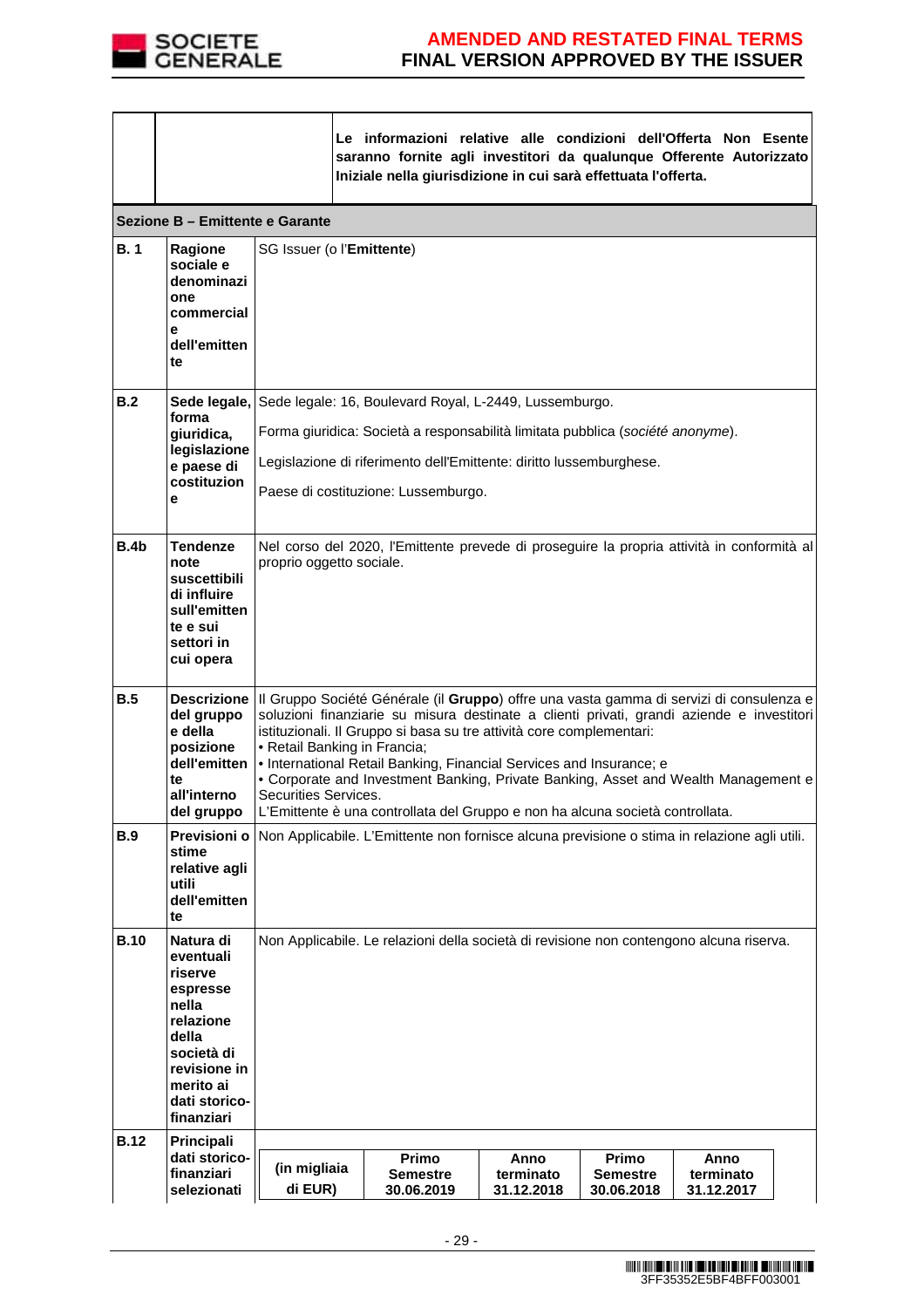

|             | relativi<br>all'emittente                                                                                                                                                                                                                                                     |                                   | (non<br>sottoposto a<br>revisione)                                                                                                                                                                                                                                                                             | (sottoposto<br>a revisione) | (non<br>sottoposto<br>а<br>revisione) | (sottoposto<br>a revisione) |  |
|-------------|-------------------------------------------------------------------------------------------------------------------------------------------------------------------------------------------------------------------------------------------------------------------------------|-----------------------------------|----------------------------------------------------------------------------------------------------------------------------------------------------------------------------------------------------------------------------------------------------------------------------------------------------------------|-----------------------------|---------------------------------------|-----------------------------|--|
|             |                                                                                                                                                                                                                                                                               | <b>Reddito</b><br>Complessivo     | 33.557                                                                                                                                                                                                                                                                                                         | 68.302                      | 29.760                                | 92.353                      |  |
|             |                                                                                                                                                                                                                                                                               | <b>Utile</b><br>ante<br>imposte   | 350                                                                                                                                                                                                                                                                                                            | 251                         | 148                                   | 105                         |  |
|             |                                                                                                                                                                                                                                                                               | <b>Reddito</b><br>di<br>esercizio | 263                                                                                                                                                                                                                                                                                                            | 187                         | 126                                   | 78                          |  |
|             |                                                                                                                                                                                                                                                                               | <b>Totale</b><br>attivo           | 55.465.073                                                                                                                                                                                                                                                                                                     | 49.363.650                  | 49.149.8<br>60                        | 48.026.909                  |  |
|             | <b>Dichiarazio</b><br>ne relativa<br>all'assenza<br>di<br>cambiamen<br>ti<br>sostanzial-<br>mente<br>pregiudizie<br>voli delle<br>prospettive<br>dell'emitten<br>te dalla data<br>di<br>pubblicazio<br>ne<br>dell'ultimo<br>bilancio<br>certificato<br><b>Cambiamen</b><br>ti |                                   | Non si sono verificati cambiamenti sostanzialmente pregiudizievoli delle prospettive<br>dell'Emittente dalla data del 31 dicembre 2018.<br>Non applicabile. Non si è verificato alcun cambiamento rilevante nella posizione<br>finanziaria o di negoziazione dell'Emittente successivamente al 30 giugno 2019. |                             |                                       |                             |  |
|             | significativi<br>relativi alla<br>situazione<br>finanziaria<br>o<br>commercial<br>е<br>dell'Emitten<br>te<br>successivi<br>al periodo<br>cui si<br>riferiscono i<br>dati storico-<br>finanziari                                                                               |                                   |                                                                                                                                                                                                                                                                                                                |                             |                                       |                             |  |
| <b>B.13</b> | Eventi<br>recenti<br>relativi<br>all'emittente<br>che<br>rilevano, in<br>misura<br>sostanziale,<br>ai fini della<br>valutazione<br>della<br>solvibilità<br>dell'Emitten                                                                                                       |                                   | Non Applicabile. Non si sono verificati eventi recenti relativi all'Emittente che rilevano, in<br>misura sostanziale, ai fini della valutazione della solvibilità dell'Emittente.                                                                                                                              |                             |                                       |                             |  |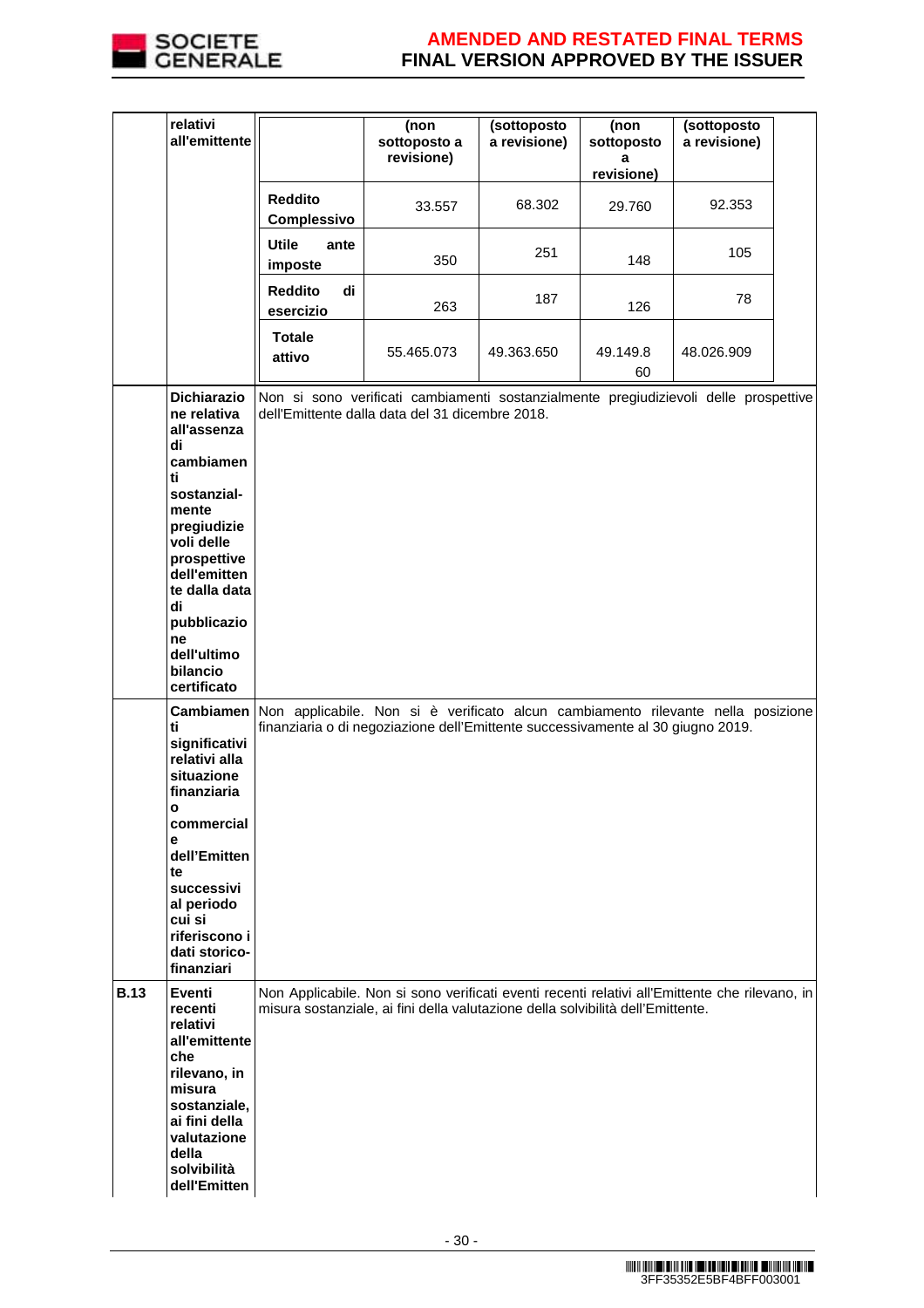

|             | te                                                                                                                                                                                                                                 |                                                                                                                                                                                                                                                                                                                                                                                                                                                                                                                                                              |
|-------------|------------------------------------------------------------------------------------------------------------------------------------------------------------------------------------------------------------------------------------|--------------------------------------------------------------------------------------------------------------------------------------------------------------------------------------------------------------------------------------------------------------------------------------------------------------------------------------------------------------------------------------------------------------------------------------------------------------------------------------------------------------------------------------------------------------|
| <b>B.14</b> | <b>Dichiarazio</b><br>ne in ordine<br>alla                                                                                                                                                                                         | Per le informazioni sulla posizione dell'Emittente all'interno del Gruppo si rimanda<br>all'Elemento B.5 che precede.                                                                                                                                                                                                                                                                                                                                                                                                                                        |
|             | dipendenza<br>dell'emitten<br>te da altre<br>entità del<br>gruppo                                                                                                                                                                  | All'interno del Gruppo, SG Issuer fa capo a Société Générale Bank & Trust.                                                                                                                                                                                                                                                                                                                                                                                                                                                                                   |
| <b>B.15</b> | Descrizioni<br>principali<br>dell'emitten<br>te                                                                                                                                                                                    | Le attività principali di SG Issuer sono rappresentate dalla raccolta di fondi tramite<br>delle attività l'emissione di warrant e titoli di debito destinati al collocamento presso clienti istituzionali<br>o retail tramite collocatori associati a Société Générale. I fondi derivanti all'emissione di<br>tali titoli di debito vengono quindi concessi in prestito a Société Générale ed altri membri<br>del Gruppo.                                                                                                                                    |
| <b>B.16</b> | Per quanto<br>a<br>conoscenza<br>dell'emitten<br>te, soggetto<br>da cui<br>l'emittente è<br>controllato<br>O<br>partecipato,<br>direttament<br>e o<br>indirettame<br>nte, e<br>descrizione<br>della natura<br>di tale<br>controllo | SG Issuer è una società controllata al 100 % da Société Générale Bank & Trust S.A., che<br>è a sua volta un'entità interamente controllata da Société Générale e interamente<br>consolidata.                                                                                                                                                                                                                                                                                                                                                                 |
| <b>B.18</b> | Natura e<br>ambito<br>della<br>garanzia                                                                                                                                                                                            | I Certificati sono garantiti incondizionatamente e irrevocabilmente da Société Générale (il<br>Garante) ai sensi della garanzia disciplinata dal diritto francese e rilasciata in data 14<br>giugno 2019 (la Garanzia).                                                                                                                                                                                                                                                                                                                                      |
|             |                                                                                                                                                                                                                                    | La Garanzia costituisce un'obbligazione diretta, incondizionata, non garantita e non<br>subordinata del Garante, con il rango di obbligazione senior preferred di cui all'articolo L.<br>613-30-3-I-3° del Codice e sarà almeno pari passu rispetto a tutte le altre obbligazioni,<br>esistenti e future, dirette, incondizionate, non garantite e senior preferred del Garante, ivi<br>comprese quelle relative ai depositi.                                                                                                                                |
|             |                                                                                                                                                                                                                                    | Qualsiasi riferimento a somme o importi pagabili dall'Emittente, garantiti dal Garante ai<br>sensi della Garanzia, dovrà essere rivolto a somme e/o importi direttamente ridotti, e/o in<br>caso di conversione in equity, ridotte dell'importo di tale conversione, e/o altrimenti<br>modificati di volta in volta in seguito all'applicazione del potere di bail-in di qualsivoglia<br>autorità pertinente ai sensi della direttiva 2014/59/UE del Parlamento Europeo e del<br>Consiglio dell'Unione Europea.                                              |
| <b>B.19</b> | Informazion<br>i relative al<br>garante<br>come se<br>questi<br>fosse<br>l'emittente<br>del<br>medesimo<br>tipo di titoli<br>oggetto<br>della<br>garanzia                                                                          | Le informazioni in merito a Société Générale come se questa fosse l'Emittente del<br>medesimo tipo dei Certificati oggetto della Garanzia sono di seguito riportate in<br>conformità a quanto previsto rispettivamente agli Elementi B.19 / B.1, B.19 / B.2, B.19 /<br>B.4b, B.19 / B.5, B.19 / B.9, B.19 / B.10, B.19 / B.12, B.19 / B.13, B.19 / B.14, B.19 /<br>B.15, B.19 / B.16<br>B.19/B.1: Ragione sociale e denominazione commerciale del garante<br>Société Générale<br>B.19/B.2:Sede legale, forma giuridica, legislazione e paese di costituzione |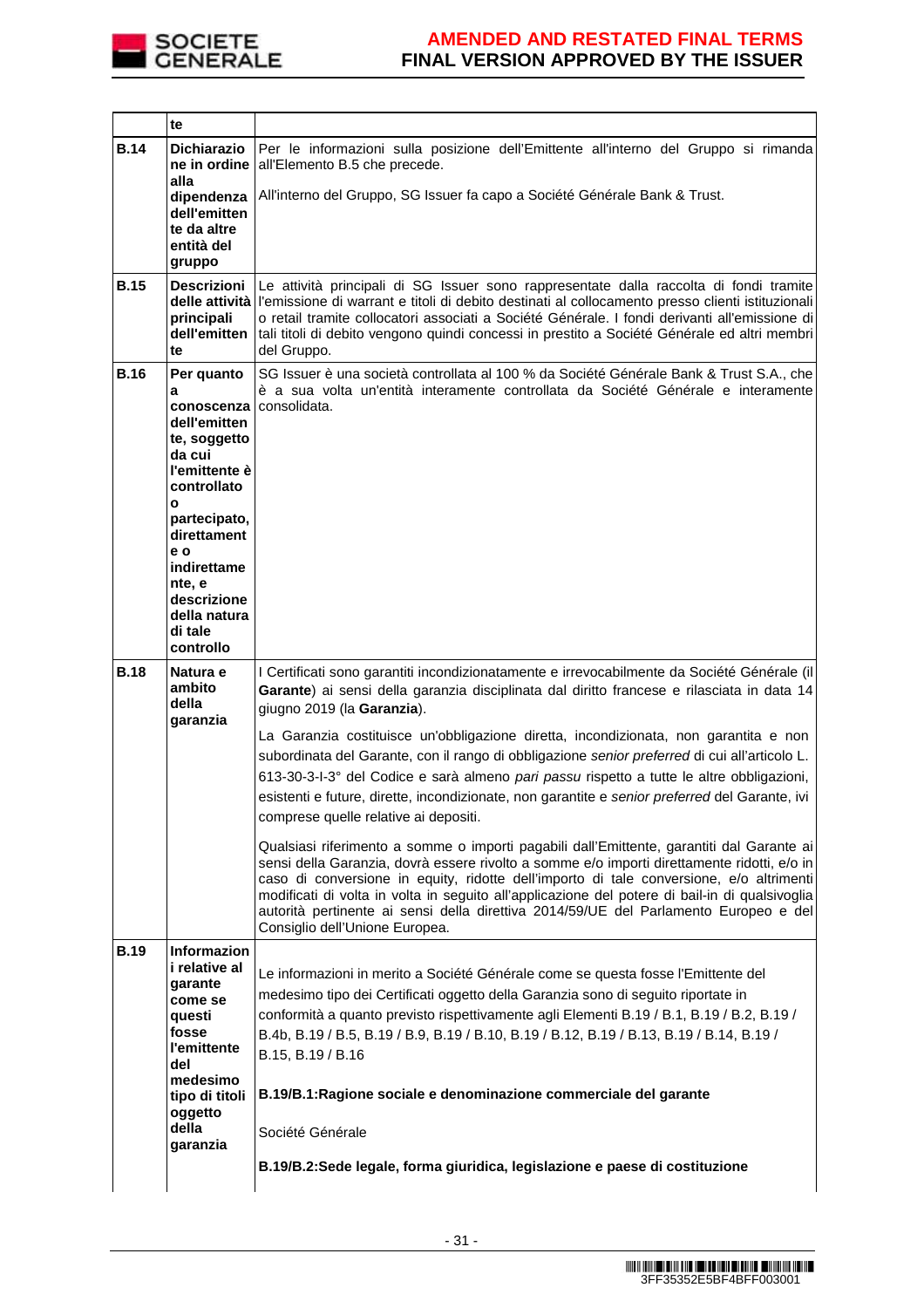

|  | Sede legale: 29, boulevard Haussmann, 75009 Parigi, Francia.                                                                                                                                                                                                                                                                                                                                                                                                                                                                           |
|--|----------------------------------------------------------------------------------------------------------------------------------------------------------------------------------------------------------------------------------------------------------------------------------------------------------------------------------------------------------------------------------------------------------------------------------------------------------------------------------------------------------------------------------------|
|  | Forma giuridica: Società per azioni a responsabilità limitata pubblica (société anonyme).                                                                                                                                                                                                                                                                                                                                                                                                                                              |
|  | Legislazione di riferimento dell'Emittente: diritto francese.                                                                                                                                                                                                                                                                                                                                                                                                                                                                          |
|  | Paese di costituzione: Francia.                                                                                                                                                                                                                                                                                                                                                                                                                                                                                                        |
|  | B.19/B.4b: Tendenze note suscettibili di influire sul garante e sui settori in cui<br>opera                                                                                                                                                                                                                                                                                                                                                                                                                                            |
|  | Société Générale continua ad essere soggetta ai consueti rischi ed ai rischi inerenti alla<br>propria attività.                                                                                                                                                                                                                                                                                                                                                                                                                        |
|  | Nonostante in molte delle economie avanzate si sia registrata una gradita ripresa del PIL<br>del primo trimestre del 2019, la maggior parte dei segnali indicano ancora un<br>rallentamento dell'economia mondiale, tra l'acuirsi delle tensioni tariffarie tra Stati Uniti e<br>Cina, il perdurare dell'incertezza sulla Brexit e vari fattori di instabilità a Performance<br>nazionale.                                                                                                                                             |
|  | I mercati finanziari sono diventati più focalizzati sui rischi politici, in un contesto di<br>preoccupazione per le prospettive di crescita. Non si possono escludere tensioni sui<br>mercati legate alle incertezze citate, nonché un rallentamento più pronunciato degli<br>investimenti, che a sua volta potrebbe provocare un rallentamento della crescita<br>economica più pronunciato. Inoltre, il mercato petrolifero rimane altamente volatile.                                                                                |
|  | In un contesto di bassa inflazione e di segnali di lenta crescita, le banche centrali hanno<br>adottato un tono più accomodante nei loro orientamenti prospettici.                                                                                                                                                                                                                                                                                                                                                                     |
|  | La politica di bilancio è destinata a diventare meno favorevole negli Stati Uniti nel 2020,<br>ma dovrebbe rimanere favorevole in Cina. All'interno dell'area dell'euro, la politica di<br>bilancio varia a seconda degli Stati membri.                                                                                                                                                                                                                                                                                                |
|  | Per quanto riguarda l'evoluzione dei mercati finanziari, la proroga di sei mesi annunciata<br>all'inizio di aprile per la Brexit aveva fornito una prima attenuazione dopo un difficile inizio<br>del 2019, ma l'inasprimento delle tensioni commerciali nel mese di maggio, i timori di<br>possibili interruzioni della catena di approvvigionamento tecnologico e le tensioni<br>geopolitiche (ad esempio le sanzioni statunitensi contro l'Iran) hanno nuovamente minato<br>la fiducia del mercato nel secondo trimestre dell'anno. |
|  | Per quanto riguarda le peculiari prospettive delle principali economie mondiali:                                                                                                                                                                                                                                                                                                                                                                                                                                                       |
|  | - La crescita degli Stati Uniti rimane dinamicamente trainata dai consumi privati e<br>pubblici, ma nutriamo dubbi sulla tenuta di tale performance. Il venir meno degli stimoli<br>fiscali a partire dalla metà del 2019 e il calo degli utili delle imprese - con il<br>peggioramento dei margini con l'aumento dei dazi all'importazione e del costo del lavoro -<br>indebolirà l'economia in futuro.                                                                                                                               |
|  | - L'attività economica nell'area dell'euro è sostenuta da consumi interni e mercati del<br>lavoro solidi, ma la crescita dovrebbe rallentare nel 2019 e nel 2020 a fronte di un<br>indebolimento delle esportazioni e di un calo degli investimenti.                                                                                                                                                                                                                                                                                   |
|  | - L'economia del Regno Unito ha perso slancio a causa dell'incertezza della Brexit.                                                                                                                                                                                                                                                                                                                                                                                                                                                    |
|  | - La crescita economica del Giappone ha registrato un'accelerazione nel primo trimestre<br>del 2019, ma i consumi privati e la spesa in conto capitale sono ora in contrazione.                                                                                                                                                                                                                                                                                                                                                        |
|  | - Di fronte al rischio di un forte rallentamento, la Cina si è impegnata in una politica di<br>allentamento utilizzando un mix di misure fiscali e monetarie.                                                                                                                                                                                                                                                                                                                                                                          |
|  | - Le prospettive di crescita sono disomogenee tra i mercati emergenti. Mentre le<br>condizioni finanziarie rimangono favorevoli, soprattutto a seguito del ridimensionamento<br>delle aspettative di aumento dei tassi di crescita negli Stati Uniti, i mercati emergenti si<br>trovano ad affrontare ingenti rimborsi del debito delle imprese nel 2019-2021 e sono                                                                                                                                                                   |
|  |                                                                                                                                                                                                                                                                                                                                                                                                                                                                                                                                        |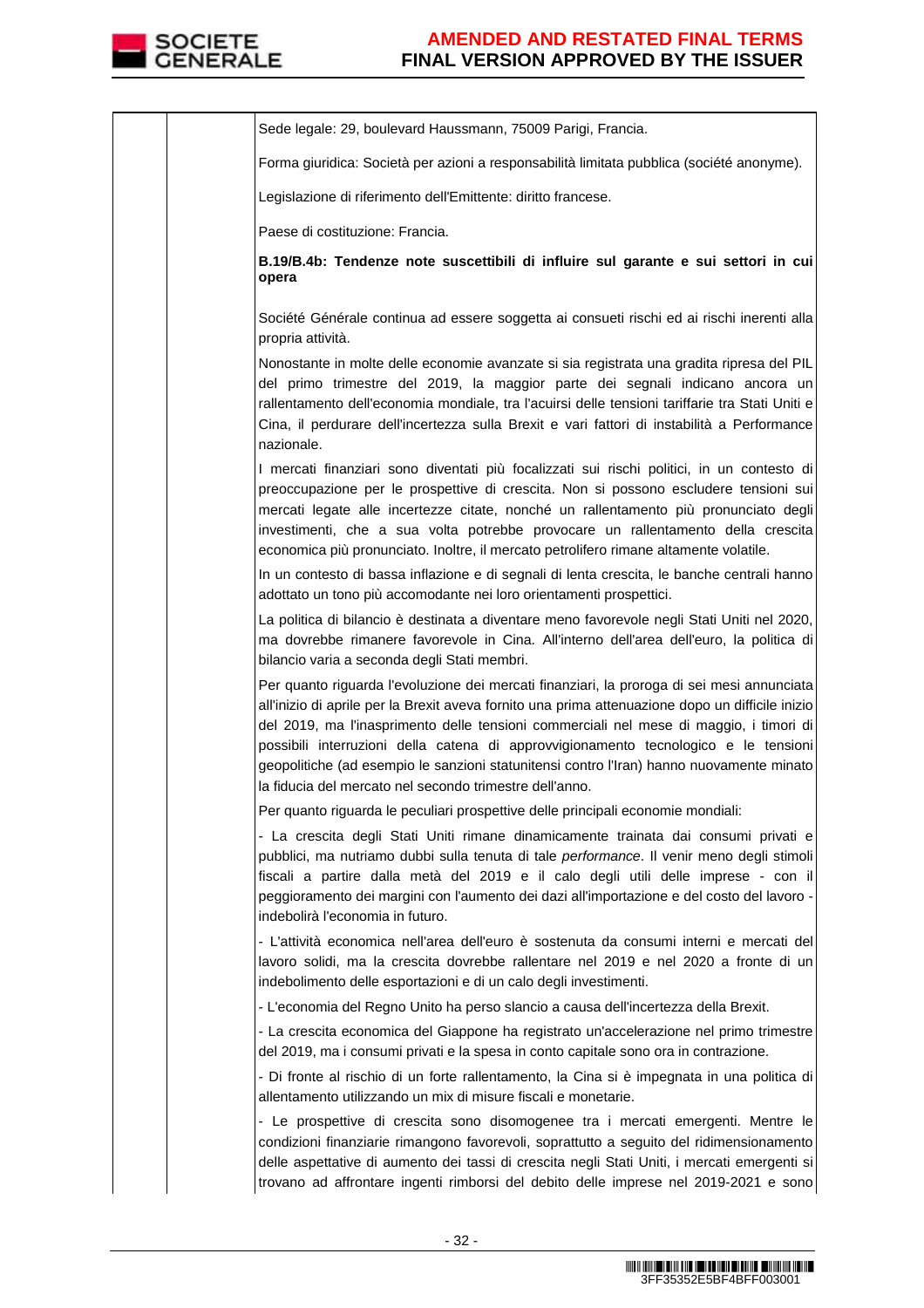

|  | ancora vulnerabili ai cambiamenti del clima dei mercati.<br>Dal punto di vista normativo, il primo semestre del 2019 è stato caratterizzato<br>dall'adozione del pacchetto bancario CRR2/CRD5. Questo gruppo di testi è entrato in<br>vigore il 27 giugno 2019. La maggior parte di tali disposizioni si applicheranno tra due<br>anni, a partire da giugno 2021, ma alcune di esse, come il TLAC (Total Loss Absorbing<br>Capacity), si applicheranno a partire dalla fine di giugno 2019. La direttiva CRD5, invece,<br>si applicherà una volta recepita dal diritto francese, ricezione che dovrebbe avvenire, al<br>più tardi, entro la fine del 2020. Tuttavia, il recepimento nel diritto europeo dell'accordo<br>che completa le riforme di Basilea III non è ancora all'ordine del giorno per quanto<br>riguarda le istituzioni legislative europee |                                                    |                                                                   |                                                                                             |                                                                                                                                                                                            |
|--|-------------------------------------------------------------------------------------------------------------------------------------------------------------------------------------------------------------------------------------------------------------------------------------------------------------------------------------------------------------------------------------------------------------------------------------------------------------------------------------------------------------------------------------------------------------------------------------------------------------------------------------------------------------------------------------------------------------------------------------------------------------------------------------------------------------------------------------------------------------|----------------------------------------------------|-------------------------------------------------------------------|---------------------------------------------------------------------------------------------|--------------------------------------------------------------------------------------------------------------------------------------------------------------------------------------------|
|  |                                                                                                                                                                                                                                                                                                                                                                                                                                                                                                                                                                                                                                                                                                                                                                                                                                                             |                                                    |                                                                   |                                                                                             | B.19/B.5:Descrizione del gruppo e della posizione del garante all'interno del gruppo                                                                                                       |
|  |                                                                                                                                                                                                                                                                                                                                                                                                                                                                                                                                                                                                                                                                                                                                                                                                                                                             | Gruppo si basa su tre attività core complementari: |                                                                   |                                                                                             | Il Gruppo Société Générale offre una vasta gamma di servizi di consulenza e soluzioni<br>finanziarie su misura destinate a clienti privati, grandi aziende e investitori istituzionali. Il |
|  |                                                                                                                                                                                                                                                                                                                                                                                                                                                                                                                                                                                                                                                                                                                                                                                                                                                             | attività di Retail Banking in Francia;             |                                                                   |                                                                                             |                                                                                                                                                                                            |
|  |                                                                                                                                                                                                                                                                                                                                                                                                                                                                                                                                                                                                                                                                                                                                                                                                                                                             |                                                    | International Retail Banking, Financial Services and Insurance; e |                                                                                             |                                                                                                                                                                                            |
|  | $\bullet$                                                                                                                                                                                                                                                                                                                                                                                                                                                                                                                                                                                                                                                                                                                                                                                                                                                   | Management e Securities Services.                  |                                                                   |                                                                                             | Corporate and Investment Banking, Private Banking, Asset and Wealth                                                                                                                        |
|  |                                                                                                                                                                                                                                                                                                                                                                                                                                                                                                                                                                                                                                                                                                                                                                                                                                                             |                                                    | B.19/B.9: Previsioni o stime relative agli utili del garante      |                                                                                             |                                                                                                                                                                                            |
|  |                                                                                                                                                                                                                                                                                                                                                                                                                                                                                                                                                                                                                                                                                                                                                                                                                                                             |                                                    |                                                                   | Non Applicabile. Il Garante non fornisce alcuna previsione o stima in relazione agli utili. |                                                                                                                                                                                            |
|  | revisione in merito ai dati storico-finanziari                                                                                                                                                                                                                                                                                                                                                                                                                                                                                                                                                                                                                                                                                                                                                                                                              |                                                    |                                                                   | B.19/B.10: Natura di eventuali riserve espresse nella relazione della società di            |                                                                                                                                                                                            |
|  |                                                                                                                                                                                                                                                                                                                                                                                                                                                                                                                                                                                                                                                                                                                                                                                                                                                             |                                                    |                                                                   | Non Applicabile. La relazione della società di revisione non contiene alcuna riserva.       |                                                                                                                                                                                            |
|  |                                                                                                                                                                                                                                                                                                                                                                                                                                                                                                                                                                                                                                                                                                                                                                                                                                                             |                                                    |                                                                   | B.19/B.12: Principali dati storico-finanziari selezionati relativi al garante               |                                                                                                                                                                                            |
|  |                                                                                                                                                                                                                                                                                                                                                                                                                                                                                                                                                                                                                                                                                                                                                                                                                                                             | Nove mesi                                          |                                                                   |                                                                                             |                                                                                                                                                                                            |
|  |                                                                                                                                                                                                                                                                                                                                                                                                                                                                                                                                                                                                                                                                                                                                                                                                                                                             | 2019<br>(non<br>sottoposto a<br>revisione)         | Nove mesi<br>2018<br>(non<br>sottoposto a<br>revisione)           | Anno<br>concluso il<br>31.12.2018(2)<br>(sottoposto a<br>revisione)                         | Anno<br>concluso il<br>31.12.2017<br>(sottoposto a<br>revisione)                                                                                                                           |
|  | <b>Risultati</b><br>(in<br>di<br>milioni<br>EUR)                                                                                                                                                                                                                                                                                                                                                                                                                                                                                                                                                                                                                                                                                                                                                                                                            |                                                    |                                                                   |                                                                                             |                                                                                                                                                                                            |
|  | Risultato<br>delle<br>netto<br>attività<br>bancarie                                                                                                                                                                                                                                                                                                                                                                                                                                                                                                                                                                                                                                                                                                                                                                                                         | 18 458                                             | 19 278                                                            | 25 205                                                                                      | 23 954                                                                                                                                                                                     |
|  | Reddito                                                                                                                                                                                                                                                                                                                                                                                                                                                                                                                                                                                                                                                                                                                                                                                                                                                     | 4 3 2 7                                            | 5 1 6 3                                                           | 6 2 6 9                                                                                     | 4767                                                                                                                                                                                       |
|  | Operativo<br>Risultato<br>netto<br>del<br>gruppo                                                                                                                                                                                                                                                                                                                                                                                                                                                                                                                                                                                                                                                                                                                                                                                                            | 4753                                               | 5 6 6 8                                                           | 4 4 6 8                                                                                     | 4 4 9 1                                                                                                                                                                                    |
|  | sottostante <sup>(1)</sup><br>Risultato<br>netto gruppo<br>riportato                                                                                                                                                                                                                                                                                                                                                                                                                                                                                                                                                                                                                                                                                                                                                                                        | 2 5 9 4                                            | 3 4 3 6                                                           | 3864                                                                                        | 2806                                                                                                                                                                                       |
|  | Retail<br>Banking<br>in<br>Francia                                                                                                                                                                                                                                                                                                                                                                                                                                                                                                                                                                                                                                                                                                                                                                                                                          | 901                                                | 955                                                               | 1 2 3 7                                                                                     | 1 0 5 9                                                                                                                                                                                    |
|  | International<br>Retail<br>Banking<br>&<br>Financial<br>Services                                                                                                                                                                                                                                                                                                                                                                                                                                                                                                                                                                                                                                                                                                                                                                                            | 1 4 9 2                                            | 1 502                                                             | 2 0 6 5                                                                                     | 1939                                                                                                                                                                                       |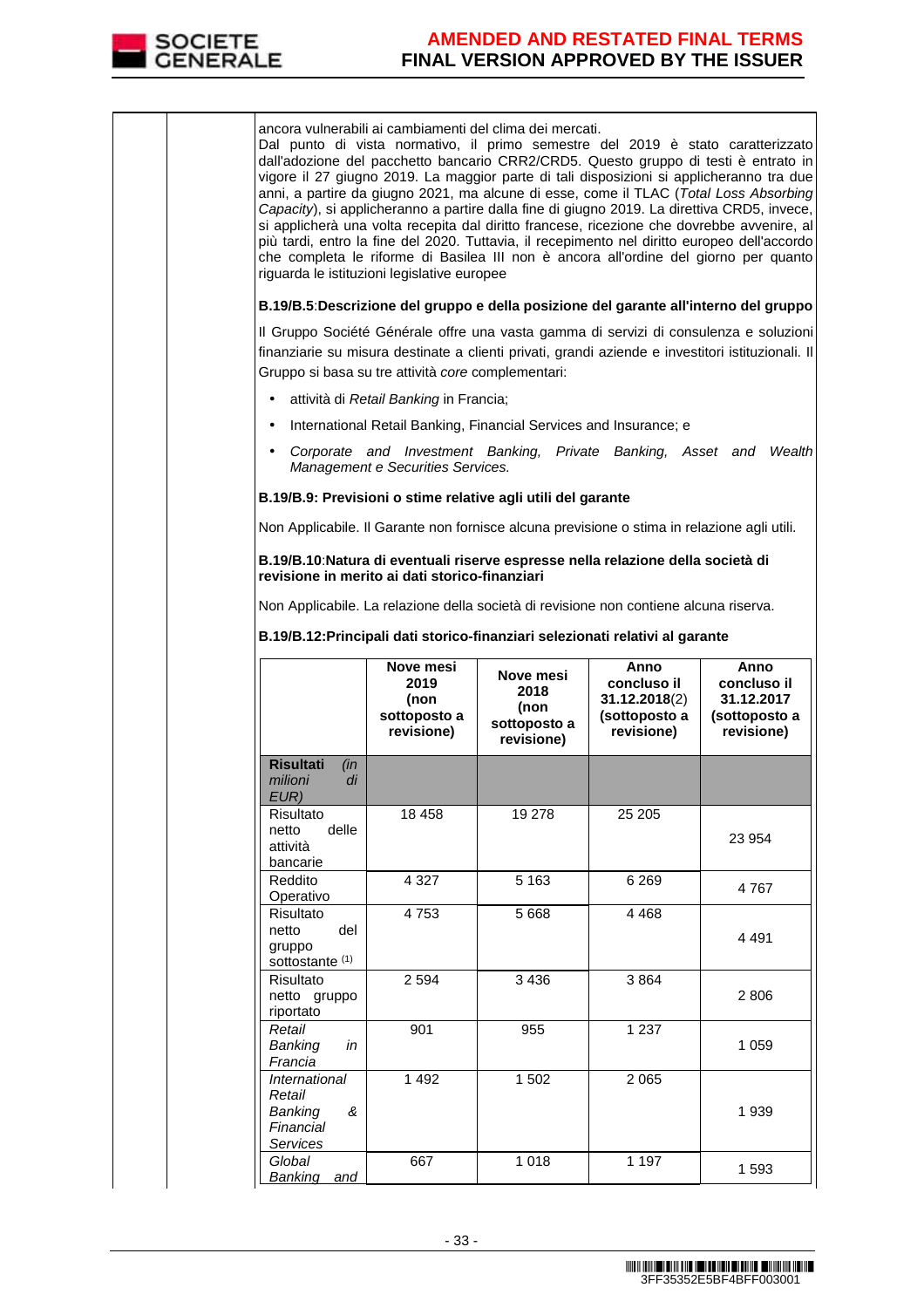

|  | Investor<br><b>Solutions</b>                                                                       |                                                      |                                                         |                                                                                                                                                                                                                                                                                                                                                                                                                |                                                                                                                                                                                                                                                                                                                                                                                                                                                                  |
|--|----------------------------------------------------------------------------------------------------|------------------------------------------------------|---------------------------------------------------------|----------------------------------------------------------------------------------------------------------------------------------------------------------------------------------------------------------------------------------------------------------------------------------------------------------------------------------------------------------------------------------------------------------------|------------------------------------------------------------------------------------------------------------------------------------------------------------------------------------------------------------------------------------------------------------------------------------------------------------------------------------------------------------------------------------------------------------------------------------------------------------------|
|  | Corporate<br>Centre                                                                                | (466)                                                | (39)                                                    | (635)                                                                                                                                                                                                                                                                                                                                                                                                          | (1785)                                                                                                                                                                                                                                                                                                                                                                                                                                                           |
|  | Costo<br>netto<br>del rischio                                                                      | (907)                                                | (642)                                                   | (1005)                                                                                                                                                                                                                                                                                                                                                                                                         | (1349)                                                                                                                                                                                                                                                                                                                                                                                                                                                           |
|  | <b>ROTE</b><br>$***$<br>sottostante<br>(2)                                                         | 8,1%                                                 | 11,0%                                                   | 9,7%                                                                                                                                                                                                                                                                                                                                                                                                           | 9,6%                                                                                                                                                                                                                                                                                                                                                                                                                                                             |
|  | Tier 1 Ratio **                                                                                    | 15,2%                                                | 13,7%                                                   | 13,7%                                                                                                                                                                                                                                                                                                                                                                                                          | 13,8%                                                                                                                                                                                                                                                                                                                                                                                                                                                            |
|  | <b>Rendiconto</b><br>finanziario<br>(in milioni di<br>EUR)                                         |                                                      |                                                         |                                                                                                                                                                                                                                                                                                                                                                                                                |                                                                                                                                                                                                                                                                                                                                                                                                                                                                  |
|  | Flussi netti in<br>entrata<br>(uscita) delle<br>disponibilità<br>liquide e<br>mezzi<br>equivalenti |                                                      |                                                         | (17, 617)                                                                                                                                                                                                                                                                                                                                                                                                      | 18,023                                                                                                                                                                                                                                                                                                                                                                                                                                                           |
|  |                                                                                                    | Nove mesi<br>2019 (non<br>sottoposto a<br>revisione) | Nove mesi<br>2018<br>(non<br>sottoposto a<br>revisione) | Anno<br>concluso il<br>31.12.2018(2)<br>(sottoposto a<br>revisione)                                                                                                                                                                                                                                                                                                                                            | 1/01/2018*<br>(sottoposto a<br>revisione)                                                                                                                                                                                                                                                                                                                                                                                                                        |
|  | <b>Attivo</b><br>(in<br>miliardi<br>di<br>EUR)                                                     |                                                      |                                                         |                                                                                                                                                                                                                                                                                                                                                                                                                |                                                                                                                                                                                                                                                                                                                                                                                                                                                                  |
|  | Totale attivo e<br>passivo                                                                         | 1 4 1 1 , 1                                          | 1 303,9                                                 | 1 309,4                                                                                                                                                                                                                                                                                                                                                                                                        | 1 274,2                                                                                                                                                                                                                                                                                                                                                                                                                                                          |
|  | Finanziamenti                                                                                      | 445,0                                                | 433,9                                                   | 447,2                                                                                                                                                                                                                                                                                                                                                                                                          |                                                                                                                                                                                                                                                                                                                                                                                                                                                                  |
|  | costi<br>а<br>ammortizzati<br>per i clienti                                                        |                                                      |                                                         |                                                                                                                                                                                                                                                                                                                                                                                                                | 417,4                                                                                                                                                                                                                                                                                                                                                                                                                                                            |
|  | Depositi<br>clienti                                                                                | 415,1                                                | 411,4                                                   | 416,8                                                                                                                                                                                                                                                                                                                                                                                                          | 410,6                                                                                                                                                                                                                                                                                                                                                                                                                                                            |
|  | <b>Patrimonio</b><br><b>Netto</b><br>(in<br>miliardi<br>di<br>EUR)                                 |                                                      |                                                         |                                                                                                                                                                                                                                                                                                                                                                                                                |                                                                                                                                                                                                                                                                                                                                                                                                                                                                  |
|  | Patrimonio<br>netto, Quota<br>di gruppo                                                            | 63,7                                                 | 61,4                                                    | 61,0                                                                                                                                                                                                                                                                                                                                                                                                           | 58,4                                                                                                                                                                                                                                                                                                                                                                                                                                                             |
|  | Partecipazioni<br>di minoranza                                                                     | 4,9                                                  | 4,6                                                     | 4.8                                                                                                                                                                                                                                                                                                                                                                                                            | 4,5                                                                                                                                                                                                                                                                                                                                                                                                                                                              |
|  | (1)                                                                                                | dal 2018 a seguito della transizione all'IFRS 9:     |                                                         | controllate nel settore assicurativo (non sottoposte a revisione contabile).<br>** Tali rapporti finanziari non sono sottoposti né a revisione né a revisione limitata.<br>Rettificato per elementi eccezionali e linearizzazione dell'IFRIC 21.<br>specifica voce denominata "Risultato netto delle attività bancarie";<br>- la voce "Costo del rischio" è ora dedicata esclusivamente al rischio di credito; | * Al 31 dicembre 2018 il bilancio consolidato ammontava a 1.309 miliardi di euro (1.274)<br>miliardi di euro al 1º gennaio 2018, 1.275 miliardi di euro al 31 dicembre 2017). Bilanci al<br>1° gennaio 2018 dopo la prima applicazione dell'IFRS 9 ad eccezione delle società<br>(2) La presentazione del conto economico consolidato del Gruppo è modificata a partire<br>- i proventi e gli oneri derivanti dall'attività assicurativa sono raggruppati in una |
|  |                                                                                                    |                                                      |                                                         |                                                                                                                                                                                                                                                                                                                                                                                                                |                                                                                                                                                                                                                                                                                                                                                                                                                                                                  |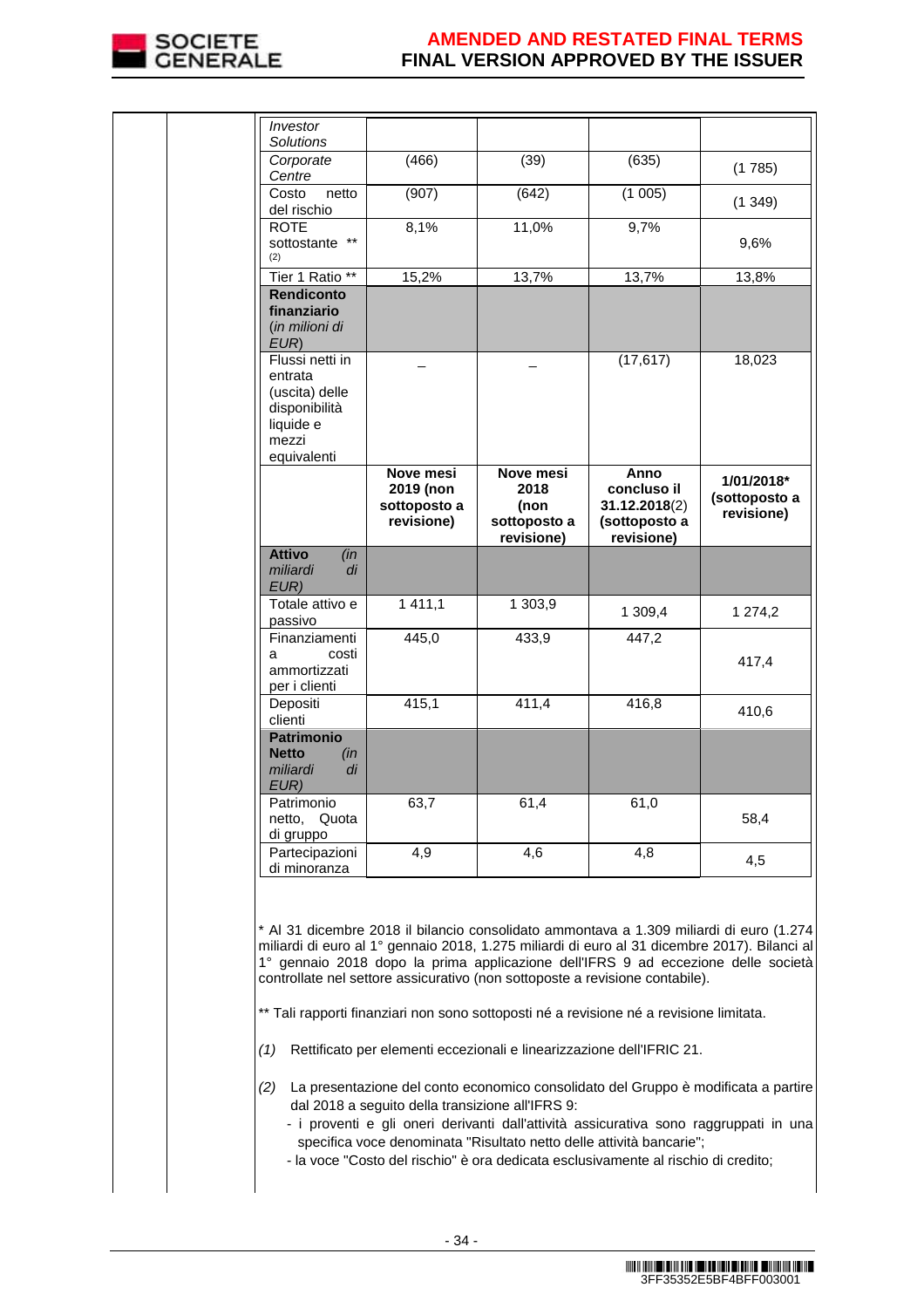

| Dichiarazione relativa all'assenza di cambiamenti sostanzialmente pregiudizievoli<br>delle prospettive del garante dalla data di pubblicazione dell'ultimo bilancio<br>certificato                       |
|----------------------------------------------------------------------------------------------------------------------------------------------------------------------------------------------------------|
| Non si sono verificati cambiamenti sostanzialmente pregiudizievoli nelle prospettive di<br>Société Générale successivamente alla data del 31 dicembre 2018.                                              |
| Cambiamenti significativi relativi alla situazione finanziaria o commerciale del<br>garante successivi al periodo cui si riferiscono i dati storico-finanziari                                           |
| Non Applicabile. Non si è verificato alcun cambiamento rilevante nella posizione<br>finanziaria o commerciale di Société Générale successivamente alla data del 30<br>settembre 2019.                    |
| B.19/B.13: Eventi recenti relativi al garante che rilevano, in misura sostanziale, ai<br>fini della valutazione della solvibilità del garante                                                            |
| Non Applicabile. Non si sono verificati eventi recenti relativi a Société Générale che<br>rilevano, in misura sostanziale, ai fini della valutazione della sua solvibilità.                              |
| B.19/B.14:Dichiarazione in ordine alla eventuale dipendenza del garante da altre<br>entità del gruppo                                                                                                    |
| Per le informazioni sulla posizione di Société Générale all'interno del Gruppo si rimanda<br>all'Elemento B.5 che precede.                                                                               |
| Société Générale è la holding finale del Gruppo. Tuttavia, Société Générale gestisce<br>anche una propria attività e non opera semplicemente in qualità di holding rispetto alle<br>proprie controllate. |
| B.19/B.15:Descrizioni delle attività principali del garante                                                                                                                                              |
| Si rimanda all'Elemento B.19/B.5 che precede.                                                                                                                                                            |
| B.19/B.16:Per quanto a conoscenza del garante, soggetto da cui il garante è<br>controllato o partecipato, direttamente o indirettamente, e descrizione della natura<br>di tale controllo                 |
| Non Applicabile. Per quanto a sua conoscenza, Société Générale non é controllata, né<br>partecipata, direttamente o indirettamente (ai sensi delle leggi francesi), da alcun'altra<br>entità.            |

#### **Sezione C – Titoli**

| C.1 | Tipologia e classe dei<br>titoli oggetto dell'offerta<br>e/o ammessi alla<br>negoziazione, ivi<br>compresi i rispettivi<br>codici identificativi | I certificati sono strumenti derivati (i Certificati)<br>Il Codice ISIN è: XS2108280871<br>Il Codice Common è: 210828087                                                                                                                                                                                                                                                                                                                                                                                                                                                                                                                                                                      |
|-----|--------------------------------------------------------------------------------------------------------------------------------------------------|-----------------------------------------------------------------------------------------------------------------------------------------------------------------------------------------------------------------------------------------------------------------------------------------------------------------------------------------------------------------------------------------------------------------------------------------------------------------------------------------------------------------------------------------------------------------------------------------------------------------------------------------------------------------------------------------------|
| C.2 | Valuta dei titoli oggetto<br>di emissione                                                                                                        | <b>EUR</b>                                                                                                                                                                                                                                                                                                                                                                                                                                                                                                                                                                                                                                                                                    |
| C.5 | Descrizione di eventuali<br>limitazioni alla libera<br>trasferibilità dei titoli                                                                 | Non Applicabile. Non sussiste alcuna limitazione alla libera trasferibilità dell<br>certificati, ferme restando le restrizioni di vendita e trasferimento eventualmente in<br>vigore in talune giurisdizioni, incluse le restrizioni applicabili all'offerta e alla vendita<br>a, o per conto o a beneficio di, Cessionari Autorizzati.<br>Un Cessionario Consentito indica qualsiasi soggetto che (i) non è una U.S. person<br>secondo la definizione di cui al Regulation S; e (ii) non è un soggetto che rientra in<br>una qualsiasi definizione di soggetto U.S. ai fini di qualsivoglia regola CEA o<br>CFTC, o linee guida o ordinanze proposte o emesse da CEA (per fini di chiarezza, |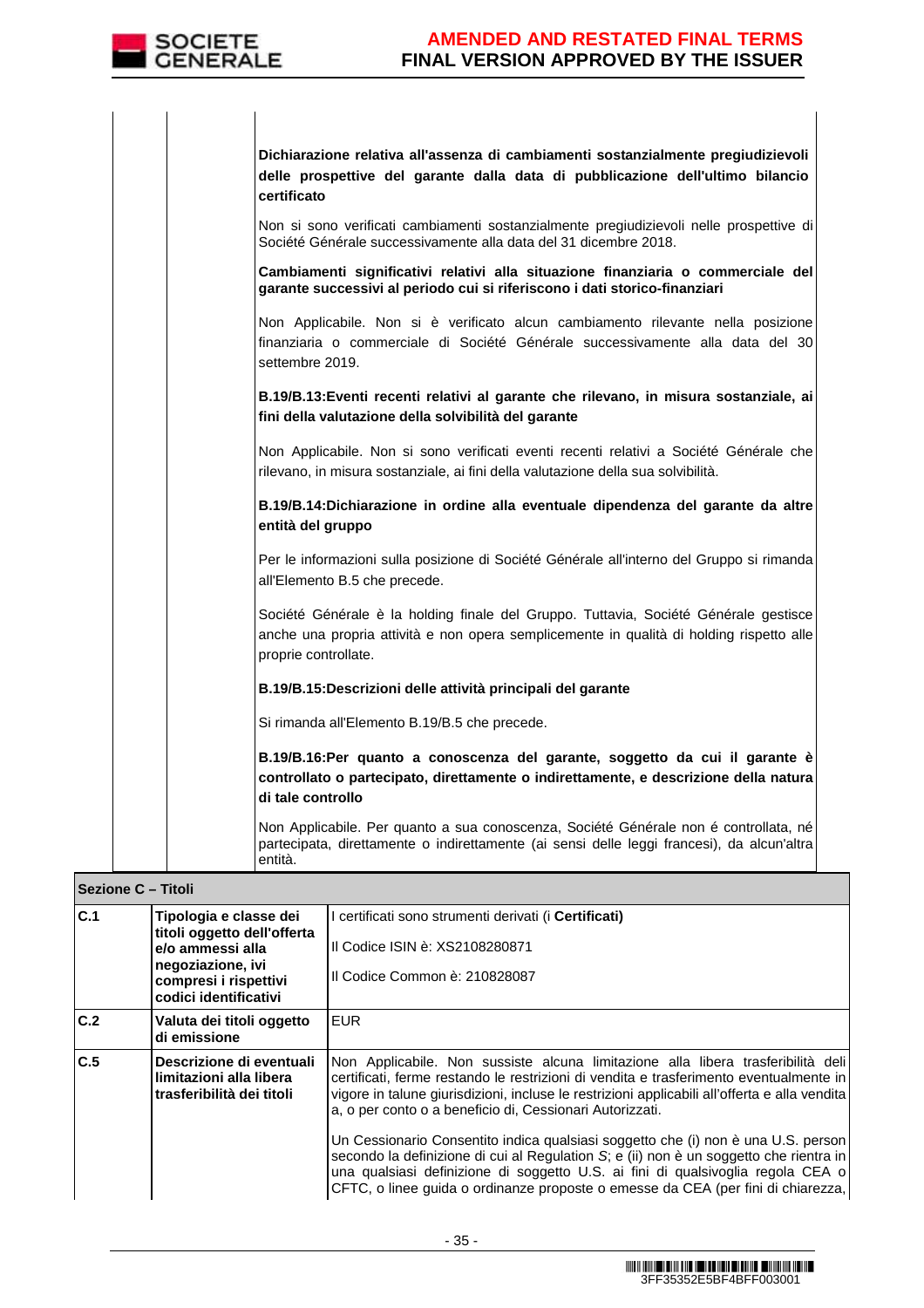

|     |                                                                        | qualsiasi soggetto che non sia un "soggetto non statunitense" ai sensi della norma<br>CFTC 4.7(a)(1)(iv), ma escludendo, ai fini della sottosezione (D), l'eccezione<br>riferita a qualsiasi soggetto qualificato ed idoneo che non sia un "soggetto non<br>statunitense", sarà considerato un soggetto U.S.); e (iii) non è "soggetto U.S." ai<br>sensi delle norme definitive di attuazione dei requisiti di mantenimento del rischio<br>di credito di cui alla Sezione 15G del U.S. Securities Exchange Act del 1934 e<br>successive modifiche (le Regole U.S. di Mantenimento del Rischio) (un<br>Soggetto U.S. al Mantenimento del Rischio). |
|-----|------------------------------------------------------------------------|---------------------------------------------------------------------------------------------------------------------------------------------------------------------------------------------------------------------------------------------------------------------------------------------------------------------------------------------------------------------------------------------------------------------------------------------------------------------------------------------------------------------------------------------------------------------------------------------------------------------------------------------------|
| C.8 | Diritti connessi ai titoli,<br>tra cui i relativi limiti e<br>priorità | Diritti connessi ai titoli:                                                                                                                                                                                                                                                                                                                                                                                                                                                                                                                                                                                                                       |
|     |                                                                        | I certificati, salvo ove rimborsate in anticipo, daranno diritto a ciascun portatore dei<br>Certificati (il Portatore dei certificati) a ricevere un ammontare di rimborso che<br>potrebbe risultare inferiore, uguale o maggiore rispetto all'importo inizialmente<br>investito (si rimanda all'Elemento C.18).                                                                                                                                                                                                                                                                                                                                  |
|     |                                                                        | Il Portatore dei Certificati avrà diritto a pretendere l'immediato pagamento di<br>qualunque importo nel caso in cui:                                                                                                                                                                                                                                                                                                                                                                                                                                                                                                                             |
|     |                                                                        | - l'Emittente non paghi o non rispetti gli altri obblighi ai sensi dei Certificati                                                                                                                                                                                                                                                                                                                                                                                                                                                                                                                                                                |
|     |                                                                        | - il Garante non adempia ai propri obblighi ai sensi della Garanzia o la garanzia del<br>Garante non sia più valida; o                                                                                                                                                                                                                                                                                                                                                                                                                                                                                                                            |
|     |                                                                        | risultino pendenti procedimenti di insolvenza o fallimento nei confronti<br>dell'Emittente.                                                                                                                                                                                                                                                                                                                                                                                                                                                                                                                                                       |
|     |                                                                        | La modifica dei termini contrattuali idei Certificati richiede necessariamente il<br>consenso dei Portatori dei Certificati ai sensi delle disposizioni di un accordo di<br>agenzia, reso disponibile ai Portatori dei Certificati su richiesta dell'Emittente.                                                                                                                                                                                                                                                                                                                                                                                   |
|     |                                                                        | Rinuncia ai diritti di compensazione<br>I Portatori dei Certificati rinunciano a qualsiasi diritto di compensazione e ritenzione<br>con riferimento ai certificati, nella misura consentita dalla legge.                                                                                                                                                                                                                                                                                                                                                                                                                                          |
|     |                                                                        | Legge applicabile                                                                                                                                                                                                                                                                                                                                                                                                                                                                                                                                                                                                                                 |
|     |                                                                        | I Certificati e qualsiasi obbligazione extra-contrattuale derivante dalle o relativa ai<br>Certificati saranno disciplinati e interpretati ai sensi della legge inglese.                                                                                                                                                                                                                                                                                                                                                                                                                                                                          |
|     |                                                                        | L'Emittente accetta la competenza dei tribunali inglesi in relazione a qualunque<br>controversia nei confronti dell'Emittente, e che i Portatori dei Certificati possano<br>promuovere un'azione legale innanzi a qualunque altro tribunale competente.                                                                                                                                                                                                                                                                                                                                                                                           |
|     |                                                                        | Priorità:                                                                                                                                                                                                                                                                                                                                                                                                                                                                                                                                                                                                                                         |
|     |                                                                        | I Certificati sono obbligazioni dirette, incondizionate, non garantite e non<br>subordinate dell'Emittente e saranno pari passu rispetto a tutte le altre obbligazioni<br>dirette, incondizionate, non garantite e non subordinate dell'Emittente, presenti e<br>future, in circolazione.                                                                                                                                                                                                                                                                                                                                                         |
|     |                                                                        | Limiti ai diritti connessi ai titoli:                                                                                                                                                                                                                                                                                                                                                                                                                                                                                                                                                                                                             |
|     |                                                                        | - L'Emittente potrà rimborsare anticipatamente i Certificati sulla base del loro<br>valore di mercato per motivi di natura fiscale o nel caso in cui si verifichino eventi<br>straordinari che incidano sugli strumenti sottostanti o nel caso in cui si verifichi un<br>ulteriore(i) evento(i) di turbativa.                                                                                                                                                                                                                                                                                                                                     |
|     |                                                                        | - L'Emittente potrà apportare modifiche alle condizioni in caso di correzioni che<br>incidano sullo strumento sottostante, e, al verificarsi di eventi straordinari che<br>incidano sullo(gli) strumento(i) sottostante(i) o al verificarsi di ulteriori eventi di<br>turbativa, l'Emittente potrà procedere alla sostituzione dello(gli) strumento(i)<br>sottostante(i) con un(dei) nuovo(i) strumento(i) sottostante(i), o alla deduzione da<br>qualunque somma dovuta dell'aumento del costo di copertura, ed in ogni caso<br>senza il consenso dei Portatori idei certificati;                                                                |
|     |                                                                        | - L'Emittente potrà procedere alla monetizzazione di tutto o parte degli importi<br>dovuti fino alla data di esercizio finale dei Certificati nel caso in cui si verifichino<br>eventi straordinari che incidano sugli strumenti sottostanti o nel caso in cui si                                                                                                                                                                                                                                                                                                                                                                                 |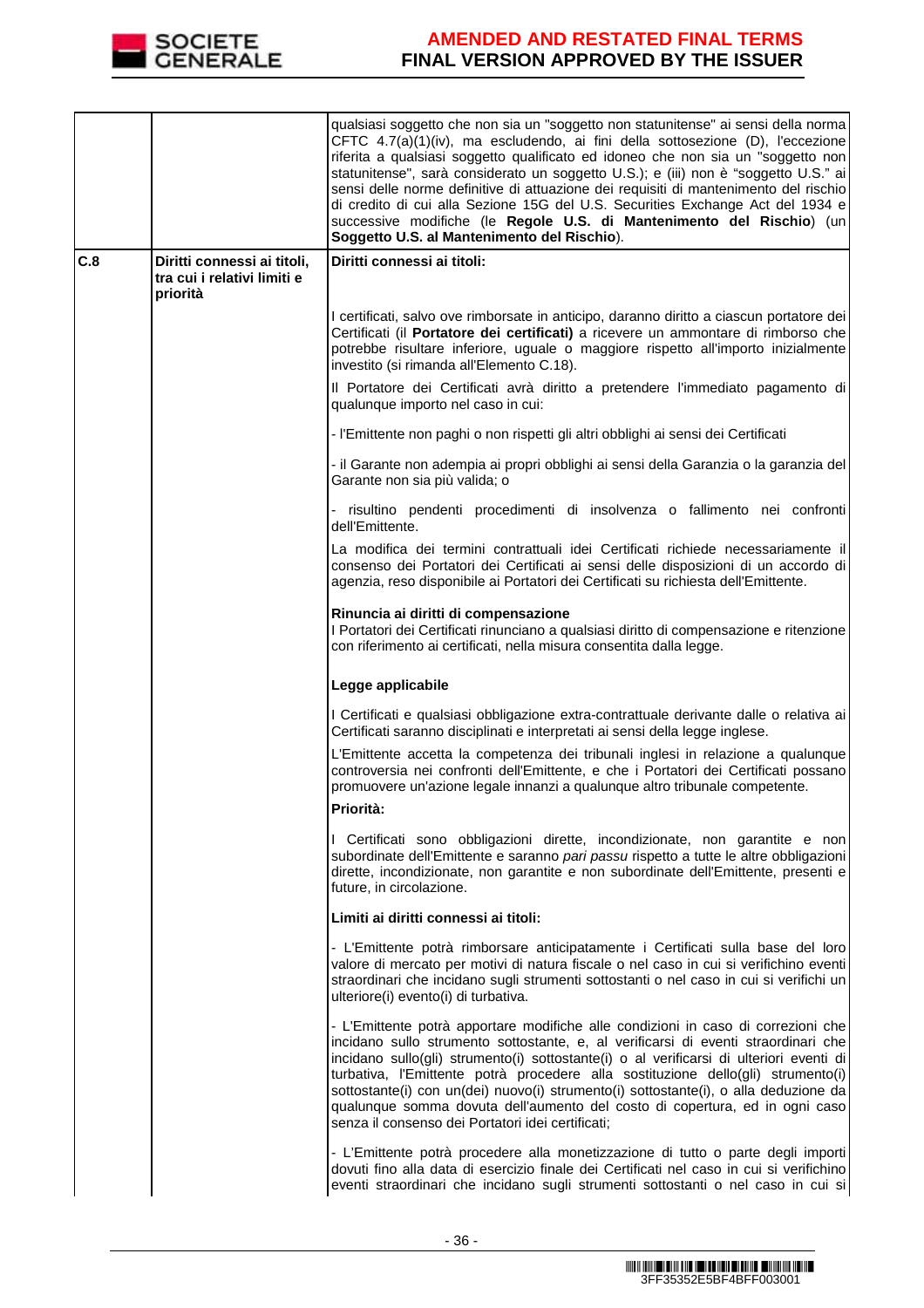

|      |                                                                                                                                                      | verifichi un ulteriore(i) evento(i) di turbativa.                                                                                                                                                                                                                                                                                                                                                                                                                                                                                                                                                                                                                                                                                                                                                                                          |
|------|------------------------------------------------------------------------------------------------------------------------------------------------------|--------------------------------------------------------------------------------------------------------------------------------------------------------------------------------------------------------------------------------------------------------------------------------------------------------------------------------------------------------------------------------------------------------------------------------------------------------------------------------------------------------------------------------------------------------------------------------------------------------------------------------------------------------------------------------------------------------------------------------------------------------------------------------------------------------------------------------------------|
|      |                                                                                                                                                      | - i diritti al pagamento di capitale e interessi si prescriveranno entro un periodo di<br>dieci anni (per quanto riguarda il capitale) e cinque anni (per quanto riguarda gli<br>interessi) a decorrere dalla data in cui il pagamento di detti importi è divenuto per<br>la prima volta esigibile e non sia stato onorato.                                                                                                                                                                                                                                                                                                                                                                                                                                                                                                                |
|      |                                                                                                                                                      | - In caso di mancato pagamento da parte dell'Emittente, i Portatori dei Certificati<br>non intraprenderanno alcun procedimento, legale o di altro tipo, né avanzeranno<br>pretese nei confronti dell'Emittente. Ciononostante, i Portatori dei Certificati<br>continueranno ad avere il diritto di pretendere dal Garante il pagamento di<br>qualunque importo non ancora pagato.                                                                                                                                                                                                                                                                                                                                                                                                                                                          |
|      |                                                                                                                                                      | Tassazione                                                                                                                                                                                                                                                                                                                                                                                                                                                                                                                                                                                                                                                                                                                                                                                                                                 |
|      |                                                                                                                                                      | Tutti i pagamenti relativi ai certificati, alle Ricevute e alle Cedole o previsti ai sensi<br>della Garanzia saranno effettuati senza ritenute o detrazioni in relazione a o in<br>acconto a fronte di alcuna tassa, imposta, accertamento od onere governativo di<br>qualunque natura imposti, esatti, riscossi, trattenuti o accertati, al presente o in<br>futuro, da o per conto di qualunque Autorità Fiscale, salvo ove tale ritenuta o<br>detrazione sia richiesta a norma di legge.                                                                                                                                                                                                                                                                                                                                                |
|      |                                                                                                                                                      | Nel caso in cui sia necessario detrarre o trattenere qualunque importo in relazione<br>a o per conto di qualunque Autorità Fiscale, il relativo Emittente o, a seconda dei<br>casi, il Garante provvederà (salvo che in determinate circostanze), nella misura<br>massima consentita dalla legge, a versare tale importo aggiuntivo ove necessario,<br>in modo che ciascun Portatore dei certificati, Portatore delle Ricevute o Portatore<br>delle Cedole percepisca, dopo la detrazione o ritenuta a fronte di tali tasse,<br>imposte, accertamenti od oneri governativi, l'intero importo in quel momento<br>dovuto ed esigibile.                                                                                                                                                                                                       |
|      |                                                                                                                                                      | Nonostante le disposizioni precedenti, in nessun caso l'Emittente o, a seconda dei<br>casi, il Garante, sarà tenuto al pagamento di qualsivoglia importo addizionale in<br>relazione ai Certificati, Ricevute o Cedole a fronte di eventuali ritenute o detrazioni<br>(i) che siano richieste ai sensi di un accordo descritto nella Sezione 1471(b)<br>dell'Internal Revenue Code del 1986 (il "Codice") o altrimenti imposte in base alle<br>Sezioni dalla 1471 alla 1474 del Codice, ogni regolamento o accordo a norma dello<br>stesso, o qualsiasi interpretazione ufficiale di ciò, ovvero qualsivoglia legge che dia<br>attuazione ad un approccio intergovernativo ad esso relativo o (ii) che siano<br>imposte ai sensi della Sezione 871(m) del Codice o (iii) che siano previste da<br>qualsiasi altra legge degli Stati Uniti. |
|      |                                                                                                                                                      | Dove:                                                                                                                                                                                                                                                                                                                                                                                                                                                                                                                                                                                                                                                                                                                                                                                                                                      |
|      |                                                                                                                                                      | Per Giurisdizione Fiscale si intende il Lussemburgo ovvero qualsivoglia struttura<br>politica o relativa autorità di riferimento che abbia potere in materia fiscale.                                                                                                                                                                                                                                                                                                                                                                                                                                                                                                                                                                                                                                                                      |
| C.11 | Se i titoli offerti sono o<br>saranno oggetto di una<br>domanda di ammissione<br>alla negoziazione ai fini<br>di ottenerne la<br>distribuzione su un | Sarà presentata domanda di ammissione alla negoziazione dei Certificati<br>sull'EuroTLX, un Sistema Multilaterale di Negoziazione organizzato e gestito da<br>Borsa Italiana S.p.A                                                                                                                                                                                                                                                                                                                                                                                                                                                                                                                                                                                                                                                         |
|      | mercato regolamentato o<br>in altri mercati<br>equivalenti, con<br>indicazione dei mercati<br>in questione                                           |                                                                                                                                                                                                                                                                                                                                                                                                                                                                                                                                                                                                                                                                                                                                                                                                                                            |
| C.15 | Modo in cui il valore<br>dello strumento(i)<br>sottostante(i) incide sul<br>valore dell'investimento                                                 | Il valore dei Certificati, il pagamento di un importo cedolare alla relativa data di<br>pagamento interessi a un Titolare dei Certificati, il pagamento di un importo a titolo<br>di rimborso anticipato automatico alla relativa data di rimborso anticipato<br>automatico e il pagamento di un importo di rimborso ad un Titolare dei Certificati<br>alla data di esercizio finale, dipenderanno dalla performance del sottostante o dei<br>sottostanti alla relativa data di valutazione (o alle relative date di valutazione).                                                                                                                                                                                                                                                                                                         |
|      |                                                                                                                                                      |                                                                                                                                                                                                                                                                                                                                                                                                                                                                                                                                                                                                                                                                                                                                                                                                                                            |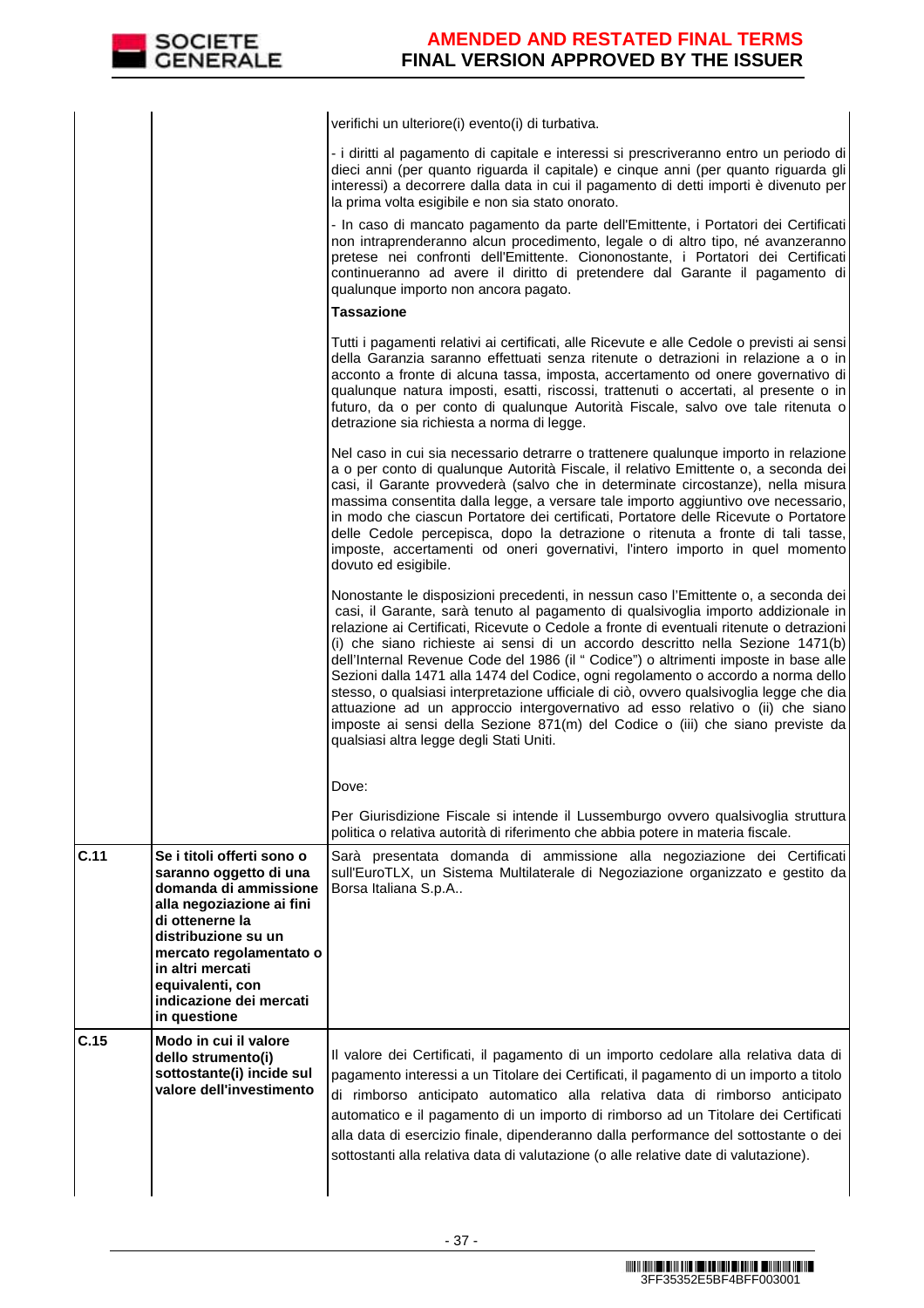

|      |                                                                   | Il valore dei Certificati è correlato alla performance positiva o negativa dello<br>strumento sottostante. Gli importi da pagare sono determinati in base alla<br>condizione che risulta soddisfatta (o non soddisfatta) nel caso in cui la<br>performance dello strumento sottostante sia superiore o uguale rispetto alla<br>performance di una barriera predefinita. |                                                                                                                                                                                                                                                                                                                                                                                                                                                                                         |  |  |  |  |
|------|-------------------------------------------------------------------|-------------------------------------------------------------------------------------------------------------------------------------------------------------------------------------------------------------------------------------------------------------------------------------------------------------------------------------------------------------------------|-----------------------------------------------------------------------------------------------------------------------------------------------------------------------------------------------------------------------------------------------------------------------------------------------------------------------------------------------------------------------------------------------------------------------------------------------------------------------------------------|--|--|--|--|
| C.16 | Data di esercizio finale e<br>data di riferimento finale          | La data di esercizio finale dei Certificati sarà il 21/11/2024 (la Data di Esercizio<br>Finale), e la data di riferimento finale sarà l'ultima data di valutazione.                                                                                                                                                                                                     |                                                                                                                                                                                                                                                                                                                                                                                                                                                                                         |  |  |  |  |
|      |                                                                   | La Data di Esercizio Finale può essere modificata ai sensi di quanto disposto nel<br>precedente Elemento C.8 e del successivo Elemento C.18.                                                                                                                                                                                                                            |                                                                                                                                                                                                                                                                                                                                                                                                                                                                                         |  |  |  |  |
| C.17 | Procedure di<br>regolamento degli<br>strumenti derivati           | Regolamento per contanti                                                                                                                                                                                                                                                                                                                                                |                                                                                                                                                                                                                                                                                                                                                                                                                                                                                         |  |  |  |  |
| C.18 | Come si ottiene il<br>rendimento sui valori<br>mobiliari derivati | La data di emissione dei Certificati è 18/05/2020 (la <b>Data di Emissione</b> ) e<br>ciascun Certificato avrà una denominazione specificata di EUR 100 (la<br><b>Denominazione Specificata)</b>                                                                                                                                                                        |                                                                                                                                                                                                                                                                                                                                                                                                                                                                                         |  |  |  |  |
|      |                                                                   | Importo Interessi Strutturati                                                                                                                                                                                                                                                                                                                                           | Salvo ove rimborsati in anticipo, in<br>ciascuna Data Pagamento Interessi(i) (i da<br>1 a 18), l'Emittente pagherà ai Portatori<br>dei Certificati, per ciascun Certificato, un<br>importo determinato dall'Agente di Calcolo<br>come segue:<br>Scenario 1:<br>alla<br>Se<br>Data<br>di<br>Valutazione(i),<br>Performance(i) è superiore o pari a -35%,<br>allora:<br>Importo Interessi Strutturati(i) = Max(0;<br>Denominazione Specificata x (i x 1,40%) -<br>SommaCedolePagate(i-1)) |  |  |  |  |
|      |                                                                   |                                                                                                                                                                                                                                                                                                                                                                         | Scenario 2:<br>alla<br>Se<br>Data<br>di<br>Valutazione(i),<br>Performance(i) è inferiore a -35%, allora:<br>Importo Interessi Strutturati(i) = 0 (zero)                                                                                                                                                                                                                                                                                                                                 |  |  |  |  |
|      |                                                                   | Periodi Interessi Specificati/Date<br>Pagamento Interessi:<br>(GG/MM/AAAA)                                                                                                                                                                                                                                                                                              | Date Pagamento Interessi(i) (i da 1 a 18):<br>21/08/2020;<br>23/11/2020;<br>22/02/2021;21/05/2021;<br>23/08/2021;<br>22/11/2021;21/02/2022;<br>23/05/2022;<br>23/08/2022;21/11/2022;<br>21/02/2023;<br>22/05/2023;21/08/2023;<br>21/11/2023;<br>21/02/2024;21/05/2024;<br>21/08/2024;<br>21/11/2024                                                                                                                                                                                     |  |  |  |  |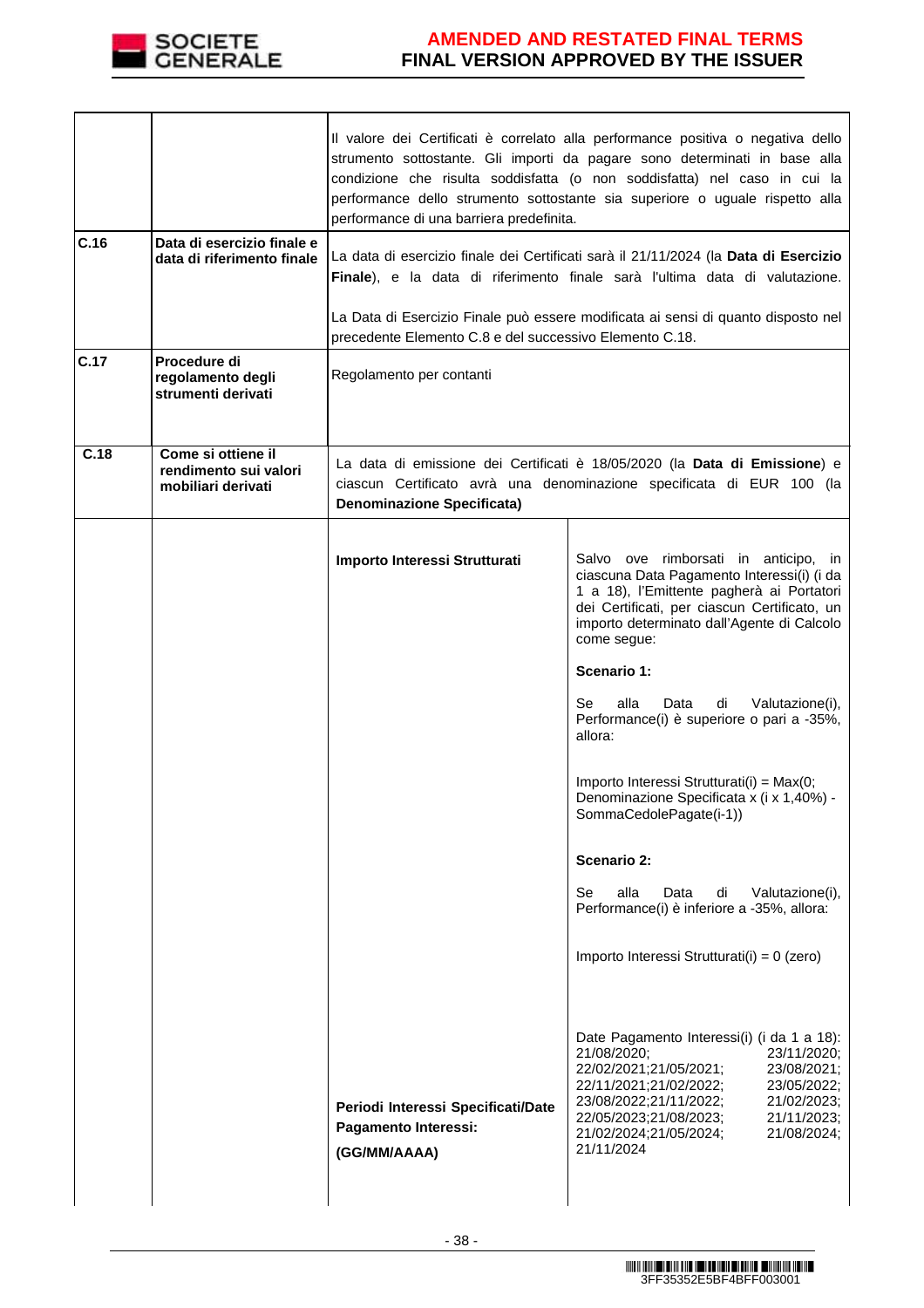

| Importo del Rimborso Anticipato<br><b>Automatico:</b>       | Salvo ove rimborsati in anticipo, nel caso<br>in cui si sia verificato un Evento di<br>Rimborso Anticipato Automatico, allora<br>rimborserà in<br>l'Emittente<br>anticipo<br>- i<br>Certificati alla Data di Rimborso Anticipato<br>Automatico(i) (i da 4 a 17) ai sensi delle<br>seguenti previsioni in relazione a ciascun<br>Certificato:<br>Importo<br>Rimborso<br>Anticipato<br>del<br>Automatico(i) = Denominazione<br>Specificata x (100%) |
|-------------------------------------------------------------|---------------------------------------------------------------------------------------------------------------------------------------------------------------------------------------------------------------------------------------------------------------------------------------------------------------------------------------------------------------------------------------------------------------------------------------------------|
| Date del Rimborso Anticipato<br>Automatico:<br>(GG/MM/AAAA) | Rimborso<br>Date<br>del<br>Anticipato<br>Automatico(i) (i da 4 a 17):<br>21/05/2021;<br>23/08/2021;<br>22/11/2021;<br>21/02/2022;<br>23/05/2022;<br>23/08/2022;<br>21/11/2022;<br>21/02/2023;<br>22/05/2023;<br>21/08/2023;<br>21/11/2023;<br>21/02/2024,<br>21/05/2024; 21/08/2024                                                                                                                                                               |
| Evento di Rimborso Anticipato<br><b>Automatico:</b>         | Si intende essersi verificato, come stabilito<br>dall'Agente di Calcolo, se in una Data di<br>Valutazione(i) (i da 4 a 17), Performance(i)<br>è superiore o pari a BarrieraAutocall(i).                                                                                                                                                                                                                                                           |
| Importo di Esercizio Finale:                                | Salvo<br>rimborsati<br>anticipo,<br>ove<br>in<br>l'Emittente rimborserà i Certificati alla Data<br>di Esercizio Finale, ai sensi delle seguenti<br>previsioni<br>relazione<br>ciascun<br>in<br>a<br>Certificato:                                                                                                                                                                                                                                  |
|                                                             | <b>Scenario 1:</b><br>Se<br>alla<br>Data<br>Valutazione(18),<br>di<br>Performance(18) è superiore o pari a -<br>35%, allora:                                                                                                                                                                                                                                                                                                                      |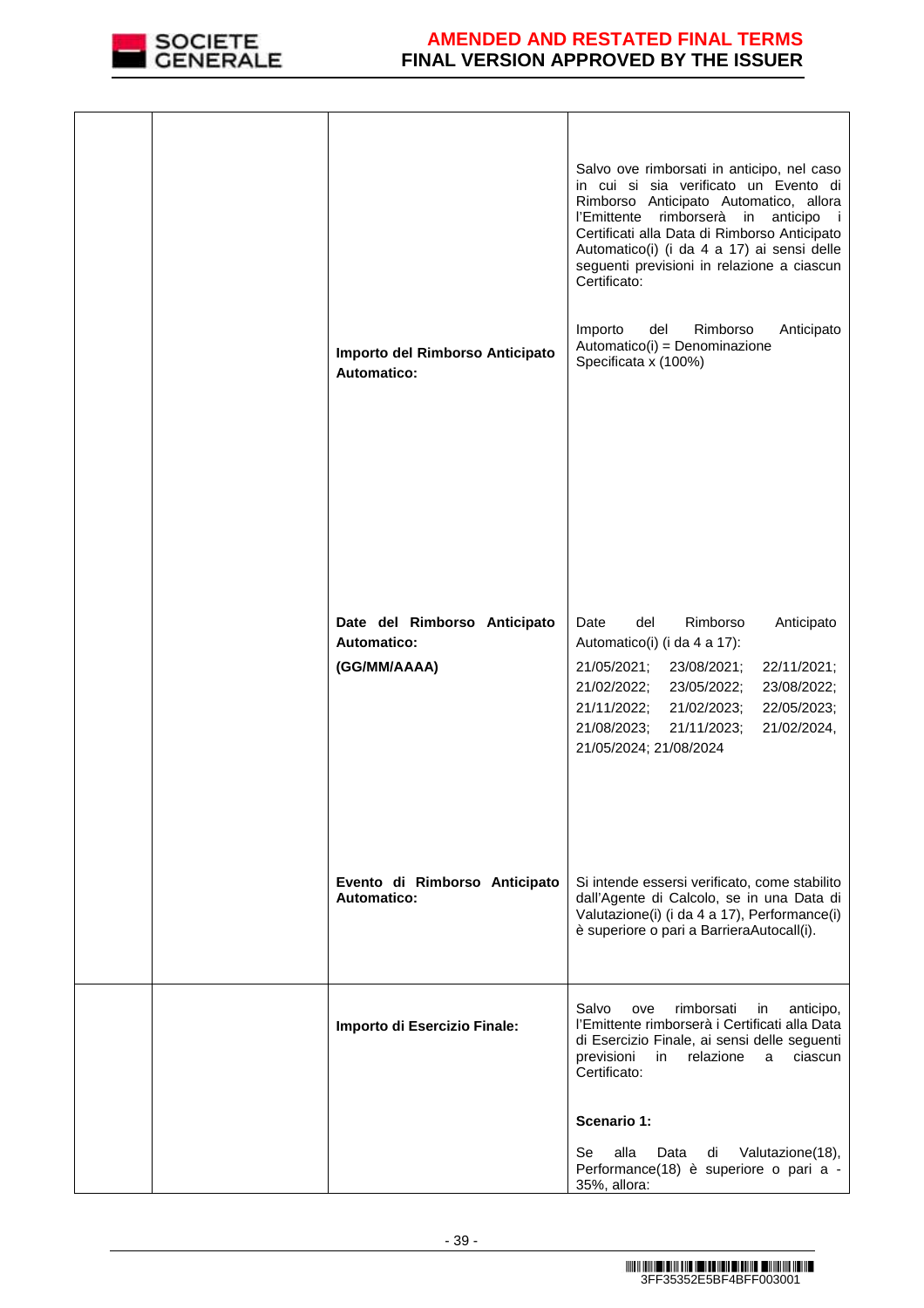

|  |                                                          |         | Esercizio<br>Importo<br>di<br>Finale<br>$=$<br>Denominazione Specificata x [100%]                                                                                                                                                                                      |
|--|----------------------------------------------------------|---------|------------------------------------------------------------------------------------------------------------------------------------------------------------------------------------------------------------------------------------------------------------------------|
|  |                                                          |         | Scenario 2:<br><b>Se</b><br>alla<br>Data<br>di Valutazione(18),<br>Performance(18) è inferiore a -35%,<br>allora:                                                                                                                                                      |
|  |                                                          |         | di<br>Esercizio<br>Finale<br>Importo<br>$=$<br>Denominazione Specificata x [100% +<br>Performance(18)]                                                                                                                                                                 |
|  | <b>Definizioni</b><br>relative<br>$data(e)$ :            | alla(e) | Applicabile                                                                                                                                                                                                                                                            |
|  | Data di Valutazione(0):<br>(GG/MM/AAAA)                  |         | 14/05/2020                                                                                                                                                                                                                                                             |
|  | Data di Valutazione(i):<br>(i da 1 a 18)<br>(GG/MM/AAAA) |         | 14/08/2020;<br>16/11/2020;<br>15/02/2021;<br>16/08/2021;<br>14/05/2021;<br>15/11/2021;<br>16/05/2022;<br>14/02/2022;<br>16/08/2022;<br>14/11/2022;<br>14/02/2023;<br>15/05/2023;<br>14/08/2023;<br>14/11/2023;<br>14/02/2024;<br>14/05/2024; 14/08/2024;<br>14/11/2024 |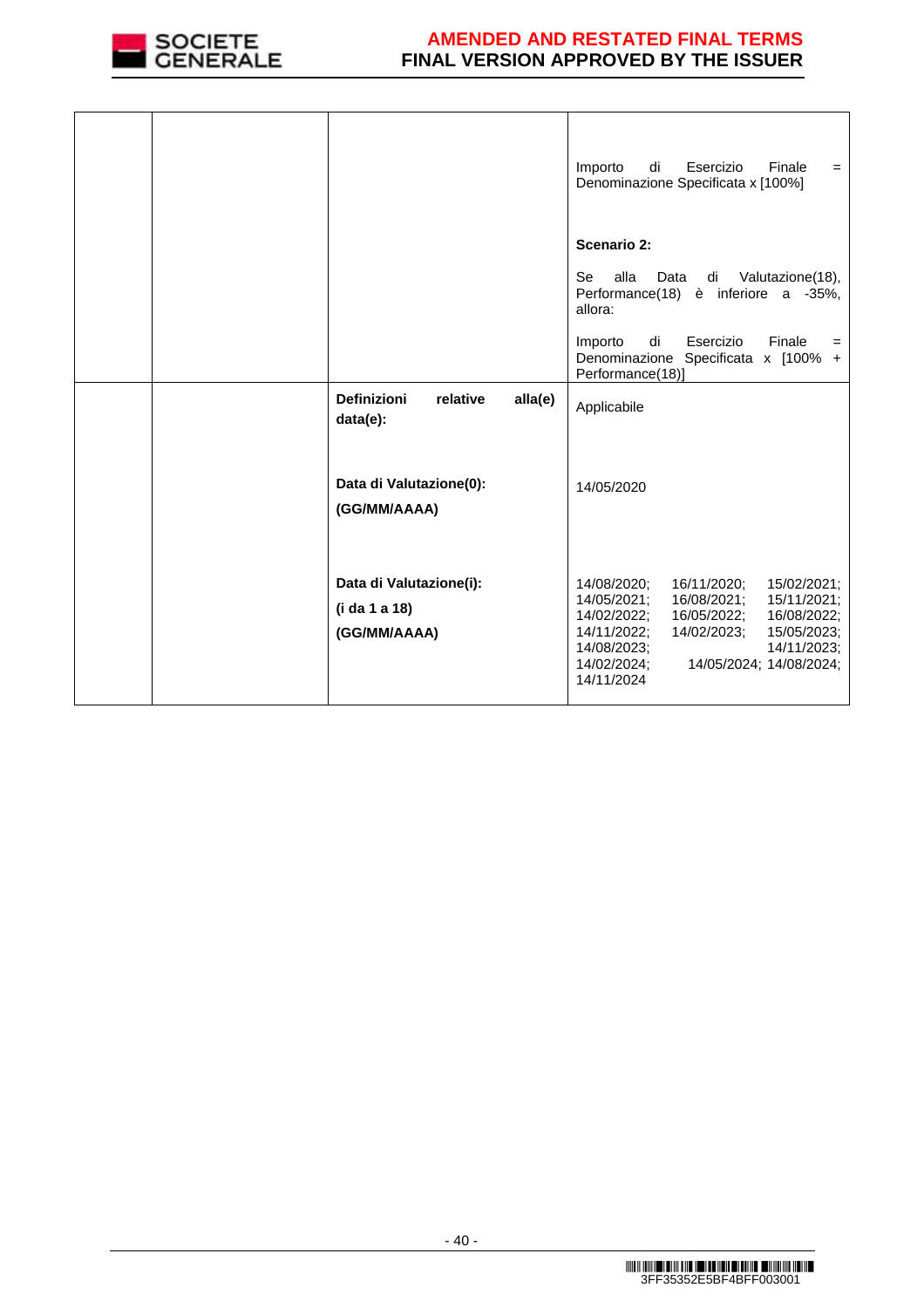

**rischi specifici dell'emittente e del** 

### **AMENDED AND RESTATED FINAL TERMS FINAL VERSION APPROVED BY THE ISSUER**

|      |     |                                                                                              | Definizioni relative al Prodotto:                                                                                                                                                                                                                                                                                                     |                                                    |                                                                                             | Applicabile, nel rispetto delle previsioni<br>della Condizione 4 dei Termini e<br>Condizioni Aggiuntivi relativi alle Formule                                                                                                                                                                                                                                                                                      |  |
|------|-----|----------------------------------------------------------------------------------------------|---------------------------------------------------------------------------------------------------------------------------------------------------------------------------------------------------------------------------------------------------------------------------------------------------------------------------------------|----------------------------------------------------|---------------------------------------------------------------------------------------------|--------------------------------------------------------------------------------------------------------------------------------------------------------------------------------------------------------------------------------------------------------------------------------------------------------------------------------------------------------------------------------------------------------------------|--|
|      |     |                                                                                              | SommaCedolePagate(i-1)<br>(i da 2 a 18)                                                                                                                                                                                                                                                                                               |                                                    | Con:                                                                                        | Indica la SommaCedolePagate(i-2) +<br>Importo Interessi Strutturati(i-1)<br>SommaCedolePagate $(0) = 0$ (zero)                                                                                                                                                                                                                                                                                                     |  |
|      |     |                                                                                              | Performance(i)<br>(i da 1 a 18)                                                                                                                                                                                                                                                                                                       |                                                    |                                                                                             | Indica (S(i) / S(0)) - 100%                                                                                                                                                                                                                                                                                                                                                                                        |  |
|      |     |                                                                                              | S(i)<br>(i da 0 a 18)<br>BarrieraAutocall(i)                                                                                                                                                                                                                                                                                          |                                                    |                                                                                             | Indica rispetto ad ogni Data Valutazione(i)<br>il Prezzo di Chiusura del Sottostante<br>BarrieraAutocall(i)(i da 4 a 5) = $0\%$<br>BarrieraAutocall(i)(i da $6$ a $7$ ) = -5%<br>BarrieraAutocall(i)(i da $8$ a $9$ ) = -10%<br>BarrieraAutocall(i)(i da 10 a 11) = $-15\%$<br>BarrieraAutocall(i)(i da 12 a 13) = $-20\%$<br>BarrieraAutocall(i)(i da 14 a 15) = -25%<br>BarrieraAutocall(i)(i da 16 a 17) = -30% |  |
| C.19 |     | Prezzo di rifermento<br>finale del sottostante                                               | Si rimanda all'Elemento C.18 che precede.<br>Prezzo finale di riferimento: il valore dello(gli) strumento(i) sottostante(i) alla(e)<br>relativa(e) data(e) di rilevamento per il rimborso, subordinatamente al verificarsi di<br>determinati eventi straordinari e rettifiche che interessino tale(i) strumento(i)<br>sottostante(i). |                                                    |                                                                                             |                                                                                                                                                                                                                                                                                                                                                                                                                    |  |
| C.20 |     | Tipo di sottostante e<br>informazioni su dove<br>reperire le informazioni<br>sul sottostante | Il tipo di sottostante è: azione<br>elettroniche.<br><b>Società</b><br>Intesa Sanpaolo<br>SpA                                                                                                                                                                                                                                         | <b>Ticker</b><br><b>Bloomberg</b><br><b>ISP IM</b> | <b>Mercato</b><br>Regolamentat<br>$\mathbf{o}$<br><b>BORSA</b><br><b>ITALIANA</b><br>S.P.A. | Informazioni relative al sottostante sono disponibili sui seguenti siti web o pagine<br><b>Sito Internet</b><br>www.intesasanpaolo.com                                                                                                                                                                                                                                                                             |  |
|      |     | <b>Sezione D - Rischi</b>                                                                    |                                                                                                                                                                                                                                                                                                                                       |                                                    |                                                                                             |                                                                                                                                                                                                                                                                                                                                                                                                                    |  |
|      | D.2 | Principali informazioni<br>relative ai principali                                            | Sono state identificate le seguenti categorie di fattori di rischio:                                                                                                                                                                                                                                                                  |                                                    |                                                                                             |                                                                                                                                                                                                                                                                                                                                                                                                                    |  |

• **Rischi relativi a profili macroeconomici, mercati e**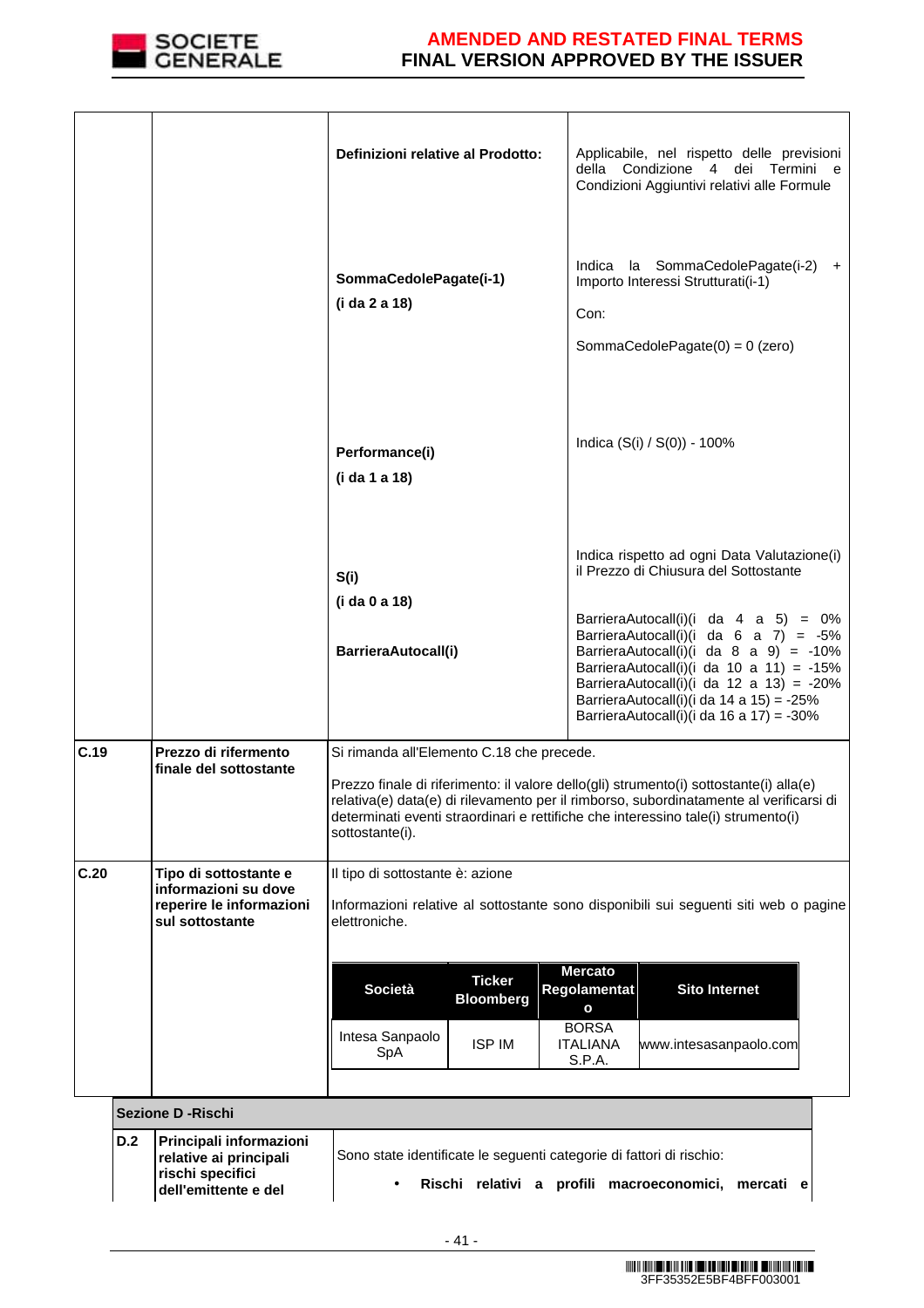

| garante | contesto regolamentare                                                                                                                                                                                                                                                                                                                             |
|---------|----------------------------------------------------------------------------------------------------------------------------------------------------------------------------------------------------------------------------------------------------------------------------------------------------------------------------------------------------|
|         | Il contesto economico e finanziario globale, nonché il contesto dei mercati in<br>cui il Gruppo opera, possono influire negativamente sulle attività, sulla<br>posizione finanziaria e sui risultati delle operazioni del Gruppo                                                                                                                   |
|         | La Brexit e il suo effetto sui mercati finanziari e sul contesto economico<br>potrebbero avere un impatto negativo sulle attività del Gruppo e sui suoi<br>risultati economici.                                                                                                                                                                    |
|         | Il Gruppo è soggetto a un ampio quadro di vigilanza e regolamentazione in<br>ciascuno dei paesi in cui opera ed i cambiamenti di questi regimi potrebbero<br>avere un effetto significativo sulle attività, alla posizione finanziaria e sui<br>costi del Gruppo, nonché sul contesto finanziario ed economico in cui<br>questo opera.             |
|         | Rischi connessi all'attuazione del piano strategico del Gruppo.                                                                                                                                                                                                                                                                                    |
|         | L'aumento della concorrenza da parte degli operatori bancari e non bancari<br>potrebbe avere effetti negativi sulle attività e sui risultati del Gruppo, sia sul<br>mercato interno francese che a livello internazionale.                                                                                                                         |
|         | Rischi di credito e di controparte<br>$\bullet$                                                                                                                                                                                                                                                                                                    |
|         | Il Gruppo è esposto al rischio di controparte ed al rischio di concentrazione,<br>che potrebbero produrre un effetto negativo sulle attività, i risultati<br>economici e la posizione finanziaria del Gruppo.                                                                                                                                      |
|         | La solidità finanziaria e la condotta di altre istituzioni finanziarie e<br>partecipanti al mercato potrebbe avere un impatto negativo sul Gruppo.                                                                                                                                                                                                 |
|         | I risultati economici e la posizione finanziaria del Gruppo potrebbero essere<br>negativamente influenzate da accantonamenti tardivi o insufficienti per<br>esposizioni creditizie.                                                                                                                                                                |
|         | Rischi di Mercato e Strutturali                                                                                                                                                                                                                                                                                                                    |
|         | I cambiamenti e la volatilità dei mercati finanziari possono avere rilevanti<br>effetti negativi sull'attività del Gruppo e sui risultati delle attività di mercato.                                                                                                                                                                               |
|         | Variazioni nei tassi di interesse potrebbero avere un effetto negativo sulle<br>attività di retail banking.                                                                                                                                                                                                                                        |
|         | Variazioni nei tassi di cambio potrebbero avere un impatto negativo sui<br>risultati del Gruppo.                                                                                                                                                                                                                                                   |
|         | Rischi operativi (incluso il rischio di comportamenti<br>inappropriati) e i rischi legati all'utilizzodi modelli                                                                                                                                                                                                                                   |
|         | Il Gruppo è esposto a rischi legali che potrebbero avere un rilevante effetto<br>negativo sulla sua posizione finanziaria e risultati economici.                                                                                                                                                                                                   |
|         | Inadempienze operative, chiusure o vincoli di capacità che interessano le<br>istituzioni con le quali il Gruppo intrattiene relazioni commerciali, o il guasto<br>o la violazione dei sistemi informatici del Gruppo, potrebbero influire<br>negativamente sulle attività del Gruppo e tradursi in perdite e danni<br>reputazionali per il Gruppo. |
|         | Il Gruppo può incorrere in perdite quale conseguenza di eventi imprevisti o<br>catastrofici, inclusi attacchi terroristici e disastri naturali.                                                                                                                                                                                                    |
|         | Danni reputazionali potrebbero incidere sulla posizione competitiva del<br>Gruppo.                                                                                                                                                                                                                                                                 |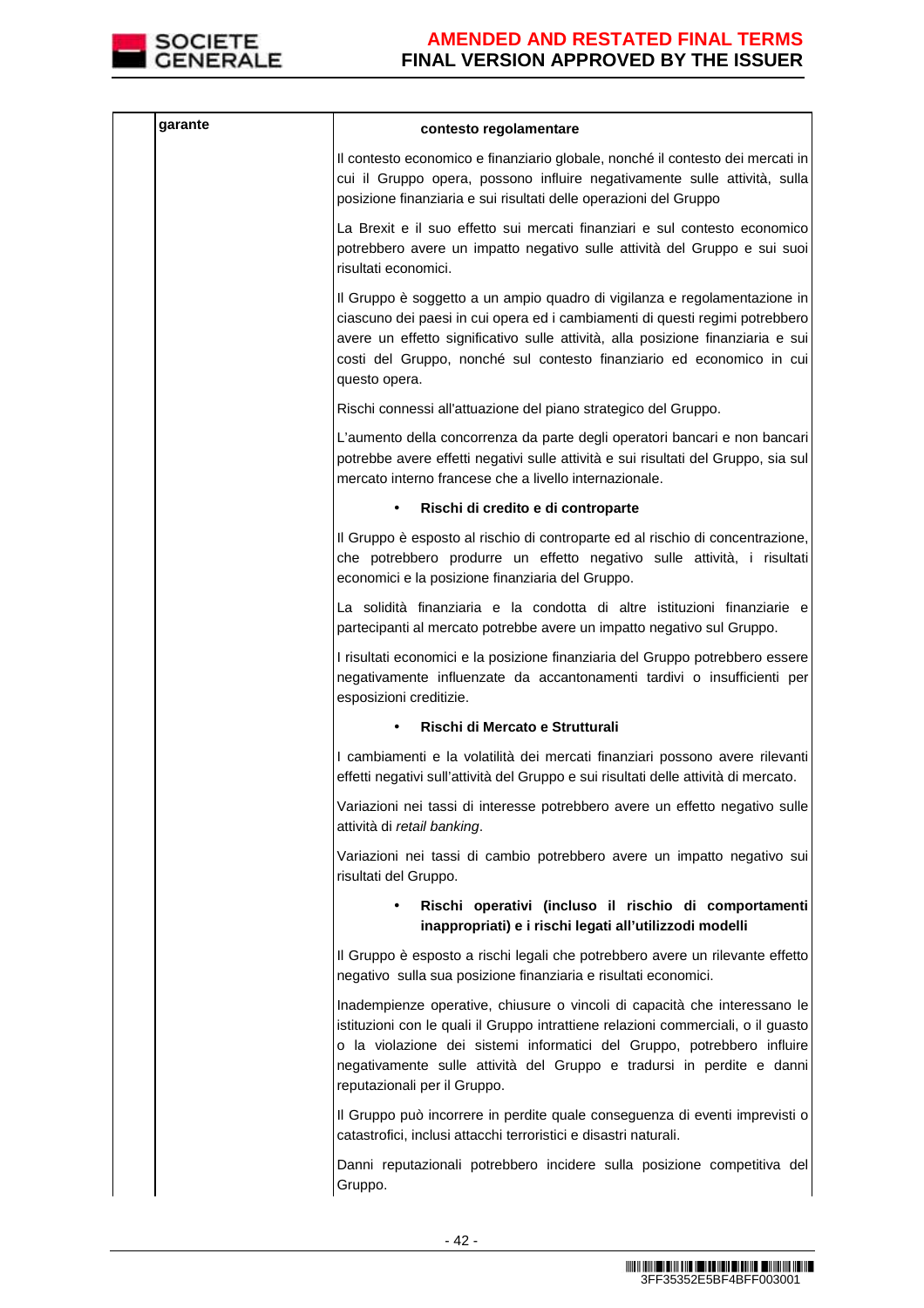

|                                                                                                                                                            | I modelli, in particolare i modelli interni del Gruppo, utilizzati nei processi<br>decisionali strategici e nei sistemi di gestione dei rischi potrebbero fallire o<br>rivelarsi inadeguati e comportare per il Gruppo perdite finanziarie.<br>Il Gruppo potrebbe subire perdite a seguito di eventi imprevisti o catastrofici,                                                                                                                                                                                                                                                                                                                                                                                                                                                                                                                                                                                                                                                                                                                                                                                                                                                                                                                                                                                                                                                                                                                                                         |
|------------------------------------------------------------------------------------------------------------------------------------------------------------|-----------------------------------------------------------------------------------------------------------------------------------------------------------------------------------------------------------------------------------------------------------------------------------------------------------------------------------------------------------------------------------------------------------------------------------------------------------------------------------------------------------------------------------------------------------------------------------------------------------------------------------------------------------------------------------------------------------------------------------------------------------------------------------------------------------------------------------------------------------------------------------------------------------------------------------------------------------------------------------------------------------------------------------------------------------------------------------------------------------------------------------------------------------------------------------------------------------------------------------------------------------------------------------------------------------------------------------------------------------------------------------------------------------------------------------------------------------------------------------------|
|                                                                                                                                                            | inclusi attacchi terroristici o catastrofi naturali.                                                                                                                                                                                                                                                                                                                                                                                                                                                                                                                                                                                                                                                                                                                                                                                                                                                                                                                                                                                                                                                                                                                                                                                                                                                                                                                                                                                                                                    |
|                                                                                                                                                            | Rischi di funding e di liquidità<br>$\bullet$                                                                                                                                                                                                                                                                                                                                                                                                                                                                                                                                                                                                                                                                                                                                                                                                                                                                                                                                                                                                                                                                                                                                                                                                                                                                                                                                                                                                                                           |
|                                                                                                                                                            | Una serie di misure eccezionali adottate da governi, banche centrali e<br>regolatori potrebbero avere un impatto sfavorevole sui costi di<br>finanziamento del Gruppo e il suo accesso alla liquidità                                                                                                                                                                                                                                                                                                                                                                                                                                                                                                                                                                                                                                                                                                                                                                                                                                                                                                                                                                                                                                                                                                                                                                                                                                                                                   |
|                                                                                                                                                            | Un declassamento del rating esterno del Gruppo o del rating sovrano dello<br>Stato francese potrebbe avere un effetto negativo sul costo del<br>finanziamento del Gruppo e sul suo accesso alla liquidità                                                                                                                                                                                                                                                                                                                                                                                                                                                                                                                                                                                                                                                                                                                                                                                                                                                                                                                                                                                                                                                                                                                                                                                                                                                                               |
|                                                                                                                                                            | Rischi relativi alle attività assicurative                                                                                                                                                                                                                                                                                                                                                                                                                                                                                                                                                                                                                                                                                                                                                                                                                                                                                                                                                                                                                                                                                                                                                                                                                                                                                                                                                                                                                                              |
|                                                                                                                                                            | Un deterioramento delle condizioni di mercato, ed in particolare un<br>significativo aumento o diminuzione dei tassi di interesse, potrebbe avere<br>un effetto negativo rilevante sulle attività assicurative del ramo vita del<br>settore Assicurativo del Gruppo.                                                                                                                                                                                                                                                                                                                                                                                                                                                                                                                                                                                                                                                                                                                                                                                                                                                                                                                                                                                                                                                                                                                                                                                                                    |
|                                                                                                                                                            | Poiché l'Emittente è parte del Gruppo, anch'esso è soggetto ai medesimi<br>fattori di rischio.                                                                                                                                                                                                                                                                                                                                                                                                                                                                                                                                                                                                                                                                                                                                                                                                                                                                                                                                                                                                                                                                                                                                                                                                                                                                                                                                                                                          |
| Principali<br>D.6<br>relative<br>ai<br>di<br>rischi<br>perdita<br>del<br>valore di tutto o parte del<br>proprio investimento da<br>parte degli investitori | informazioni   Certificati possono prevedere un rimborso anticipato automatico al<br>principali verificarsi di un evento specifico. Conseguentemente, questo potrebbe<br>rischi specifici dei titoli e impedire ai Titolari dei Certificati di beneficiare della performance dello<br>avvertenze in merito ai strumento sottostante nell'arco dell'intero periodo inizialmente previsto.                                                                                                                                                                                                                                                                                                                                                                                                                                                                                                                                                                                                                                                                                                                                                                                                                                                                                                                                                                                                                                                                                                |
|                                                                                                                                                            | I termini e le condizioni dei Certificati possono prevedere disposizioni ai<br>sensi delle quali il verificarsi di determinate turbative di mercato potrebbe<br>comportare ritardi nel regolamento dei Certificati ovvero determinate<br>modifiche. Inoltre, nel caso di eventi che interessino gli strumenti sottostanti,<br>i termini e le condizioni dei Certificati consentono all'Emittente di sostituire<br>gli strumenti sottostanti con strumenti sottostanti nuovi, cessare<br>l'esposizione alle attività sottostanti e applicare un tasso di riferimento ai<br>proventi così ottenuti fino alla data di esercizio finale dei Certificati,<br>data di esercizio finale dei Certificati,<br>prorogare<br>rimborsare<br>la<br>anticipatamente i Certificati sulla base del relativo valore di mercato, o<br>detrarre da qualunque importo dovuto il maggiore costo di copertura, e in<br>ciascun caso senza il preventivo consenso dei Portatori dei Certificati.<br>I pagamenti (sia in relazione al capitale sia agli interessi, e sia a scadenza<br>che ad altre date) relativi ai Certificati sono calcolati con riferimento a uno o<br>più sottostanti, il rendimento dei Certificati si basa sulle variazioni del valore<br>del sottostante, il quale può oscillare. Si richiama l'attenzione dei futuri<br>investitori sul fatto che i Certificati potrebbero essere volatili e che gli<br>investitori potrebbero non percepire alcun interesse e perdere tutto il o una |
|                                                                                                                                                            |                                                                                                                                                                                                                                                                                                                                                                                                                                                                                                                                                                                                                                                                                                                                                                                                                                                                                                                                                                                                                                                                                                                                                                                                                                                                                                                                                                                                                                                                                         |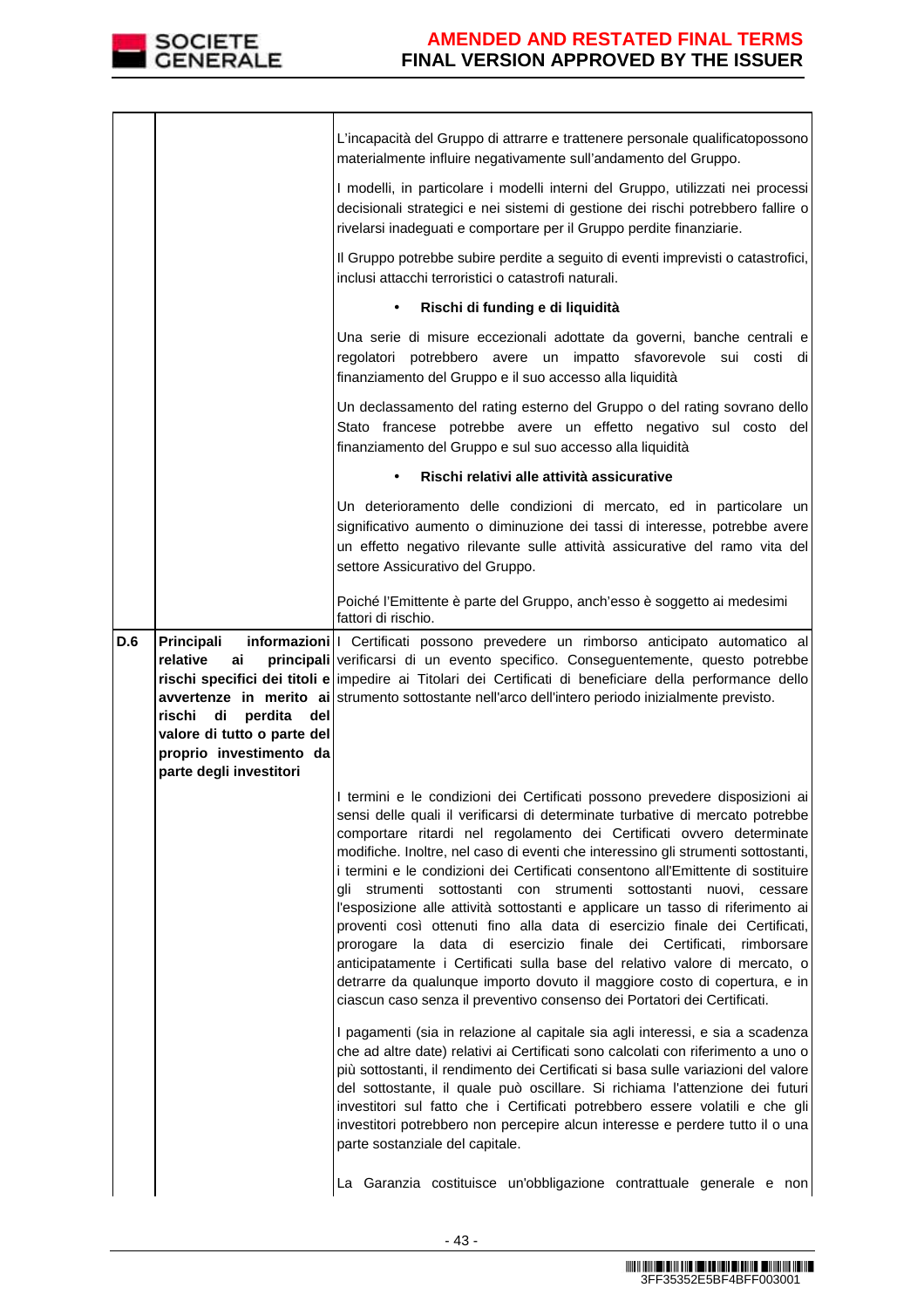garantita del Garante e di nessun altro soggetto. Qualsiasi pagamento inerente ai Certificati è correlato altresì all'affidabilità creditizia del Garante.

|       |                                                | Si richiama l'attenzione di coloro che desiderano investire nei Certificati che<br>beneficiano della Garanzia sul fatto che, in caso di mancato pagamento da<br>parte di un Emittente, gli importi cui hanno diritto i Portatori dei Certificati si<br>limiteranno agli importi ottenuti tramite un'apposita azione da promuoversi ai<br>sensi della Garanzia e in conformità ai relativi termini, ed essi non avranno<br>alcun diritto di istituire alcun procedimento, di natura giudiziaria o altrimenti,<br>né di avanzare alcuna pretesa nei confronti dell'Emittente.<br>La Garanzia è una mera garanzia di pagamento e non una garanzia relativa<br>alla performance dell'Emittente rilevante né ad alcuno degli altri obblighi<br>dello stesso ai sensi dei Certificati, che beneficiano della Garanzia.<br>Société Générale opererà in qualità di emittente ai sensi del Programma, di<br>Garante dei Certificati emessi dall'Emittente e di fornitore di strumenti di<br>copertura per l'Emittente. Di conseguenza, gli investitori saranno esposti<br>non solo al rischio di credito del Garante, ma anche ai rischi operativi<br>derivanti dalla mancanza di indipendenza del Garante con riguardo<br>all'assunzione dei propri doveri e obblighi in qualità di Garante e fornitore di<br>strumenti di copertura. |
|-------|------------------------------------------------|-------------------------------------------------------------------------------------------------------------------------------------------------------------------------------------------------------------------------------------------------------------------------------------------------------------------------------------------------------------------------------------------------------------------------------------------------------------------------------------------------------------------------------------------------------------------------------------------------------------------------------------------------------------------------------------------------------------------------------------------------------------------------------------------------------------------------------------------------------------------------------------------------------------------------------------------------------------------------------------------------------------------------------------------------------------------------------------------------------------------------------------------------------------------------------------------------------------------------------------------------------------------------------------------------------------------------------|
|       |                                                | I potenziali conflitti di interesse e i rischi operativi derivanti da tale<br>mancanza di indipendenza dovrebbero in parte essere mitigati dal fatto che<br>all'interno del Garante, l'implementazione della Garanzia e la fornitura di<br>strumenti di copertura compete a divisioni differenti, ognuna gestita come<br>unità operativa distinta, segregata da barriere informative (i cosiddetti<br>Chinese Walls) e gestita da team diversi.                                                                                                                                                                                                                                                                                                                                                                                                                                                                                                                                                                                                                                                                                                                                                                                                                                                                               |
|       |                                                | L'Emittente e il Garante, e qualunque delle rispettive controllate e/o affiliate,<br>in relazione alle altre rispettive attività commerciali, potrebbero essere in<br>possesso di, o acquisire, informazioni rilevanti in merito alle attività<br>sottostanti. Tali attività e informazioni potrebbero comportare conseguenze<br>negative per i Portatori dei Certificati.                                                                                                                                                                                                                                                                                                                                                                                                                                                                                                                                                                                                                                                                                                                                                                                                                                                                                                                                                    |
|       |                                                | L'Emittente e il Garante e qualunque delle rispettive controllate e/o affiliate<br>potrebbero operare in altre vesti in relazione ai Certificati, ad esempio in<br>qualità di market maker, agente per il calcolo o agente. Pertanto,<br>potrebbero verificarsi potenziali conflitti di interesse.                                                                                                                                                                                                                                                                                                                                                                                                                                                                                                                                                                                                                                                                                                                                                                                                                                                                                                                                                                                                                            |
|       |                                                | In relazione all'offerta dei Certificati, l'Emittente e il Garante e/o le rispettive<br>affiliate potrebbero stipulate una o più operazioni di copertura con riguardo<br>a una o più attività di riferimento o relativi derivati, suscettibili di incidere sul<br>prezzo di mercato, sulla liquidità o sul valore dei Certificati.                                                                                                                                                                                                                                                                                                                                                                                                                                                                                                                                                                                                                                                                                                                                                                                                                                                                                                                                                                                            |
|       |                                                | Nel corso della vita dei Certificati, il valore di mercato degli stessi potrebbe<br>risultare inferiore al capitale investito. Inoltre, in caso di insolvenza da parte<br>dell'Emittente e/o del Garante potrebbe verificarsi la perdita totale del<br>capitale investito.                                                                                                                                                                                                                                                                                                                                                                                                                                                                                                                                                                                                                                                                                                                                                                                                                                                                                                                                                                                                                                                    |
|       |                                                | Si richiama l'attenzione degli investitori sul fatto che potrebbero<br>incorrere nella perdita totale o parziale del proprio investimento.                                                                                                                                                                                                                                                                                                                                                                                                                                                                                                                                                                                                                                                                                                                                                                                                                                                                                                                                                                                                                                                                                                                                                                                    |
|       | Sezione E - Offerta                            |                                                                                                                                                                                                                                                                                                                                                                                                                                                                                                                                                                                                                                                                                                                                                                                                                                                                                                                                                                                                                                                                                                                                                                                                                                                                                                                               |
| E.2.b | Motivi dell'offerta e<br>utilizzo dei proventi | I proventi netti di ciascuna emissione dei Certificati saranno utilizzati ai fini<br>del finanziamento generico del Gruppo Société Générale, ivi compreso ai<br>fini del perseguimento del profitto.                                                                                                                                                                                                                                                                                                                                                                                                                                                                                                                                                                                                                                                                                                                                                                                                                                                                                                                                                                                                                                                                                                                          |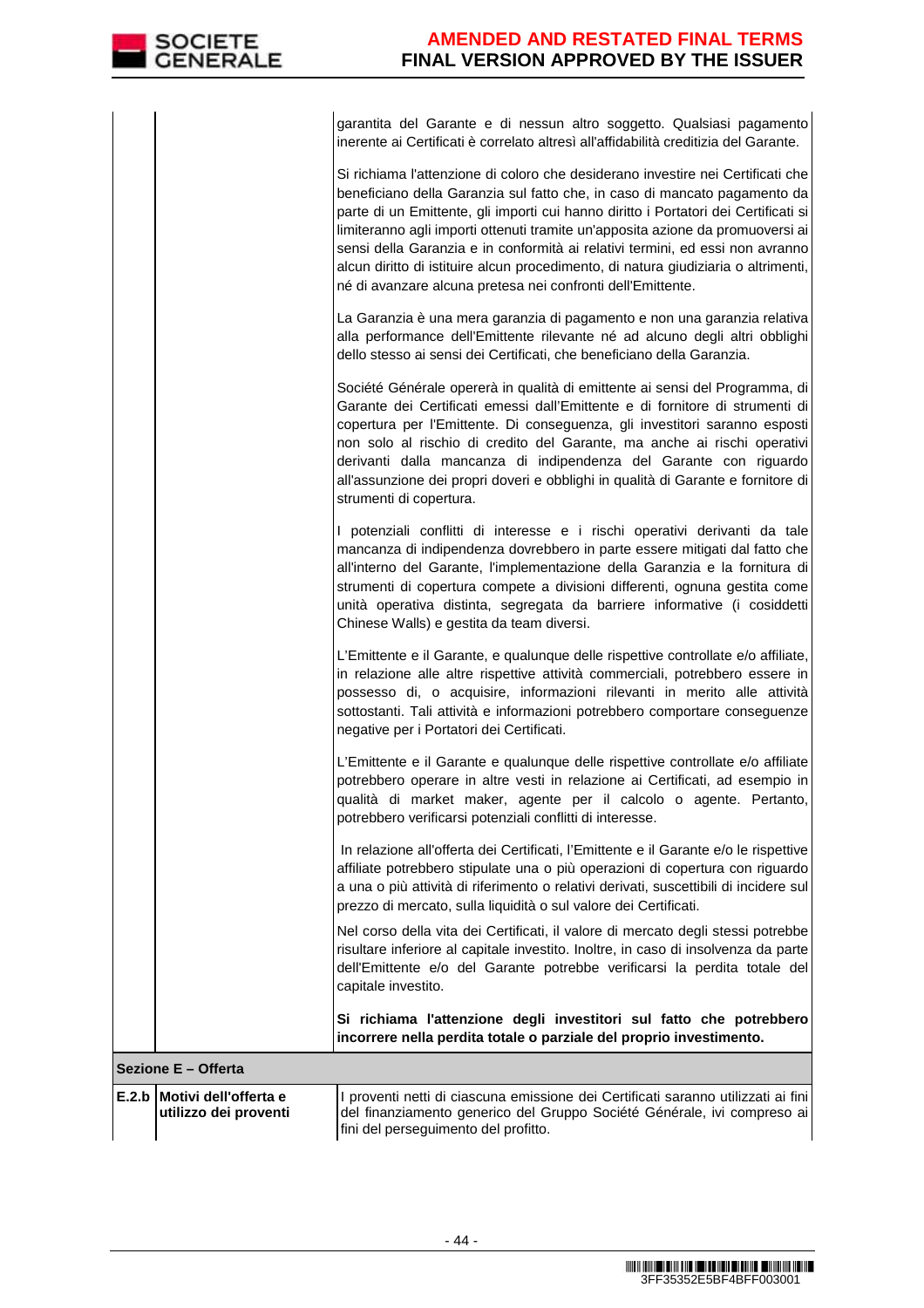

| E.3 | Descrizione dei termini e<br>delle condizioni | Giurisdizione(i) dell'offerta pubblica: Italia                                                                                                                                                                                                                                                                                                                                                                                                                                                                                                                                                                                                                                                                                                                                                                                                                                                                        |
|-----|-----------------------------------------------|-----------------------------------------------------------------------------------------------------------------------------------------------------------------------------------------------------------------------------------------------------------------------------------------------------------------------------------------------------------------------------------------------------------------------------------------------------------------------------------------------------------------------------------------------------------------------------------------------------------------------------------------------------------------------------------------------------------------------------------------------------------------------------------------------------------------------------------------------------------------------------------------------------------------------|
|     | dell'offerta                                  | Periodo di Offerta: Dal 02 aprile 2020 (incluso) alle 09:00 CET (Central<br>European Time) al 13 maggio 2020 (incluso), alle 16:00 CET, salvo<br>chiusura anticipata del Periodo di Offerta, come descritto di seguito.                                                                                                                                                                                                                                                                                                                                                                                                                                                                                                                                                                                                                                                                                               |
|     |                                               | I Certificati verranno collocate:                                                                                                                                                                                                                                                                                                                                                                                                                                                                                                                                                                                                                                                                                                                                                                                                                                                                                     |
|     |                                               | (a) all'interno dei locali dei Collocatori (presso le sedi e le filiali);                                                                                                                                                                                                                                                                                                                                                                                                                                                                                                                                                                                                                                                                                                                                                                                                                                             |
|     |                                               | (b) mediante offerta fuori sede ai sensi dell'articolo 30 e dell'articolo 31 del<br>d.lgs 24 febbraio 1998 n. 58 come successivamente modificato (il "Testo<br>Unico della Finanza") dal 02 aprile 2020 alle 9.00 CET al 08 maggio 2020<br>(incluso), alle 16.00 CET; e                                                                                                                                                                                                                                                                                                                                                                                                                                                                                                                                                                                                                                               |
|     |                                               | (c) mediante tecniche di comunicazione a distanza ai sensi dell'articolo 32<br>del TUF dal 02 aprile 2020 alle 9.00 CET al 30 aprile 2020 (incluso), alle<br>16.00 CET,                                                                                                                                                                                                                                                                                                                                                                                                                                                                                                                                                                                                                                                                                                                                               |
|     |                                               | salvo chiusura anticipata del Periodo d'Offerta come descritto di seguito.                                                                                                                                                                                                                                                                                                                                                                                                                                                                                                                                                                                                                                                                                                                                                                                                                                            |
|     |                                               | Il Collocatore che intende collocare i Certificati attraverso l'offerta fuori<br>sede ai sensi dell'articolo 30 del Testo Unico della Finanza raccoglieranno i<br>Moduli di adesione - invece che direttamente presso le loro filiali e uffici -<br>attraverso consulenti finanziari abilitati all'offerta fuori sede ai sensi<br>dell'articolo 31 del Testo Unico della Finanza.                                                                                                                                                                                                                                                                                                                                                                                                                                                                                                                                     |
|     |                                               | Ai sensi dell'articolo 30, comma 6, del Testo Unico della Finanza, la validità<br>e l'efficacia dei contratti sottoscritti tramite Offerta Fuori Sede è sospesa<br>per un periodo di 7 (sette) giorni dalla data di sottoscrizione del Modulo di<br>Adesione da parte del relativo investitore.                                                                                                                                                                                                                                                                                                                                                                                                                                                                                                                                                                                                                       |
|     |                                               | Entro tale periodo gli investitori possono comunicare al relativo Collocatore<br>il loro recesso, senza dover pagare alcun costo o commissione.                                                                                                                                                                                                                                                                                                                                                                                                                                                                                                                                                                                                                                                                                                                                                                       |
|     |                                               | I Certificati verranno anche offerti mediante tecniche di comunicazione a<br>distanza ai sensi dell'articolo 32 del Testo Unico della Finanza (ad esempio<br>attraverso le piattaforme di trading online dei Collocatori e/o mediante<br>ordini telefonici). In tale caso gli investitori possono acquistare i Certificati<br>via internet e/o via telefono, dopo essere stati identificati dal Collocatore,<br>secondo le procedure stabilite dal Collocatore. Ai sensi dell'articolo 67-<br>duodecies del d.lgs n. 206/2005 come successivamente modificato (il<br>"Codice del Consumo"), la validità e l'efficacia dei contratti sottoscritti<br>mediante tecniche di comunicazione a distanza sono sospese per un<br>periodo di 14 (quattordici) giorni dalla data di sottoscrizione. Entro tale<br>periodo gli investitori possono comunicare al Collocatore il loro recesso<br>senza alcun costo o commissione. |
|     |                                               | Prezzo di Offerta: I Certificati saranno offerti al Prezzo di Emissione, una<br>parte del quale, pari al massimo al 4,00%, è costituita dalla commissione<br>di distribuzione dovuta in via anticipata dall'Emittente al Collocatore.                                                                                                                                                                                                                                                                                                                                                                                                                                                                                                                                                                                                                                                                                 |
|     |                                               | Condizioni a cui è soggetta l'offerta: L'offerta dei Certificati è subordinata<br>alla loro emissione e a qualunque condizione aggiuntiva contenuta nei<br>termini generali di attività degli intermediari finanziari, dagli stessi notificate<br>agli investitori.                                                                                                                                                                                                                                                                                                                                                                                                                                                                                                                                                                                                                                                   |
|     |                                               | L'Emittente si riserva il diritto di chiudere il Periodo di Offerta prima della<br>scadenza<br>inizialmente<br>stabilita<br>qualunque<br>motivo.<br>per<br>L'Emittente si riserva il diritto di ritirare l'offerta e annullare l'emissione dei<br>Certificati per qualunque motivo e in un qualsiasi momento alla Data di<br>Emissione o precedentemente alla stessa. Resta inteso che qualora un<br>potenziale investitore abbia richiesto la sottoscrizione e l'Emittente eserciti                                                                                                                                                                                                                                                                                                                                                                                                                                  |